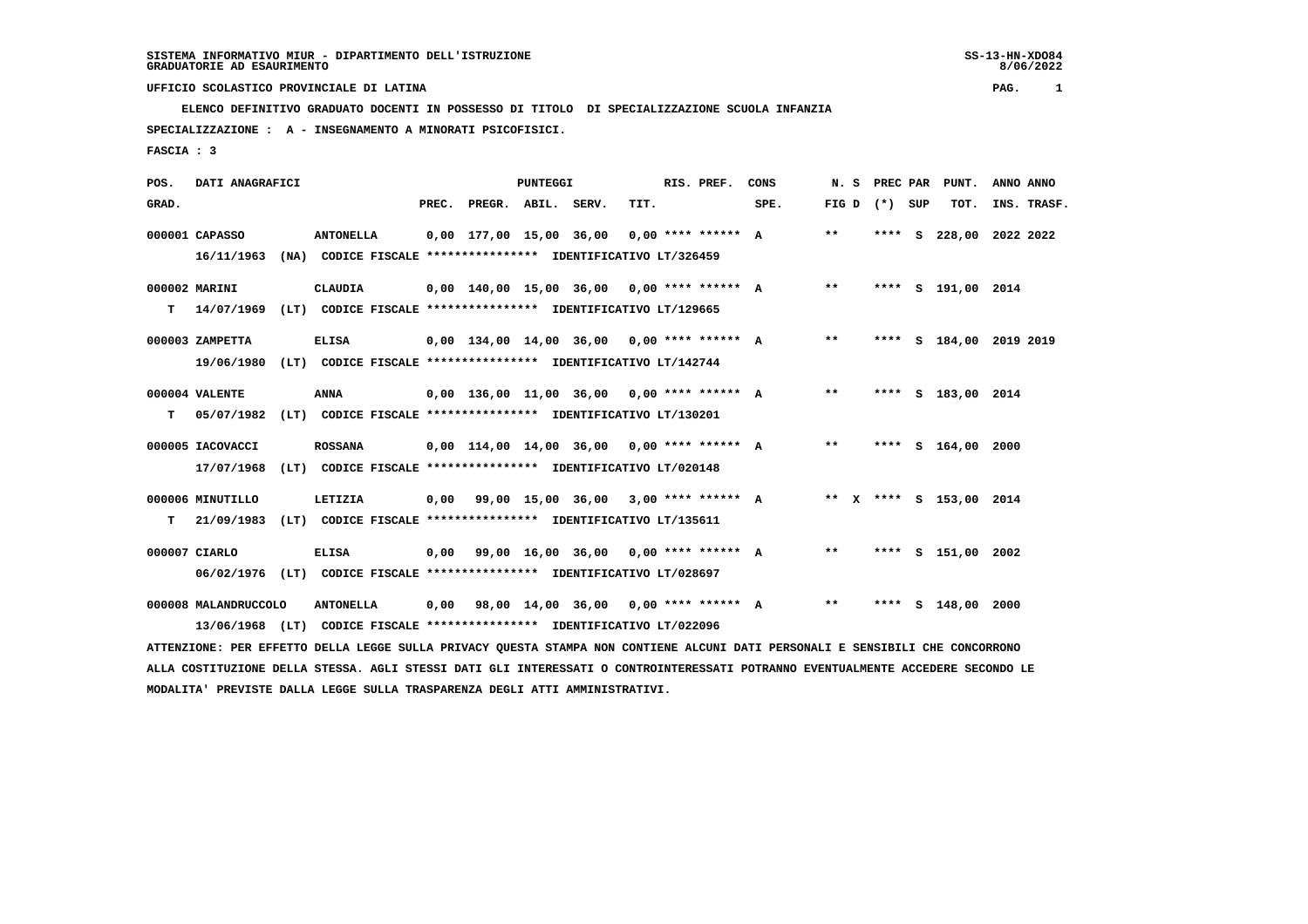**ELENCO DEFINITIVO GRADUATO DOCENTI IN POSSESSO DI TITOLO DI SPECIALIZZAZIONE SCUOLA INFANZIA**

 **SPECIALIZZAZIONE : A - INSEGNAMENTO A MINORATI PSICOFISICI.**

 **FASCIA : 3**

| POS.         | DATI ANAGRAFICI                |                                                                                                                                                                                                                             |       |                    | <b>PUNTEGGI</b> |                                             |      | RIS. PREF. | CONS                                      | N.S             |  | PREC PAR PUNT.               | ANNO ANNO |             |
|--------------|--------------------------------|-----------------------------------------------------------------------------------------------------------------------------------------------------------------------------------------------------------------------------|-------|--------------------|-----------------|---------------------------------------------|------|------------|-------------------------------------------|-----------------|--|------------------------------|-----------|-------------|
| GRAD.        |                                |                                                                                                                                                                                                                             | PREC. | PREGR. ABIL. SERV. |                 |                                             | TIT. |            | SPE.                                      | FIG D $(*)$ SUP |  | тот.                         |           | INS. TRASF. |
| 000009 CHELO | 17/11/1976                     | LUCIA<br>(LT) CODICE FISCALE **************** IDENTIFICATIVO LT/034880                                                                                                                                                      | 0,00  |                    |                 | 97,00 14,00 36,00 0,00 **** ****** A        |      |            |                                           | $***$           |  | **** S 147,00 2005 2005      |           |             |
|              | 000010 LUCIGNANO<br>03/05/1973 | CLELIA<br>(NA) CODICE FISCALE **************** IDENTIFICATIVO LT/128699                                                                                                                                                     |       |                    |                 |                                             |      |            | 0,00 81,00 16,00 36,00 0,00 **** ****** A | $***$           |  | **** S 133,00 2014 2014      |           |             |
|              | 000011 CAPPADOCIO              | <b>ANGELA</b><br>25/11/1974 (LT) CODICE FISCALE *************** IDENTIFICATIVO LT/028645                                                                                                                                    |       |                    |                 |                                             |      |            | 0,00 82,00 14,00 36,00 0,00 **** ****** A | $***$           |  | **** S 132,00 2002           |           |             |
|              | 000012 CIAMPINI<br>10/08/1979  | FABIOLA<br>(LT) CODICE FISCALE **************** IDENTIFICATIVO LT/028695                                                                                                                                                    |       |                    |                 | $0,00$ 81,00 14,00 36,00 0,00 **** ****** A |      |            |                                           | $***$           |  | **** S 131,00 2007           |           |             |
|              | 000013 CASALE                  | <b>MARIA PIA</b><br>29/03/1970 (LT) CODICE FISCALE *************** IDENTIFICATIVO LT/028682                                                                                                                                 |       |                    |                 | $0,00$ 76,00 14,00 36,00 0,00 **** ****** A |      |            |                                           | $**$            |  | **** S 126,00 2002           |           |             |
| т            | 000014 DELL'AVERSANA           | MARIADOMENICA<br>12/06/1978 (CE) CODICE FISCALE **************** IDENTIFICATIVO LT/135593                                                                                                                                   | 0,00  |                    |                 | 75,00 15,00 36,00 0,00 **** ****** A        |      |            |                                           | $***$           |  | **** S 126,00 2014           |           |             |
| т            | 000015 DELLI PAOLI             | <b>FRANCESCA</b><br>16/10/1971 (CE) CODICE FISCALE **************** IDENTIFICATIVO LT/142740                                                                                                                                | 0,00  |                    |                 | 73,00 13,00 36,00 3,00 **** ****** A        |      |            |                                           | $***$           |  | **** S 125,00 2019 2019      |           |             |
|              | 000016 DE LUCA                 | <b>SILVANA</b><br>23/12/1972 (LT) CODICE FISCALE **************** IDENTIFICATIVO LT/142732<br>ATTENZIONE: PER EFFETTO DELLA LEGGE SULLA PRIVACY QUESTA STAMPA NON CONTIENE ALCUNI DATI PERSONALI E SENSIBILI CHE CONCORRONO |       |                    |                 | $0,00$ 72,00 12,00 36,00 0,00 **** ****** A |      |            |                                           |                 |  | ** X **** S 120.00 2019 2019 |           |             |
|              |                                |                                                                                                                                                                                                                             |       |                    |                 |                                             |      |            |                                           |                 |  |                              |           |             |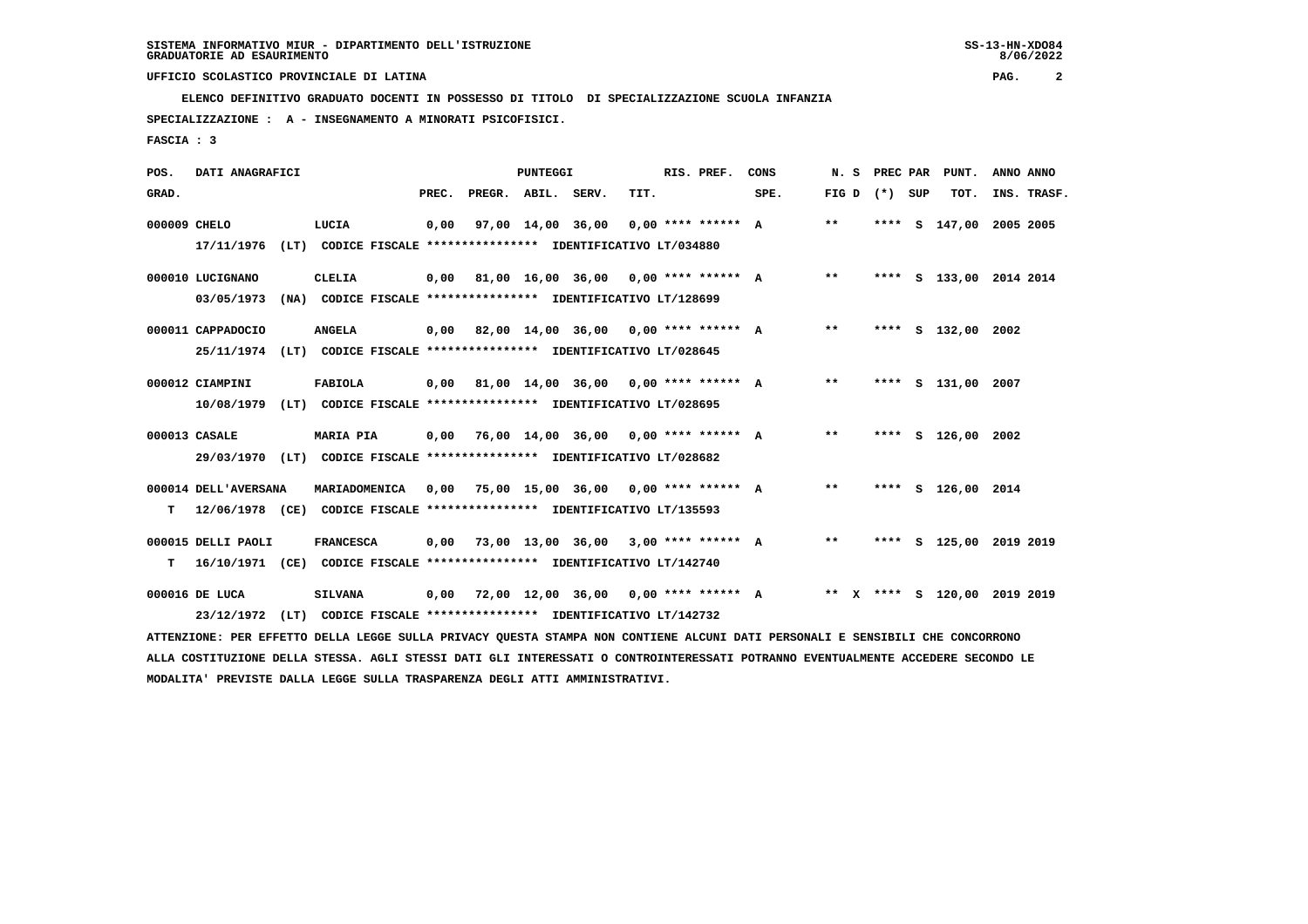**ELENCO DEFINITIVO GRADUATO DOCENTI IN POSSESSO DI TITOLO DI SPECIALIZZAZIONE SCUOLA INFANZIA**

 **SPECIALIZZAZIONE : A - INSEGNAMENTO A MINORATI PSICOFISICI.**

 **FASCIA : 3**

| POS.  | DATI ANAGRAFICI    |                                                                                                                               |       |                    | <b>PUNTEGGI</b> |                                             |      | RIS. PREF.           | CONS | N. S  | PREC PAR          | PUNT.                        | ANNO ANNO |             |
|-------|--------------------|-------------------------------------------------------------------------------------------------------------------------------|-------|--------------------|-----------------|---------------------------------------------|------|----------------------|------|-------|-------------------|------------------------------|-----------|-------------|
| GRAD. |                    |                                                                                                                               | PREC. | PREGR. ABIL. SERV. |                 |                                             | TIT. |                      | SPE. |       | FIG $D$ $(*)$ SUP | TOT.                         |           | INS. TRASF. |
|       | 000017 CASCONI     | MICHELA                                                                                                                       | 0,00  | 75,00              |                 | $0,00$ 36,00                                |      | $0,00$ **** ****** A |      | $***$ | ****              | S 111,00 2019 2019           |           |             |
| т     | 15/01/1975         | (LT) CODICE FISCALE **************** IDENTIFICATIVO LT/142705                                                                 |       |                    |                 |                                             |      |                      |      |       |                   |                              |           |             |
|       | 000018 SCARDELLATO | <b>SIMONA</b>                                                                                                                 | 0,00  |                    |                 | 56,00 16,00 36,00 0,00 **** ****** A        |      |                      |      |       |                   | ** X **** S 108,00 2007 2007 |           |             |
|       |                    | 16/10/1975 (LT) CODICE FISCALE *************** IDENTIFICATIVO LT/037184                                                       |       |                    |                 |                                             |      |                      |      |       |                   |                              |           |             |
|       | 000019 FADIONE     | <b>SARA</b>                                                                                                                   | 0,00  |                    |                 | 53,00 13,00 36,00 0,00 **** ****** A        |      |                      |      | $* *$ |                   | **** S 102,00 2014           |           |             |
| т     | 29/12/1979         | (LT) CODICE FISCALE **************** IDENTIFICATIVO LT/131039                                                                 |       |                    |                 |                                             |      |                      |      |       |                   |                              |           |             |
|       | 000020 SABATINO    | <b>CONCETTA</b>                                                                                                               | 0,00  |                    |                 | 82,00 15,00 0,00 0,00 **** ****** A         |      |                      |      | $* *$ | **** S            | 97,00 2019 2019              |           |             |
| т     | 12/07/1979         | (NA) CODICE FISCALE **************** IDENTIFICATIVO LT/142832                                                                 |       |                    |                 |                                             |      |                      |      |       |                   |                              |           |             |
|       | 000021 SOMELLINI   | <b>GIOVANNA</b>                                                                                                               | 0,00  |                    |                 | 36,00 14,00 36,00 3,00 **** ****** A        |      |                      |      | $***$ | **** S            | 89,00 2019                   |           |             |
|       | 24/05/1979         | (TO) CODICE FISCALE **************** IDENTIFICATIVO LT/029436                                                                 |       |                    |                 |                                             |      |                      |      |       |                   |                              |           |             |
|       | 000022 BLANDINO    | ANNA MARIA                                                                                                                    | 0,00  |                    |                 | 36,00 15,00 36,00 0,00 **** ****** A        |      |                      |      | $***$ | **** S            | 87,00 2019 2019              |           |             |
|       | 16/10/1965         | (LT) CODICE FISCALE **************** IDENTIFICATIVO LT/142696                                                                 |       |                    |                 |                                             |      |                      |      |       |                   |                              |           |             |
|       | 000023 DE GREGORIS | <b>ERMENIA</b>                                                                                                                |       |                    |                 | $0,00$ 35,00 11,00 36,00 0,00 **** ****** A |      |                      |      | $* *$ | **** S            | 82,00 2014                   |           |             |
| т     |                    | 01/01/1983 (LT) CODICE FISCALE **************** IDENTIFICATIVO LT/130767                                                      |       |                    |                 |                                             |      |                      |      |       |                   |                              |           |             |
|       | 000024 PAGANO      | MARIAGIOVANNA                                                                                                                 | 0,00  |                    |                 | 28,00 13,00 36,00 0,00 **** ****** A        |      |                      |      | $***$ | **** S            | 77,00 2014                   |           |             |
| т     | 01/08/1965         | (VV) CODICE FISCALE **************** IDENTIFICATIVO LT/135223                                                                 |       |                    |                 |                                             |      |                      |      |       |                   |                              |           |             |
|       |                    | ATTENZIONE: PER EFFETTO DELLA LEGGE SULLA PRIVACY QUESTA STAMPA NON CONTIENE ALCUNI DATI PERSONALI E SENSIBILI CHE CONCORRONO |       |                    |                 |                                             |      |                      |      |       |                   |                              |           |             |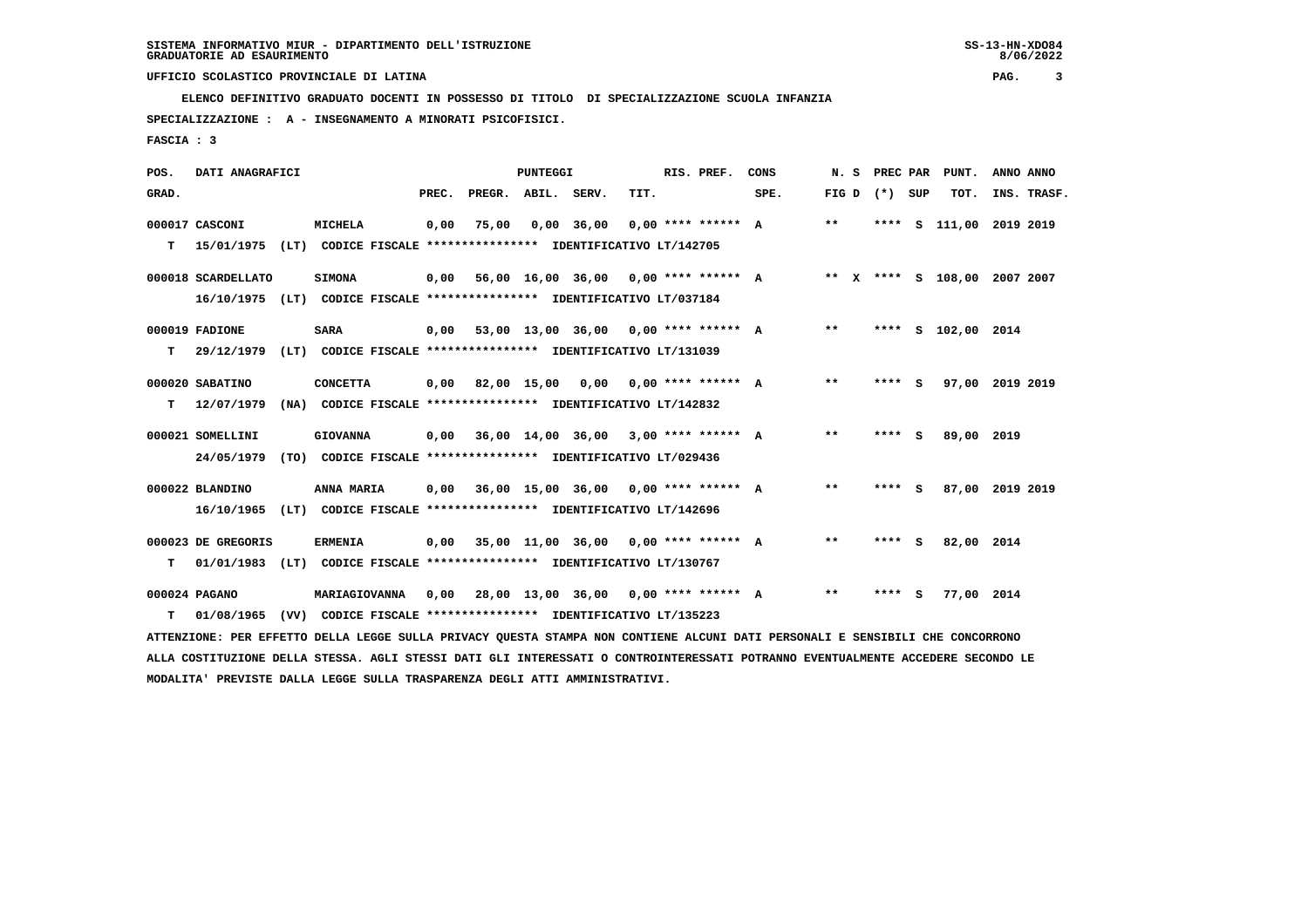**ELENCO DEFINITIVO GRADUATO DOCENTI IN POSSESSO DI TITOLO DI SPECIALIZZAZIONE SCUOLA INFANZIA**

 **SPECIALIZZAZIONE : A - INSEGNAMENTO A MINORATI PSICOFISICI.**

 **FASCIA : 3**

| POS.         | DATI ANAGRAFICI  |                                                                                                                               |       |                    | PUNTEGGI    |                                             |      | RIS. PREF.           | CONS | N. S         | PREC PAR |     | PUNT.      | ANNO ANNO       |
|--------------|------------------|-------------------------------------------------------------------------------------------------------------------------------|-------|--------------------|-------------|---------------------------------------------|------|----------------------|------|--------------|----------|-----|------------|-----------------|
| GRAD.        |                  |                                                                                                                               | PREC. | PREGR. ABIL. SERV. |             |                                             | TIT. |                      | SPE. | FIG D        | (*) SUP  |     | TOT.       | INS. TRASF.     |
|              | 000025 TOFFANIN  | <b>PAOLA</b>                                                                                                                  | 0,00  |                    | 60,00 13,00 | 0,00                                        |      | $0.00$ **** ****** A |      | $\star\star$ | $***$ S  |     | 73,00 2014 |                 |
| т            | 22/09/1973       | (TO) CODICE FISCALE **************** IDENTIFICATIVO LT/130180                                                                 |       |                    |             |                                             |      |                      |      |              |          |     |            |                 |
|              | 000026 CARELLA   | <b>STEFANIA</b>                                                                                                               |       |                    |             | $0.00$ 22.00 12.00 36.00 0.00 **** ****** A |      |                      |      | $***$        | $***$ S  |     | 70,00 2019 |                 |
|              | 09/01/1975       | (LT) CODICE FISCALE **************** IDENTIFICATIVO LT/028660                                                                 |       |                    |             |                                             |      |                      |      |              |          |     |            |                 |
| 000027 PACE  |                  | MONICA                                                                                                                        |       |                    |             | $0,00$ 15,00 15,00 36,00 0,00 **** ****** A |      |                      |      | $* *$        | **** S   |     |            | 66,00 2007 2007 |
|              | 25/08/1974       | (LT) CODICE FISCALE **************** IDENTIFICATIVO LT/037500                                                                 |       |                    |             |                                             |      |                      |      |              |          |     |            |                 |
|              | 000028 FANTOZZI  | <b>RENATA</b>                                                                                                                 |       |                    |             | $0,00$ 12,00 16,00 36,00 0,00 **** ****** A |      |                      |      | $* *$        | **** S   |     | 64,00 2002 |                 |
|              | 26/06/1969       | (LT) CODICE FISCALE **************** IDENTIFICATIVO LT/029223                                                                 |       |                    |             |                                             |      |                      |      |              |          |     |            |                 |
| 000029 CONTE |                  | <b>CATERINA</b>                                                                                                               | 0,00  |                    |             | $0.00$ 14.00 36.00 0.00 **** ****** A       |      |                      |      | $* *$        | **** S   |     |            | 50,00 2022 2022 |
|              | 25/11/1979       | (LT) CODICE FISCALE **************** IDENTIFICATIVO LT/326467                                                                 |       |                    |             |                                             |      |                      |      |              |          |     |            |                 |
|              | 000030 SPELDA    | <b>MARZIA</b>                                                                                                                 | 0,00  |                    |             | $0,00$ 11,00 36,00 1,00 **** ****** A       |      |                      |      | $* *$        | **** S   |     | 48,00 2019 |                 |
|              | 17/05/1970       | (LT) CODICE FISCALE **************** IDENTIFICATIVO LT/036981                                                                 |       |                    |             |                                             |      |                      |      |              |          |     |            |                 |
| 000031 CONTI |                  | <b>FRANCA</b>                                                                                                                 | 0,00  |                    |             | $0,00$ 12,00 25,00 0,00 **** ****** A       |      |                      |      | $***$        | **** S   |     | 37,00 2014 |                 |
| т            | 08/09/1976       | (FR) CODICE FISCALE **************** IDENTIFICATIVO LT/130153                                                                 |       |                    |             |                                             |      |                      |      |              |          |     |            |                 |
|              | 000032 BATTAGLIA | <b>PAOLA</b>                                                                                                                  | 0,00  |                    |             | $6,00$ 13,00 12,00 0,00 **** ****** A       |      |                      |      | $* *$        | ****     | - S | 31,00      | 2002            |
|              | 12/09/1972       | (CA) CODICE FISCALE **************** IDENTIFICATIVO LT/028563                                                                 |       |                    |             |                                             |      |                      |      |              |          |     |            |                 |
|              |                  | ATTENZIONE: PER EFFETTO DELLA LEGGE SULLA PRIVACY QUESTA STAMPA NON CONTIENE ALCUNI DATI PERSONALI E SENSIBILI CHE CONCORRONO |       |                    |             |                                             |      |                      |      |              |          |     |            |                 |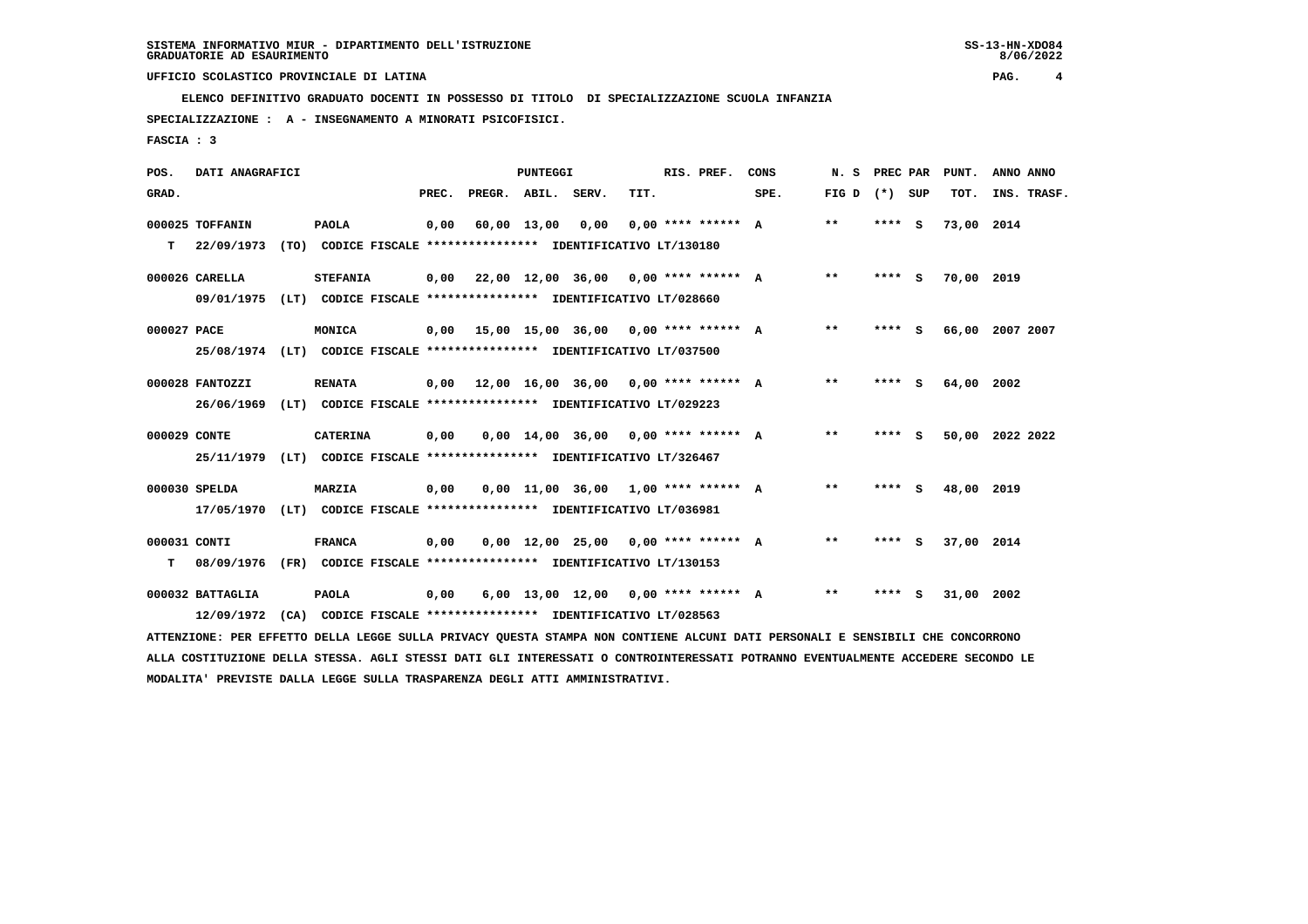**ELENCO DEFINITIVO GRADUATO DOCENTI IN POSSESSO DI TITOLO DI SPECIALIZZAZIONE SCUOLA INFANZIA**

 **SPECIALIZZAZIONE : A - INSEGNAMENTO A MINORATI PSICOFISICI.**

 **FASCIA : 3**

| POS.        | DATI ANAGRAFICI  |      |                                  |       |        | <b>PUNTEGGI</b> |                          |      | RIS. PREF.           | CONS | N. S PREC PAR |        |     | PUNT. | ANNO ANNO |             |
|-------------|------------------|------|----------------------------------|-------|--------|-----------------|--------------------------|------|----------------------|------|---------------|--------|-----|-------|-----------|-------------|
| GRAD.       |                  |      |                                  | PREC. | PREGR. | ABIL.           | SERV.                    | TIT. |                      | SPE. | FIG D         | $(* )$ | SUP | TOT.  |           | INS. TRASF. |
|             | 000033 ALBANO    |      | RITA                             | 0.00  | 18,00  | 0,00            | 0,00                     |      | $0,00$ **** ****** A |      | $* *$         | ****   | s   | 18,00 | 2019 2019 |             |
| т           | 18/08/1982       | (LT) | CODICE FISCALE ****************  |       |        |                 | IDENTIFICATIVO LT/142681 |      |                      |      |               |        |     |       |           |             |
| 000034 CASO |                  |      | <b>ROSANNA</b>                   | 0.00  |        | $0,00$ 11,00    | 0,00                     |      | $6,00$ **** ****** A |      | $* *$         | ****   | s   | 17,00 | 2014      |             |
| т           | 31/07/1976       | (SA) | CODICE FISCALE ****************  |       |        |                 | IDENTIFICATIVO LT/130215 |      |                      |      |               |        |     |       |           |             |
|             | 000035 MAGLIOZZI |      | <b>ANNUNZIATA</b>                | 0,00  |        | 0,00 15,00      | 0,00                     |      | $0.00$ **** ****** A |      | $***$ X       | ****   | s   | 15,00 | 2019 2019 |             |
|             | 04/10/1971       | (LT) | CODICE FISCALE ***************** |       |        |                 | IDENTIFICATIVO LT/142695 |      |                      |      |               |        |     |       |           |             |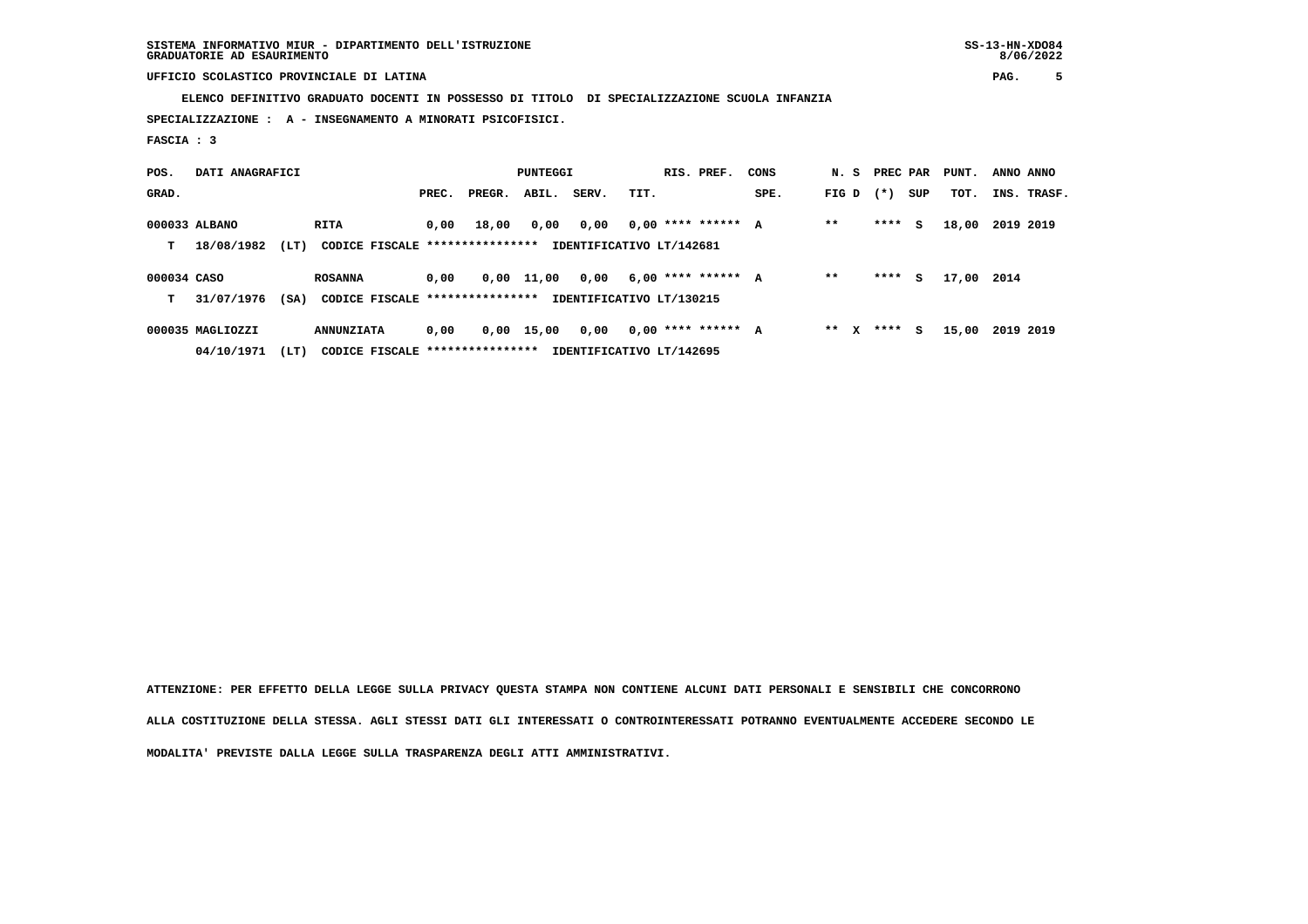**ELENCO DEFINITIVO GRADUATO DOCENTI IN POSSESSO DI TITOLO DI SPECIALIZZAZIONE SCUOLA INFANZIA**

 **SPECIALIZZAZIONE : A - INSEGNAMENTO A MINORATI PSICOFISICI.**

 **FASCIA : 3**

| POS.         | DATI ANAGRAFICI   |                                                                                                                                 |       |                                      | PUNTEGGI |                                                   |      | RIS. PREF.           | CONS | N.S   | <b>PREC PAR</b> |   | PUNT.                        | ANNO ANNO |             |
|--------------|-------------------|---------------------------------------------------------------------------------------------------------------------------------|-------|--------------------------------------|----------|---------------------------------------------------|------|----------------------|------|-------|-----------------|---|------------------------------|-----------|-------------|
| GRAD.        |                   |                                                                                                                                 | PREC. | PREGR. ABIL. SERV.                   |          |                                                   | TIT. |                      | SPE. | FIG D | (*) SUP         |   | TOT.                         |           | INS. TRASF. |
|              | 000036 DE GENNARO | <b>IOLANDA</b>                                                                                                                  |       | 0,00 120,00 11,00 36,00              |          |                                                   |      | $0,00$ **** ****** R |      | $***$ | ****            | s | 167,00                       | 2014      |             |
| т            | 28/12/1969        | (NA) CODICE FISCALE **************** IDENTIFICATIVO LT/136185                                                                   |       |                                      |          |                                                   |      |                      |      |       |                 |   |                              |           |             |
|              | 000037 CARDARELLI | <b>ROBERTA</b>                                                                                                                  | 0,00  | 78,00 14,00 36,00 3,00 **** ****** R |          |                                                   |      |                      |      | $***$ |                 |   | **** S 131,00 2014           |           |             |
| т            | 19/05/1974        | (LT) CODICE FISCALE **************** IDENTIFICATIVO LT/129209                                                                   |       |                                      |          |                                                   |      |                      |      |       |                 |   |                              |           |             |
|              | 000038 TRABUCCO   | <b>ELENA</b>                                                                                                                    | 0,00  | 73,00 15,00 36,00 0,00 **** ****** R |          |                                                   |      |                      |      |       |                 |   | ** X **** S 124,00 2019 2004 |           |             |
|              | 19/08/1977        | (CE) CODICE FISCALE **************** IDENTIFICATIVO LT/032355                                                                   |       |                                      |          |                                                   |      |                      |      |       |                 |   |                              |           |             |
|              | 000039 ZANGRILLO  | <b>NICOLETTA</b>                                                                                                                | 0,00  | 67,00 13,00 38,00 3,00 **** ****** R |          |                                                   |      |                      |      | $***$ |                 |   | **** S 121,00 2003           |           |             |
|              | 19/10/1974        | (LT) CODICE FISCALE **************** IDENTIFICATIVO LT/030722                                                                   |       |                                      |          |                                                   |      |                      |      |       |                 |   |                              |           |             |
| 000040 CORVO |                   | LORIS                                                                                                                           | 0,00  | 72,00 11,00 36,00 0,00 **** ****** R |          |                                                   |      |                      |      | $* *$ |                 |   | **** S 119,00 2007           |           |             |
|              | 01/06/1970        | (LT) CODICE FISCALE **************** IDENTIFICATIVO LT/036687                                                                   |       |                                      |          |                                                   |      |                      |      |       |                 |   |                              |           |             |
|              | 000041 MARINO     | <b>EUGENIA</b>                                                                                                                  | 0,00  | 62,00 14,00 36,00 0,00 **** ****** R |          |                                                   |      |                      |      | $* *$ |                 |   | **** S 112,00 2022 2022      |           |             |
|              | 16/02/1968        | (NA) CODICE FISCALE **************** IDENTIFICATIVO LT/326482                                                                   |       |                                      |          |                                                   |      |                      |      |       |                 |   |                              |           |             |
|              | 000042 SIERVO     | <b>CHIARA</b>                                                                                                                   | 0,00  |                                      |          | $10,00$ $40,00$ $36,00$ $0,00$ $***$ **** ***** R |      |                      |      |       | ** x **** S     |   | 86,00 2019 2019              |           |             |
|              | 28/12/1984        | (CE) CODICE FISCALE **************** IDENTIFICATIVO LT/142809                                                                   |       |                                      |          |                                                   |      |                      |      |       |                 |   |                              |           |             |
|              | 000043 ISABELLA   | <b>MARIATERESA</b>                                                                                                              | 0,00  | 34,00 12,00 36,00 0,00 **** ****** R |          |                                                   |      |                      |      | $* *$ | **** S          |   | 82,00 2022                   |           |             |
| т            | 23/11/1968        | (RM) CODICE FISCALE **************** IDENTIFICATIVO LT/128905                                                                   |       |                                      |          |                                                   |      |                      |      |       |                 |   |                              |           |             |
|              |                   | ATTENZIONE: PER EFFETTO DELLA LEGGE SULLA PRIVACY QUESTA STAMPA NON CONTIENE ALCUNI DATI PERSONALI E SENSIBILI CHE CONCORRONO   |       |                                      |          |                                                   |      |                      |      |       |                 |   |                              |           |             |
|              |                   | ALLA COSTITUZIONE DELLA STESSA. AGLI STESSI DATI GLI INTERESSATI O CONTROINTERESSATI POTRANNO EVENTUALMENTE ACCEDERE SECONDO LE |       |                                      |          |                                                   |      |                      |      |       |                 |   |                              |           |             |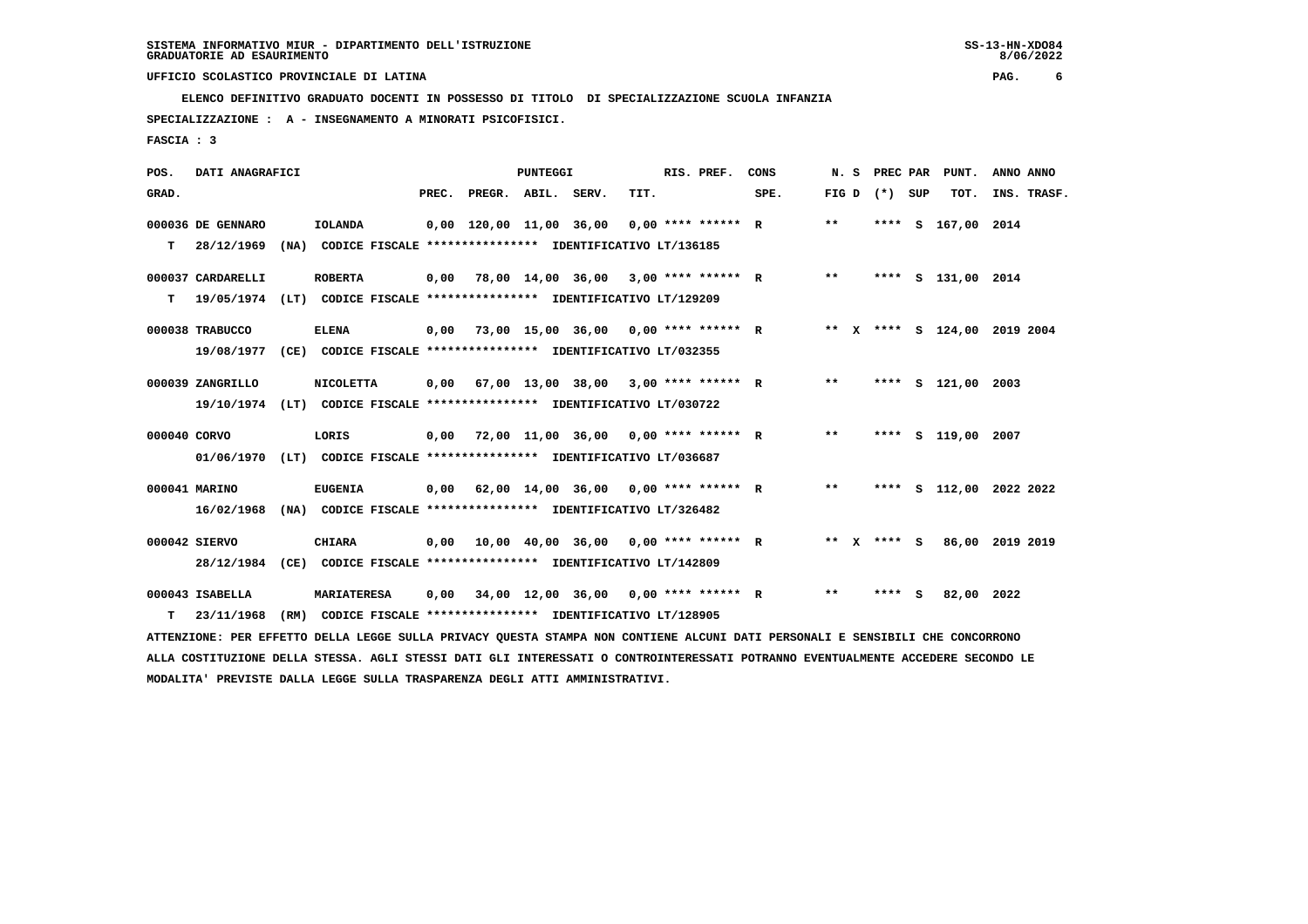**ELENCO DEFINITIVO GRADUATO DOCENTI IN POSSESSO DI TITOLO DI SPECIALIZZAZIONE SCUOLA INFANZIA**

 **SPECIALIZZAZIONE : A - INSEGNAMENTO A MINORATI PSICOFISICI.**

 **FASCIA : 3**

| POS.  | DATI ANAGRAFICI  |      |                                                               |       |              | <b>PUNTEGGI</b> |                                             |      | RIS. PREF. | CONS |        | N. S PREC PAR |     | PUNT.      | ANNO ANNO       |
|-------|------------------|------|---------------------------------------------------------------|-------|--------------|-----------------|---------------------------------------------|------|------------|------|--------|---------------|-----|------------|-----------------|
| GRAD. |                  |      |                                                               | PREC. | PREGR. ABIL. |                 | SERV.                                       | TIT. |            | SPE. | FIG D  | $(* )$        | SUP | TOT.       | INS. TRASF.     |
|       | 000044 LA TORRE  |      | <b>EMANUELA</b>                                               | 0,00  |              |                 | 29,00 12,00 36,00 0,00 **** ****** R        |      |            |      | $**$   | $***$ S       |     | 77,00 2014 |                 |
| т     | 09/12/1978       | (LT) | CODICE FISCALE **************** IDENTIFICATIVO LT/129897      |       |              |                 |                                             |      |            |      |        |               |     |            |                 |
|       | 000045 COMMUNARA |      | <b>ANGELA</b>                                                 |       |              |                 | $0,00$ 25,00 15,00 36,00 0,00 **** ****** R |      |            |      | $* *$  | $***$ S       |     |            | 76,00 2019 2019 |
|       | 18/03/1978       |      | (NA) CODICE FISCALE **************** IDENTIFICATIVO LT/142716 |       |              |                 |                                             |      |            |      |        |               |     |            |                 |
|       | 000046 DAGOSTINO |      | PAOLA                                                         |       |              |                 | $0,00$ 26,00 12,00 36,00 0,00 **** ****** R |      |            |      | ** $X$ | $***$ S       |     |            | 74,00 2019 2019 |
| т     | 12/04/1980       | (CE) | <b>CODICE FISCALE</b>                                         |       |              |                 | **************** IDENTIFICATIVO LT/142729   |      |            |      |        |               |     |            |                 |
|       | 000047 GUGLIETTA |      | <b>STEFANIA</b>                                               |       |              |                 | $0,00$ 24,00 15,00 30,00 0,00 **** ****** R |      |            |      | $***$  | **** S        |     | 69,00 2007 |                 |
|       | 13/11/1973       | (LT) | CODICE FISCALE **************** IDENTIFICATIVO LT/029041      |       |              |                 |                                             |      |            |      |        |               |     |            |                 |
|       | 000048 ARZANO    |      | PAOLA                                                         |       |              |                 | $0,00$ 12,00 11,00 36,00 0,00 **** ****** R |      |            |      | $***$  | ****          | S.  | 59,00 2014 |                 |
|       | T 31/10/1974     | (LT) | CODICE FISCALE **************** IDENTIFICATIVO LT/129309      |       |              |                 |                                             |      |            |      |        |               |     |            |                 |

 **ATTENZIONE: PER EFFETTO DELLA LEGGE SULLA PRIVACY QUESTA STAMPA NON CONTIENE ALCUNI DATI PERSONALI E SENSIBILI CHE CONCORRONO**

 **ALLA COSTITUZIONE DELLA STESSA. AGLI STESSI DATI GLI INTERESSATI O CONTROINTERESSATI POTRANNO EVENTUALMENTE ACCEDERE SECONDO LE**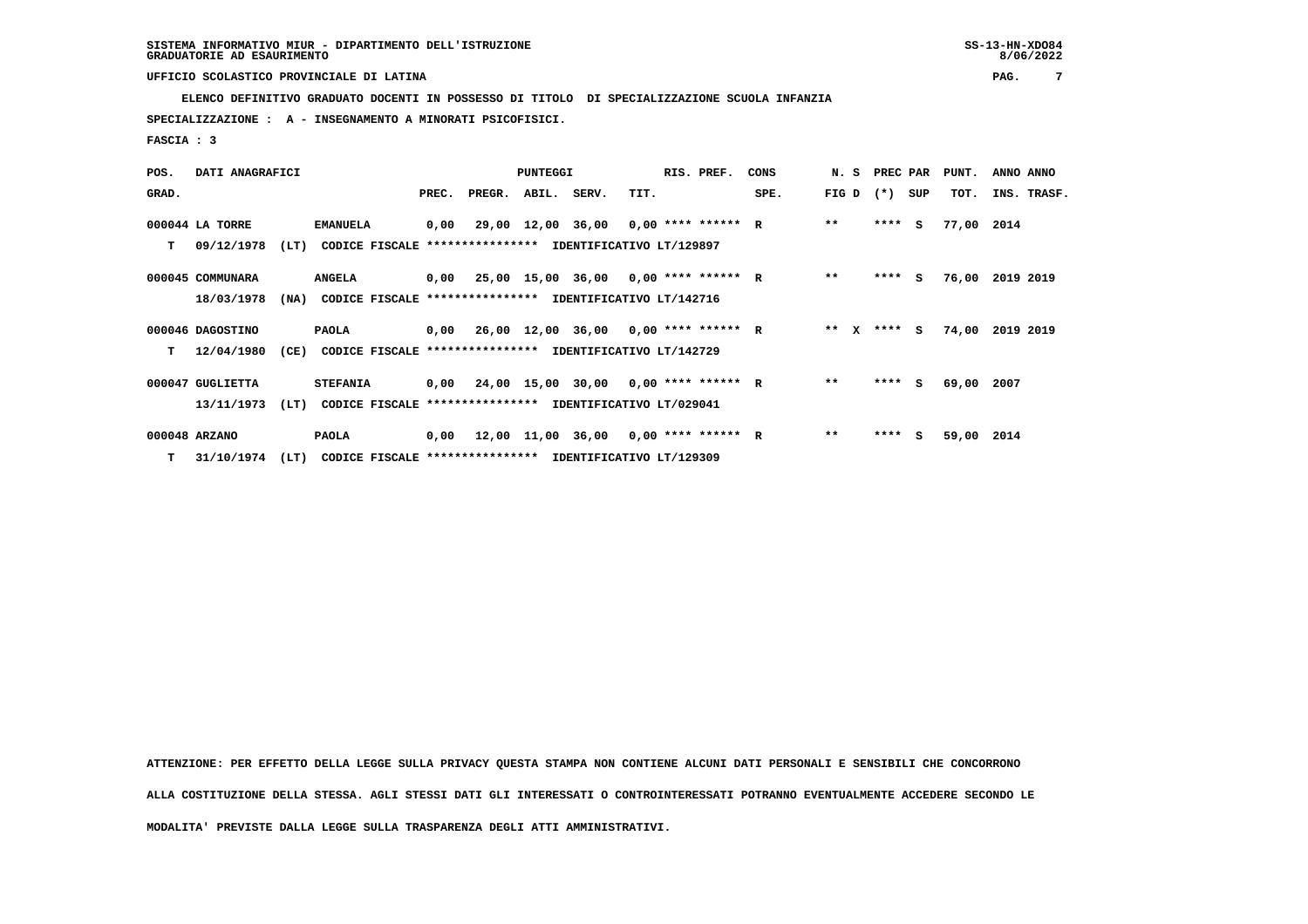**ELENCO DEFINITIVO GRADUATO DOCENTI IN POSSESSO DI TITOLO DI SPECIALIZZAZIONE SCUOLA INFANZIA**

 **SPECIALIZZAZIONE : B - INSEGNAMENTO A MINORATI DELLA VISTA.**

 **FASCIA : 3**

| POS.  | DATI ANAGRAFICI      |                                                                                                                               |       |                    | <b>PUNTEGGI</b> |                                              |      | RIS. PREF.           | CONS | N.S   | <b>PREC PAR</b>   | PUNT.                   | ANNO ANNO |             |
|-------|----------------------|-------------------------------------------------------------------------------------------------------------------------------|-------|--------------------|-----------------|----------------------------------------------|------|----------------------|------|-------|-------------------|-------------------------|-----------|-------------|
| GRAD. |                      |                                                                                                                               | PREC. | PREGR. ABIL. SERV. |                 |                                              | TIT. |                      | SPE. |       | FIG $D$ $(*)$ SUP | тот.                    |           | INS. TRASF. |
|       | 000001 CAPASSO       | <b>ANTONELLA</b>                                                                                                              |       |                    |                 | 0,00 177,00 15,00 36,00                      |      | $0.00$ **** ****** A |      | $***$ |                   | **** S 228,00 2022 2022 |           |             |
|       | 16/11/1963           | (NA) CODICE FISCALE **************** IDENTIFICATIVO LT/326459                                                                 |       |                    |                 |                                              |      |                      |      |       |                   |                         |           |             |
|       | 000002 MARINI        | CLAUDIA                                                                                                                       |       |                    |                 | $0,00$ 140,00 15,00 36,00 0,00 **** ****** A |      |                      |      | $***$ |                   | **** S 191,00 2014      |           |             |
| T.    |                      | 14/07/1969 (LT) CODICE FISCALE **************** IDENTIFICATIVO LT/129665                                                      |       |                    |                 |                                              |      |                      |      |       |                   |                         |           |             |
|       | 000003 ZAMPETTA      | <b>ELISA</b>                                                                                                                  |       |                    |                 | $0.00$ 134,00 14,00 36,00 0,00 **** ****** A |      |                      |      | $***$ |                   | **** S 184,00 2019 2019 |           |             |
|       | 19/06/1980           | (LT) CODICE FISCALE **************** IDENTIFICATIVO LT/142744                                                                 |       |                    |                 |                                              |      |                      |      |       |                   |                         |           |             |
|       |                      |                                                                                                                               |       |                    |                 |                                              |      |                      |      |       |                   |                         |           |             |
|       | 000004 VALENTE       | <b>ANNA</b>                                                                                                                   |       |                    |                 | $0,00$ 136,00 11,00 36,00 0,00 **** ****** A |      |                      |      | $***$ |                   | **** S 183,00 2014      |           |             |
| T.    | 05/07/1982           | (LT) CODICE FISCALE **************** IDENTIFICATIVO LT/130201                                                                 |       |                    |                 |                                              |      |                      |      |       |                   |                         |           |             |
|       | 000005 IACOVACCI     | <b>ROSSANA</b>                                                                                                                |       |                    |                 | $0,00$ 114,00 14,00 36,00 0,00 **** ****** A |      |                      |      | $***$ |                   | **** S 164,00 2000      |           |             |
|       | 17/07/1968           | (LT) CODICE FISCALE **************** IDENTIFICATIVO LT/020148                                                                 |       |                    |                 |                                              |      |                      |      |       |                   |                         |           |             |
|       | 000006 MINUTILLO     | LETIZIA                                                                                                                       |       |                    |                 | $0,00$ 99,00 15,00 36,00 3,00 **** ****** A  |      |                      |      |       |                   | ** X **** S 153,00 2014 |           |             |
| т     | 21/09/1983           | (LT) CODICE FISCALE **************** IDENTIFICATIVO LT/135611                                                                 |       |                    |                 |                                              |      |                      |      |       |                   |                         |           |             |
|       |                      |                                                                                                                               |       |                    |                 |                                              |      |                      |      |       |                   |                         |           |             |
|       | 000007 CIARLO        | <b>ELISA</b>                                                                                                                  |       |                    |                 | $0.00$ 99.00 16.00 36.00 0.00 **** ****** A  |      |                      |      | $* *$ |                   | **** S 151,00 2002      |           |             |
|       |                      | 06/02/1976 (LT) CODICE FISCALE *************** IDENTIFICATIVO LT/028697                                                       |       |                    |                 |                                              |      |                      |      |       |                   |                         |           |             |
|       | 000008 MALANDRUCCOLO | <b>ANTONELLA</b>                                                                                                              | 0,00  |                    |                 | 98,00 14,00 36,00 0,00 **** ****** A         |      |                      |      | $* *$ |                   | **** $S$ 148,00         | 2000      |             |
|       |                      | 13/06/1968 (LT) CODICE FISCALE **************** IDENTIFICATIVO LT/022096                                                      |       |                    |                 |                                              |      |                      |      |       |                   |                         |           |             |
|       |                      | ATTENZIONE: PER EFFETTO DELLA LEGGE SULLA PRIVACY QUESTA STAMPA NON CONTIENE ALCUNI DATI PERSONALI E SENSIBILI CHE CONCORRONO |       |                    |                 |                                              |      |                      |      |       |                   |                         |           |             |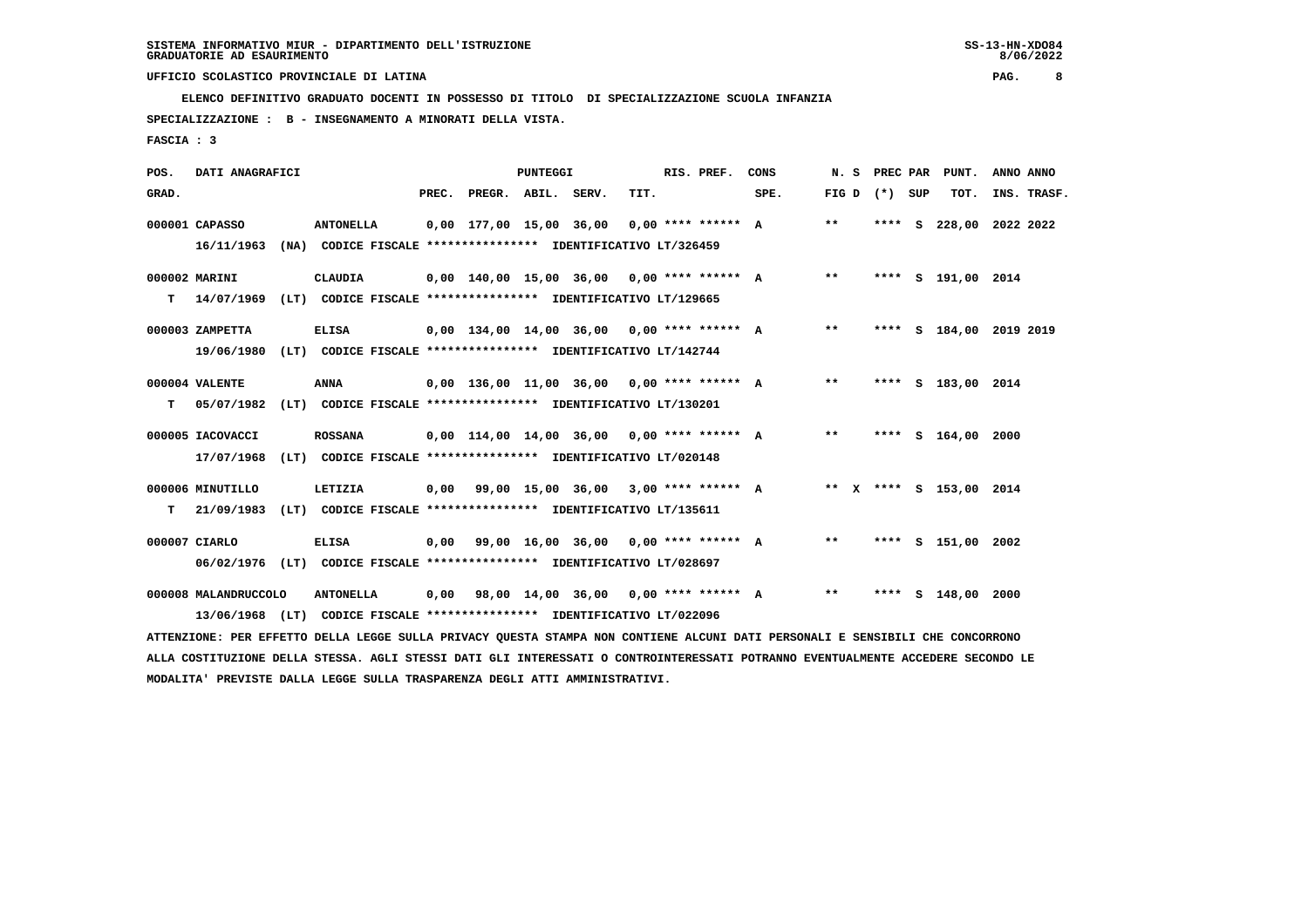**ELENCO DEFINITIVO GRADUATO DOCENTI IN POSSESSO DI TITOLO DI SPECIALIZZAZIONE SCUOLA INFANZIA**

 **SPECIALIZZAZIONE : B - INSEGNAMENTO A MINORATI DELLA VISTA.**

 **FASCIA : 3**

| POS.         | DATI ANAGRAFICI                |                                                                                                                                                                                                                             |       |                    | <b>PUNTEGGI</b> |                                             |      | RIS. PREF. | CONS                                      | N.S             |  | PREC PAR PUNT.               | ANNO ANNO |             |
|--------------|--------------------------------|-----------------------------------------------------------------------------------------------------------------------------------------------------------------------------------------------------------------------------|-------|--------------------|-----------------|---------------------------------------------|------|------------|-------------------------------------------|-----------------|--|------------------------------|-----------|-------------|
| GRAD.        |                                |                                                                                                                                                                                                                             | PREC. | PREGR. ABIL. SERV. |                 |                                             | TIT. |            | SPE.                                      | FIG D $(*)$ SUP |  | тот.                         |           | INS. TRASF. |
| 000009 CHELO | 17/11/1976                     | LUCIA<br>(LT) CODICE FISCALE **************** IDENTIFICATIVO LT/034880                                                                                                                                                      | 0,00  |                    |                 | 97,00 14,00 36,00 0,00 **** ****** A        |      |            |                                           | $***$           |  | **** S 147,00 2005 2005      |           |             |
|              | 000010 LUCIGNANO<br>03/05/1973 | CLELIA<br>(NA) CODICE FISCALE **************** IDENTIFICATIVO LT/128699                                                                                                                                                     |       |                    |                 |                                             |      |            | 0,00 81,00 16,00 36,00 0,00 **** ****** A | $***$           |  | **** S 133,00 2014 2014      |           |             |
|              | 000011 CAPPADOCIO              | <b>ANGELA</b><br>25/11/1974 (LT) CODICE FISCALE *************** IDENTIFICATIVO LT/028645                                                                                                                                    |       |                    |                 |                                             |      |            | 0,00 82,00 14,00 36,00 0,00 **** ****** A | $***$           |  | **** S 132,00 2002           |           |             |
|              | 000012 CIAMPINI<br>10/08/1979  | FABIOLA<br>(LT) CODICE FISCALE **************** IDENTIFICATIVO LT/028695                                                                                                                                                    |       |                    |                 | $0,00$ 81,00 14,00 36,00 0,00 **** ****** A |      |            |                                           | $***$           |  | **** S 131,00 2007           |           |             |
|              | 000013 CASALE                  | <b>MARIA PIA</b><br>29/03/1970 (LT) CODICE FISCALE *************** IDENTIFICATIVO LT/028682                                                                                                                                 |       |                    |                 | $0,00$ 76,00 14,00 36,00 0,00 **** ****** A |      |            |                                           | $**$            |  | **** S 126,00 2002           |           |             |
| т            | 000014 DELL'AVERSANA           | MARIADOMENICA<br>12/06/1978 (CE) CODICE FISCALE **************** IDENTIFICATIVO LT/135593                                                                                                                                   | 0,00  |                    |                 | 75,00 15,00 36,00 0,00 **** ****** A        |      |            |                                           | $***$           |  | **** S 126,00 2014           |           |             |
| т            | 000015 DELLI PAOLI             | <b>FRANCESCA</b><br>16/10/1971 (CE) CODICE FISCALE **************** IDENTIFICATIVO LT/142740                                                                                                                                | 0,00  |                    |                 | 73,00 13,00 36,00 3,00 **** ****** A        |      |            |                                           | $***$           |  | **** S 125,00 2019 2019      |           |             |
|              | 000016 DE LUCA                 | <b>SILVANA</b><br>23/12/1972 (LT) CODICE FISCALE **************** IDENTIFICATIVO LT/142732<br>ATTENZIONE: PER EFFETTO DELLA LEGGE SULLA PRIVACY QUESTA STAMPA NON CONTIENE ALCUNI DATI PERSONALI E SENSIBILI CHE CONCORRONO |       |                    |                 | $0,00$ 72,00 12,00 36,00 0,00 **** ****** A |      |            |                                           |                 |  | ** X **** S 120.00 2019 2019 |           |             |
|              |                                |                                                                                                                                                                                                                             |       |                    |                 |                                             |      |            |                                           |                 |  |                              |           |             |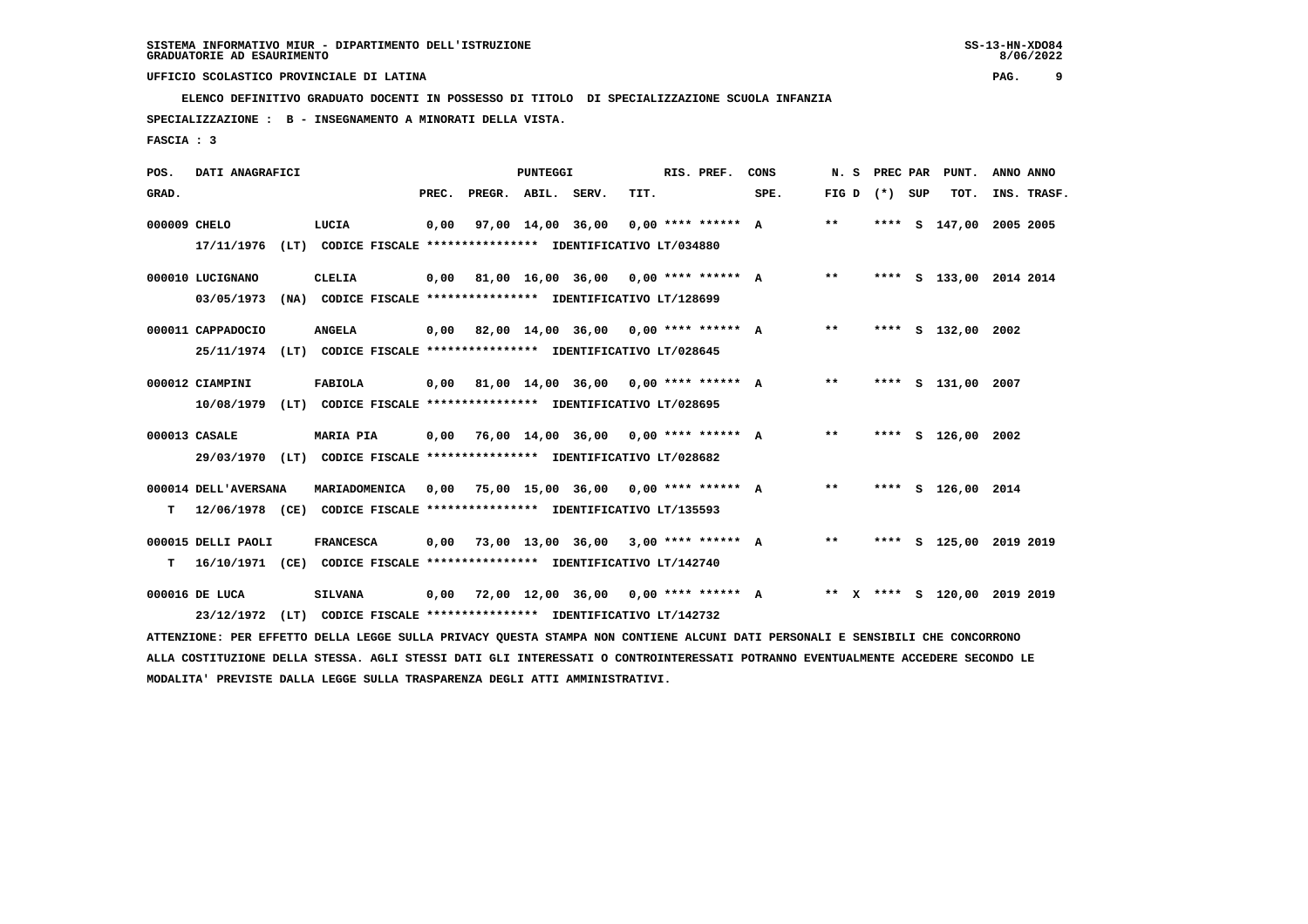**ELENCO DEFINITIVO GRADUATO DOCENTI IN POSSESSO DI TITOLO DI SPECIALIZZAZIONE SCUOLA INFANZIA**

 **SPECIALIZZAZIONE : B - INSEGNAMENTO A MINORATI DELLA VISTA.**

 **FASCIA : 3**

| POS.  | DATI ANAGRAFICI    |                                                                                                                               |       |                    | <b>PUNTEGGI</b> |                                             |      | RIS. PREF.           | CONS | N. S  | PREC PAR | PUNT.                        | ANNO ANNO |             |
|-------|--------------------|-------------------------------------------------------------------------------------------------------------------------------|-------|--------------------|-----------------|---------------------------------------------|------|----------------------|------|-------|----------|------------------------------|-----------|-------------|
| GRAD. |                    |                                                                                                                               | PREC. | PREGR. ABIL. SERV. |                 |                                             | TIT. |                      | SPE. | FIG D | (*) SUP  | TOT.                         |           | INS. TRASF. |
|       | 000017 CASCONI     | MICHELA                                                                                                                       | 0,00  | 75,00              |                 | $0,00$ 36,00                                |      | $0.00$ **** ****** A |      | $***$ |          | **** S 111,00 2019 2019      |           |             |
| т     |                    | 15/01/1975 (LT) CODICE FISCALE **************** IDENTIFICATIVO LT/142705                                                      |       |                    |                 |                                             |      |                      |      |       |          |                              |           |             |
|       | 000018 SCARDELLATO | <b>SIMONA</b>                                                                                                                 | 0,00  |                    |                 | 56,00 16,00 36,00 0,00 **** ****** A        |      |                      |      |       |          | ** X **** S 108,00 2007 2007 |           |             |
|       |                    | 16/10/1975 (LT) CODICE FISCALE *************** IDENTIFICATIVO LT/037184                                                       |       |                    |                 |                                             |      |                      |      |       |          |                              |           |             |
|       | 000019 FADIONE     | <b>SARA</b>                                                                                                                   | 0.00  |                    |                 | 53,00 13,00 36,00 0,00 **** ****** A        |      |                      |      | $***$ |          | **** S 102,00 2014           |           |             |
| т     | 29/12/1979         | (LT) CODICE FISCALE **************** IDENTIFICATIVO LT/131039                                                                 |       |                    |                 |                                             |      |                      |      |       |          |                              |           |             |
|       | 000020 SABATINO    | <b>CONCETTA</b>                                                                                                               | 0.00  |                    |                 |                                             |      |                      |      | $***$ | **** S   | 97,00 2019 2019              |           |             |
| т     | 12/07/1979         | (NA) CODICE FISCALE **************** IDENTIFICATIVO LT/142832                                                                 |       |                    |                 |                                             |      |                      |      |       |          |                              |           |             |
|       | 000021 SOMELLINI   | <b>GIOVANNA</b>                                                                                                               | 0.00  |                    |                 | 36,00 14,00 36,00 3,00 **** ****** A        |      |                      |      | $***$ | **** S   | 89,00 2019                   |           |             |
|       | 24/05/1979         | (TO) CODICE FISCALE **************** IDENTIFICATIVO LT/029436                                                                 |       |                    |                 |                                             |      |                      |      |       |          |                              |           |             |
|       | 000022 BLANDINO    | ANNA MARIA                                                                                                                    | 0,00  |                    |                 | 36,00 15,00 36,00 0,00 **** ****** A        |      |                      |      | $***$ | **** S   | 87,00 2019 2019              |           |             |
|       | 16/10/1965         | (LT) CODICE FISCALE **************** IDENTIFICATIVO LT/142696                                                                 |       |                    |                 |                                             |      |                      |      |       |          |                              |           |             |
|       |                    |                                                                                                                               |       |                    |                 | $0,00$ 35,00 11,00 36,00 0,00 **** ****** A |      |                      |      | $* *$ |          |                              |           |             |
|       | 000023 DE GREGORIS | <b>ERMENIA</b>                                                                                                                |       |                    |                 |                                             |      |                      |      |       | **** S   | 82,00 2014                   |           |             |
| т     |                    | 01/01/1983 (LT) CODICE FISCALE **************** IDENTIFICATIVO LT/130767                                                      |       |                    |                 |                                             |      |                      |      |       |          |                              |           |             |
|       | 000024 PAGANO      | MARIAGIOVANNA                                                                                                                 | 0,00  |                    |                 | 28,00 13,00 36,00 0,00 **** ****** A        |      |                      |      | $***$ | **** S   | 77,00 2014                   |           |             |
| т     | 01/08/1965         | (VV) CODICE FISCALE **************** IDENTIFICATIVO LT/135223                                                                 |       |                    |                 |                                             |      |                      |      |       |          |                              |           |             |
|       |                    | ATTENZIONE: PER EFFETTO DELLA LEGGE SULLA PRIVACY QUESTA STAMPA NON CONTIENE ALCUNI DATI PERSONALI E SENSIBILI CHE CONCORRONO |       |                    |                 |                                             |      |                      |      |       |          |                              |           |             |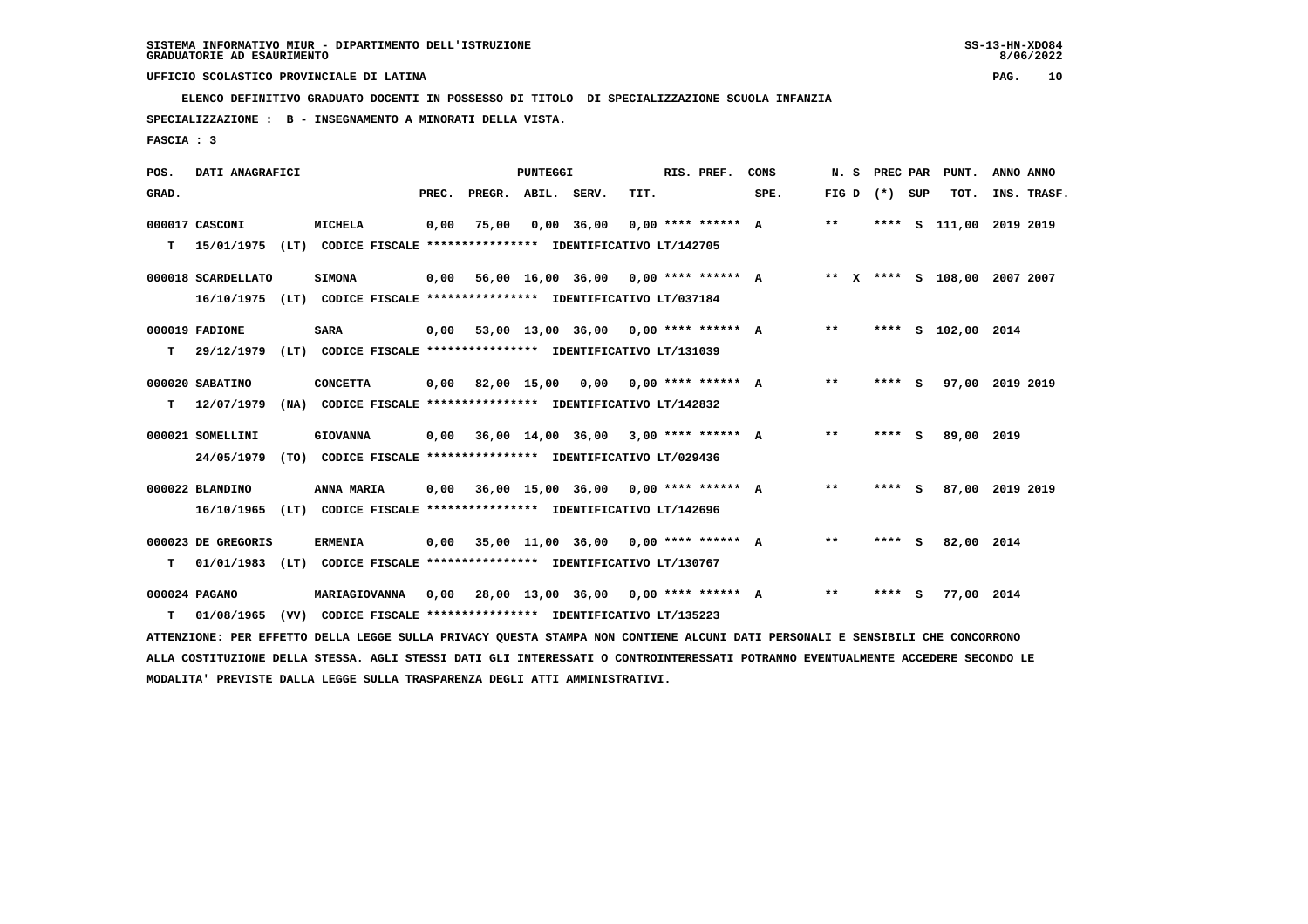**ELENCO DEFINITIVO GRADUATO DOCENTI IN POSSESSO DI TITOLO DI SPECIALIZZAZIONE SCUOLA INFANZIA**

 **SPECIALIZZAZIONE : B - INSEGNAMENTO A MINORATI DELLA VISTA.**

 **FASCIA : 3**

| POS.         | DATI ANAGRAFICI  |                                                                                                                               |       |                    | PUNTEGGI    |                                             |      | RIS. PREF.           | CONS | N. S         | PREC PAR |     | PUNT.      | ANNO ANNO       |
|--------------|------------------|-------------------------------------------------------------------------------------------------------------------------------|-------|--------------------|-------------|---------------------------------------------|------|----------------------|------|--------------|----------|-----|------------|-----------------|
| GRAD.        |                  |                                                                                                                               | PREC. | PREGR. ABIL. SERV. |             |                                             | TIT. |                      | SPE. | FIG D        | (*) SUP  |     | TOT.       | INS. TRASF.     |
|              | 000025 TOFFANIN  | <b>PAOLA</b>                                                                                                                  | 0,00  |                    | 60,00 13,00 | 0,00                                        |      | $0.00$ **** ****** A |      | $\star\star$ | $***$ S  |     | 73,00 2014 |                 |
| т            | 22/09/1973       | (TO) CODICE FISCALE **************** IDENTIFICATIVO LT/130180                                                                 |       |                    |             |                                             |      |                      |      |              |          |     |            |                 |
|              | 000026 CARELLA   | <b>STEFANIA</b>                                                                                                               |       |                    |             | $0.00$ 22.00 12.00 36.00 0.00 **** ****** A |      |                      |      | $***$        | $***$ S  |     | 70,00 2019 |                 |
|              | 09/01/1975       | (LT) CODICE FISCALE **************** IDENTIFICATIVO LT/028660                                                                 |       |                    |             |                                             |      |                      |      |              |          |     |            |                 |
| 000027 PACE  |                  | MONICA                                                                                                                        |       |                    |             | $0,00$ 15,00 15,00 36,00 0,00 **** ****** A |      |                      |      | $* *$        | **** S   |     |            | 66,00 2007 2007 |
|              | 25/08/1974       | (LT) CODICE FISCALE **************** IDENTIFICATIVO LT/037500                                                                 |       |                    |             |                                             |      |                      |      |              |          |     |            |                 |
|              | 000028 FANTOZZI  | <b>RENATA</b>                                                                                                                 |       |                    |             | $0,00$ 12,00 16,00 36,00 0,00 **** ****** A |      |                      |      | $* *$        | **** S   |     | 64,00 2002 |                 |
|              | 26/06/1969       | (LT) CODICE FISCALE **************** IDENTIFICATIVO LT/029223                                                                 |       |                    |             |                                             |      |                      |      |              |          |     |            |                 |
| 000029 CONTE |                  | <b>CATERINA</b>                                                                                                               | 0,00  |                    |             | $0.00$ 14.00 36.00 0.00 **** ****** A       |      |                      |      | $* *$        | **** S   |     |            | 50,00 2022 2022 |
|              | 25/11/1979       | (LT) CODICE FISCALE **************** IDENTIFICATIVO LT/326467                                                                 |       |                    |             |                                             |      |                      |      |              |          |     |            |                 |
|              | 000030 SPELDA    | <b>MARZIA</b>                                                                                                                 | 0,00  |                    |             | $0,00$ 11,00 36,00 1,00 **** ****** A       |      |                      |      | $* *$        | **** S   |     | 48,00 2019 |                 |
|              | 17/05/1970       | (LT) CODICE FISCALE **************** IDENTIFICATIVO LT/036981                                                                 |       |                    |             |                                             |      |                      |      |              |          |     |            |                 |
| 000031 CONTI |                  | <b>FRANCA</b>                                                                                                                 | 0,00  |                    |             | $0,00$ 12,00 25,00 0,00 **** ****** A       |      |                      |      | $***$        | **** S   |     | 37,00 2014 |                 |
| т            | 08/09/1976       | (FR) CODICE FISCALE **************** IDENTIFICATIVO LT/130153                                                                 |       |                    |             |                                             |      |                      |      |              |          |     |            |                 |
|              | 000032 BATTAGLIA | <b>PAOLA</b>                                                                                                                  | 0,00  |                    |             | $6,00$ 13,00 12,00 0,00 **** ****** A       |      |                      |      | $* *$        | ****     | - S | 31,00      | 2002            |
|              | 12/09/1972       | (CA) CODICE FISCALE **************** IDENTIFICATIVO LT/028563                                                                 |       |                    |             |                                             |      |                      |      |              |          |     |            |                 |
|              |                  | ATTENZIONE: PER EFFETTO DELLA LEGGE SULLA PRIVACY QUESTA STAMPA NON CONTIENE ALCUNI DATI PERSONALI E SENSIBILI CHE CONCORRONO |       |                    |             |                                             |      |                      |      |              |          |     |            |                 |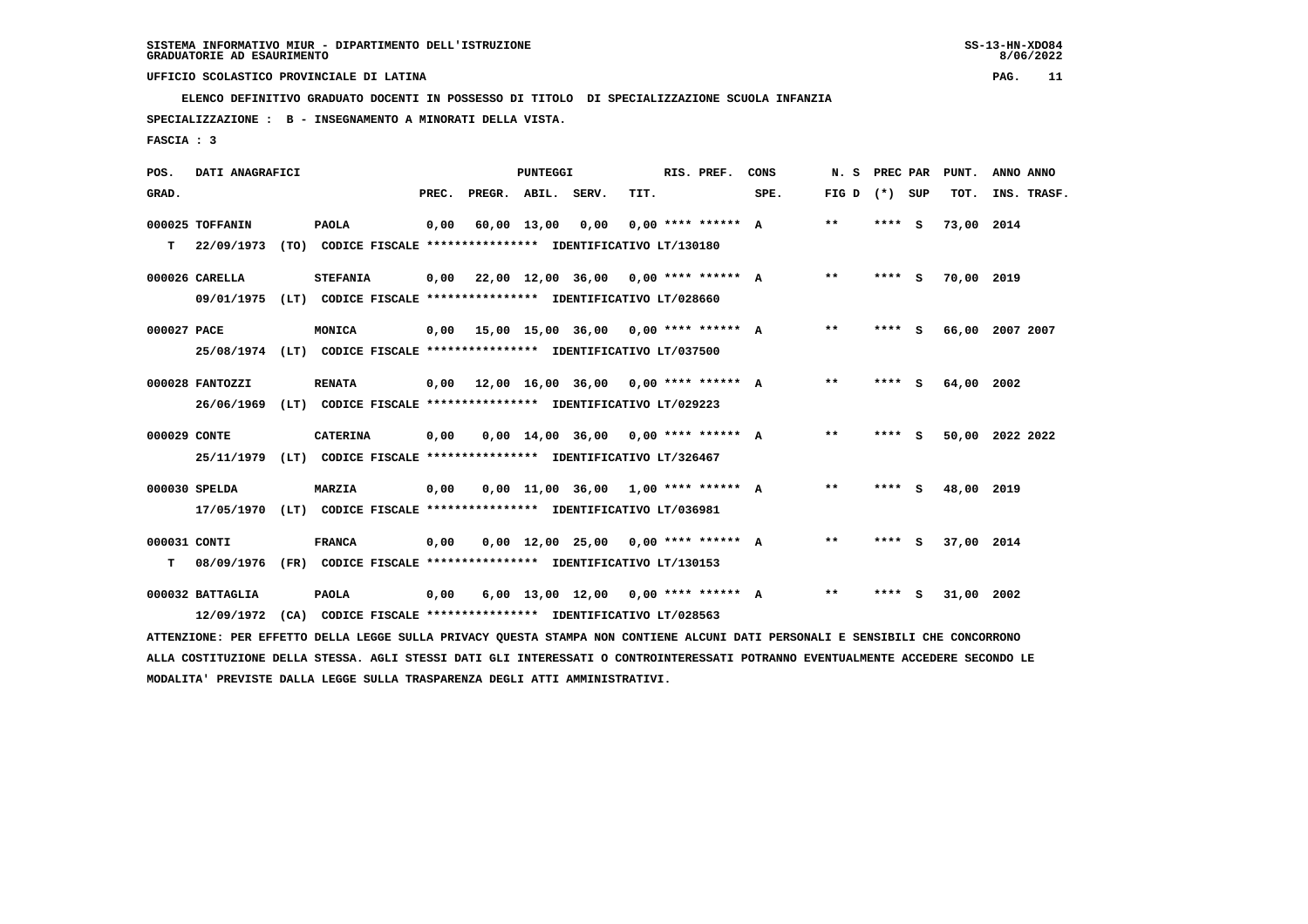**SISTEMA INFORMATIVO MIUR - DIPARTIMENTO DELL'ISTRUZIONE SS-13-HN-XDO84 GRADUATORIE AD ESAURIMENTO 8/06/2022**

# **UFFICIO SCOLASTICO PROVINCIALE DI LATINA PAG. 12**

 **ELENCO DEFINITIVO GRADUATO DOCENTI IN POSSESSO DI TITOLO DI SPECIALIZZAZIONE SCUOLA INFANZIA**

 **SPECIALIZZAZIONE : B - INSEGNAMENTO A MINORATI DELLA VISTA.**

 **FASCIA : 3**

| POS.        | DATI ANAGRAFICI  |      |                                  |       |        | <b>PUNTEGGI</b> |                          |      | RIS. PREF.           | CONS | N. S PREC PAR |        |     | PUNT. | ANNO ANNO |             |
|-------------|------------------|------|----------------------------------|-------|--------|-----------------|--------------------------|------|----------------------|------|---------------|--------|-----|-------|-----------|-------------|
| GRAD.       |                  |      |                                  | PREC. | PREGR. | ABIL.           | SERV.                    | TIT. |                      | SPE. | FIG D         | $(* )$ | SUP | TOT.  |           | INS. TRASF. |
|             | 000033 ALBANO    |      | RITA                             | 0.00  | 18,00  | 0,00            | 0,00                     |      | $0,00$ **** ****** A |      | $* *$         | ****   | s   | 18,00 | 2019 2019 |             |
| т           | 18/08/1982       | (LT) | CODICE FISCALE ****************  |       |        |                 | IDENTIFICATIVO LT/142681 |      |                      |      |               |        |     |       |           |             |
| 000034 CASO |                  |      | <b>ROSANNA</b>                   | 0.00  |        | $0,00$ 11,00    | 0,00                     |      | $6,00$ **** ****** A |      | $* *$         | ****   | s   | 17,00 | 2014      |             |
| т           | 31/07/1976       | (SA) | CODICE FISCALE ****************  |       |        |                 | IDENTIFICATIVO LT/130215 |      |                      |      |               |        |     |       |           |             |
|             | 000035 MAGLIOZZI |      | <b>ANNUNZIATA</b>                | 0,00  |        | 0,00 15,00      | 0,00                     |      | $0.00$ **** ****** A |      | $***$ X       | ****   | s   | 15,00 | 2019 2019 |             |
|             | 04/10/1971       | (LT) | CODICE FISCALE ***************** |       |        |                 | IDENTIFICATIVO LT/142695 |      |                      |      |               |        |     |       |           |             |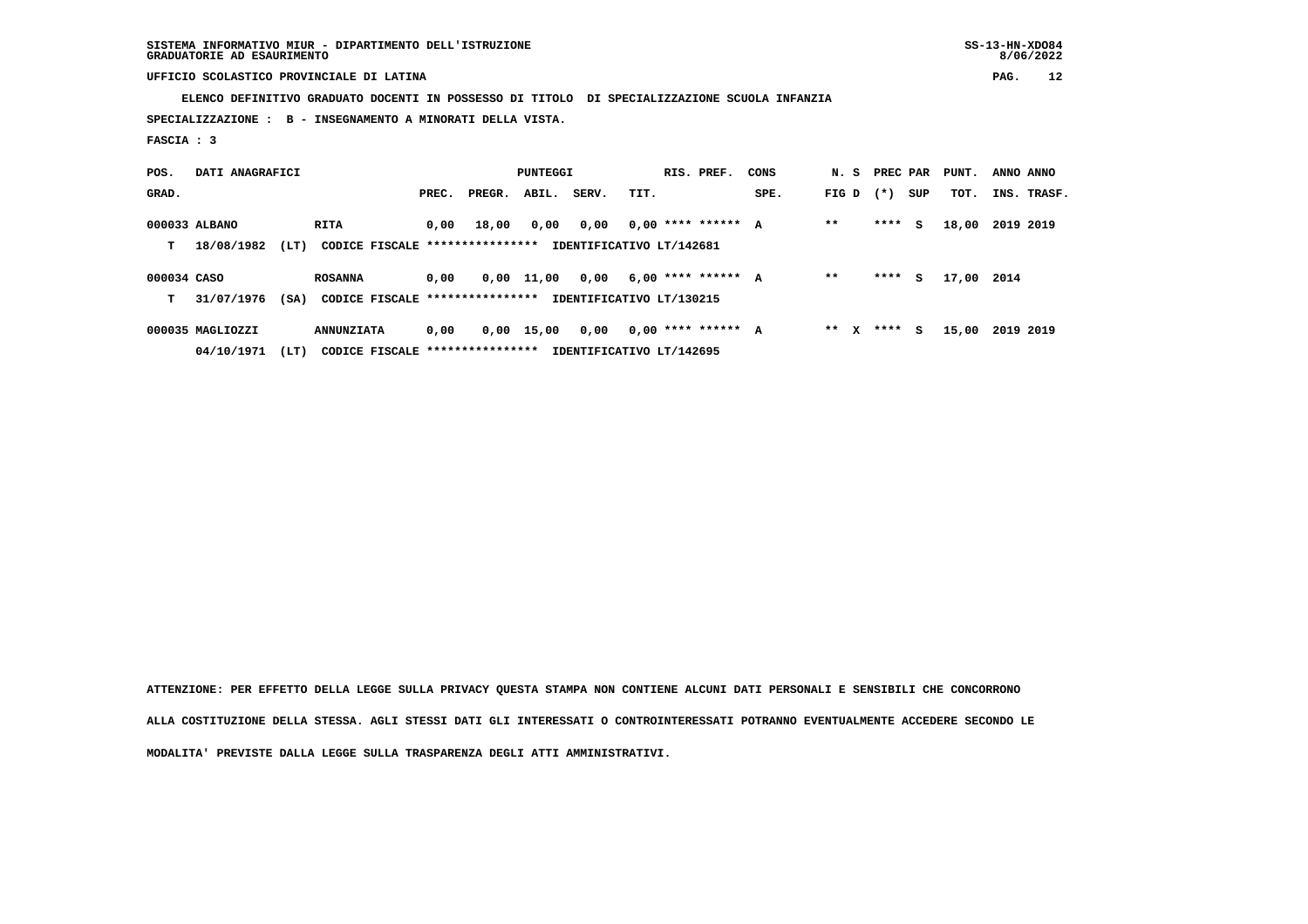**ELENCO DEFINITIVO GRADUATO DOCENTI IN POSSESSO DI TITOLO DI SPECIALIZZAZIONE SCUOLA INFANZIA**

 **SPECIALIZZAZIONE : B - INSEGNAMENTO A MINORATI DELLA VISTA.**

 **FASCIA : 3**

| POS.         | DATI ANAGRAFICI   |                                                                                                                                 |       |                                      | PUNTEGGI |                                                   |      | RIS. PREF.           | CONS | N.S   | <b>PREC PAR</b> |   | PUNT.                        | ANNO ANNO |             |
|--------------|-------------------|---------------------------------------------------------------------------------------------------------------------------------|-------|--------------------------------------|----------|---------------------------------------------------|------|----------------------|------|-------|-----------------|---|------------------------------|-----------|-------------|
| GRAD.        |                   |                                                                                                                                 | PREC. | PREGR. ABIL. SERV.                   |          |                                                   | TIT. |                      | SPE. | FIG D | (*) SUP         |   | TOT.                         |           | INS. TRASF. |
|              | 000036 DE GENNARO | <b>IOLANDA</b>                                                                                                                  |       | 0,00 120,00 11,00 36,00              |          |                                                   |      | $0,00$ **** ****** R |      | $***$ | ****            | s | 167,00                       | 2014      |             |
| т            | 28/12/1969        | (NA) CODICE FISCALE **************** IDENTIFICATIVO LT/136185                                                                   |       |                                      |          |                                                   |      |                      |      |       |                 |   |                              |           |             |
|              | 000037 CARDARELLI | <b>ROBERTA</b>                                                                                                                  | 0,00  | 78,00 14,00 36,00 3,00 **** ****** R |          |                                                   |      |                      |      | $***$ |                 |   | **** S 131,00 2014           |           |             |
| т            | 19/05/1974        | (LT) CODICE FISCALE **************** IDENTIFICATIVO LT/129209                                                                   |       |                                      |          |                                                   |      |                      |      |       |                 |   |                              |           |             |
|              | 000038 TRABUCCO   | <b>ELENA</b>                                                                                                                    | 0,00  | 73,00 15,00 36,00 0,00 **** ****** R |          |                                                   |      |                      |      |       |                 |   | ** X **** S 124,00 2019 2004 |           |             |
|              | 19/08/1977        | (CE) CODICE FISCALE **************** IDENTIFICATIVO LT/032355                                                                   |       |                                      |          |                                                   |      |                      |      |       |                 |   |                              |           |             |
|              | 000039 ZANGRILLO  | <b>NICOLETTA</b>                                                                                                                | 0,00  | 67,00 13,00 38,00 3,00 **** ****** R |          |                                                   |      |                      |      | $***$ |                 |   | **** S 121,00 2003           |           |             |
|              | 19/10/1974        | (LT) CODICE FISCALE **************** IDENTIFICATIVO LT/030722                                                                   |       |                                      |          |                                                   |      |                      |      |       |                 |   |                              |           |             |
| 000040 CORVO |                   | LORIS                                                                                                                           | 0,00  | 72,00 11,00 36,00 0,00 **** ****** R |          |                                                   |      |                      |      | $* *$ |                 |   | **** S 119,00 2007           |           |             |
|              | 01/06/1970        | (LT) CODICE FISCALE **************** IDENTIFICATIVO LT/036687                                                                   |       |                                      |          |                                                   |      |                      |      |       |                 |   |                              |           |             |
|              | 000041 MARINO     | <b>EUGENIA</b>                                                                                                                  | 0,00  | 62,00 14,00 36,00 0,00 **** ****** R |          |                                                   |      |                      |      | $* *$ |                 |   | **** S 112,00 2022 2022      |           |             |
|              | 16/02/1968        | (NA) CODICE FISCALE **************** IDENTIFICATIVO LT/326482                                                                   |       |                                      |          |                                                   |      |                      |      |       |                 |   |                              |           |             |
|              | 000042 SIERVO     | <b>CHIARA</b>                                                                                                                   | 0,00  |                                      |          | $10,00$ $40,00$ $36,00$ $0,00$ $***$ **** ***** R |      |                      |      |       | ** x **** S     |   | 86,00 2019 2019              |           |             |
|              | 28/12/1984        | (CE) CODICE FISCALE **************** IDENTIFICATIVO LT/142809                                                                   |       |                                      |          |                                                   |      |                      |      |       |                 |   |                              |           |             |
|              | 000043 ISABELLA   | <b>MARIATERESA</b>                                                                                                              | 0,00  | 34,00 12,00 36,00 0,00 **** ****** R |          |                                                   |      |                      |      | $* *$ | **** S          |   | 82,00 2022                   |           |             |
| т            | 23/11/1968        | (RM) CODICE FISCALE **************** IDENTIFICATIVO LT/128905                                                                   |       |                                      |          |                                                   |      |                      |      |       |                 |   |                              |           |             |
|              |                   | ATTENZIONE: PER EFFETTO DELLA LEGGE SULLA PRIVACY QUESTA STAMPA NON CONTIENE ALCUNI DATI PERSONALI E SENSIBILI CHE CONCORRONO   |       |                                      |          |                                                   |      |                      |      |       |                 |   |                              |           |             |
|              |                   | ALLA COSTITUZIONE DELLA STESSA. AGLI STESSI DATI GLI INTERESSATI O CONTROINTERESSATI POTRANNO EVENTUALMENTE ACCEDERE SECONDO LE |       |                                      |          |                                                   |      |                      |      |       |                 |   |                              |           |             |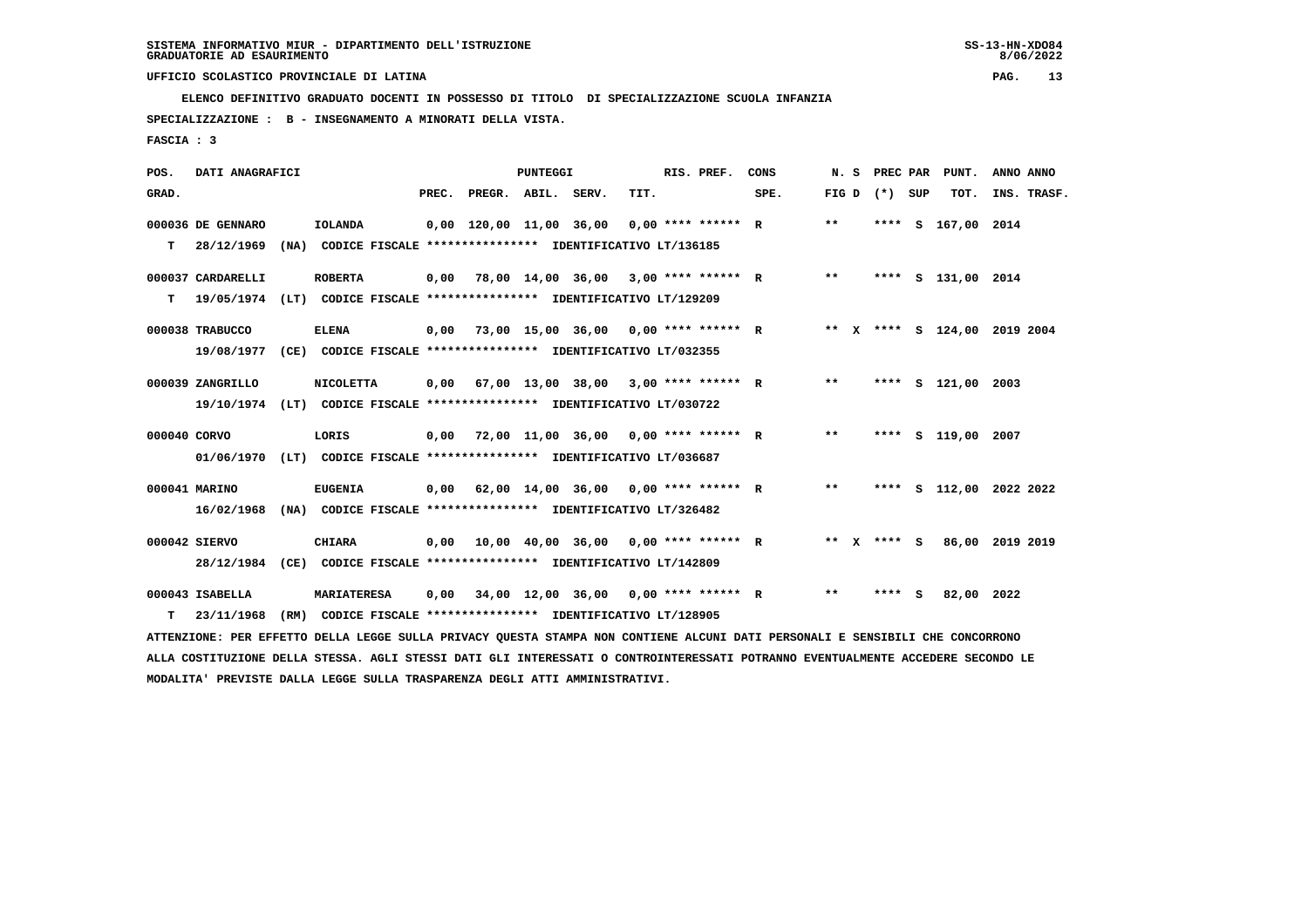**ELENCO DEFINITIVO GRADUATO DOCENTI IN POSSESSO DI TITOLO DI SPECIALIZZAZIONE SCUOLA INFANZIA**

 **SPECIALIZZAZIONE : B - INSEGNAMENTO A MINORATI DELLA VISTA.**

 **FASCIA : 3**

| POS.  | DATI ANAGRAFICI  |      |                                                               |       |              | <b>PUNTEGGI</b> |                                             |      | RIS. PREF. | CONS |        | N. S PREC PAR |     | PUNT.      | ANNO ANNO       |
|-------|------------------|------|---------------------------------------------------------------|-------|--------------|-----------------|---------------------------------------------|------|------------|------|--------|---------------|-----|------------|-----------------|
| GRAD. |                  |      |                                                               | PREC. | PREGR. ABIL. |                 | SERV.                                       | TIT. |            | SPE. | FIG D  | $(* )$        | SUP | TOT.       | INS. TRASF.     |
|       | 000044 LA TORRE  |      | <b>EMANUELA</b>                                               | 0,00  |              |                 | 29,00 12,00 36,00 0,00 **** ****** R        |      |            |      | $**$   | $***$ S       |     | 77,00 2014 |                 |
| т     | 09/12/1978       | (LT) | CODICE FISCALE **************** IDENTIFICATIVO LT/129897      |       |              |                 |                                             |      |            |      |        |               |     |            |                 |
|       | 000045 COMMUNARA |      | <b>ANGELA</b>                                                 |       |              |                 | $0,00$ 25,00 15,00 36,00 0,00 **** ****** R |      |            |      | $* *$  | $***$ S       |     |            | 76,00 2019 2019 |
|       | 18/03/1978       |      | (NA) CODICE FISCALE **************** IDENTIFICATIVO LT/142716 |       |              |                 |                                             |      |            |      |        |               |     |            |                 |
|       | 000046 DAGOSTINO |      | PAOLA                                                         |       |              |                 | $0,00$ 26,00 12,00 36,00 0,00 **** ****** R |      |            |      | ** $X$ | $***$ S       |     |            | 74,00 2019 2019 |
| т     | 12/04/1980       | (CE) | <b>CODICE FISCALE</b>                                         |       |              |                 | **************** IDENTIFICATIVO LT/142729   |      |            |      |        |               |     |            |                 |
|       | 000047 GUGLIETTA |      | <b>STEFANIA</b>                                               |       |              |                 | $0,00$ 24,00 15,00 30,00 0,00 **** ****** R |      |            |      | $***$  | **** S        |     | 69,00 2007 |                 |
|       | 13/11/1973       | (LT) | CODICE FISCALE **************** IDENTIFICATIVO LT/029041      |       |              |                 |                                             |      |            |      |        |               |     |            |                 |
|       | 000048 ARZANO    |      | PAOLA                                                         |       |              |                 | $0,00$ 12,00 11,00 36,00 0,00 **** ****** R |      |            |      | $***$  | ****          | S.  | 59,00 2014 |                 |
|       | T 31/10/1974     | (LT) | CODICE FISCALE **************** IDENTIFICATIVO LT/129309      |       |              |                 |                                             |      |            |      |        |               |     |            |                 |

 **ATTENZIONE: PER EFFETTO DELLA LEGGE SULLA PRIVACY QUESTA STAMPA NON CONTIENE ALCUNI DATI PERSONALI E SENSIBILI CHE CONCORRONO ALLA COSTITUZIONE DELLA STESSA. AGLI STESSI DATI GLI INTERESSATI O CONTROINTERESSATI POTRANNO EVENTUALMENTE ACCEDERE SECONDO LE**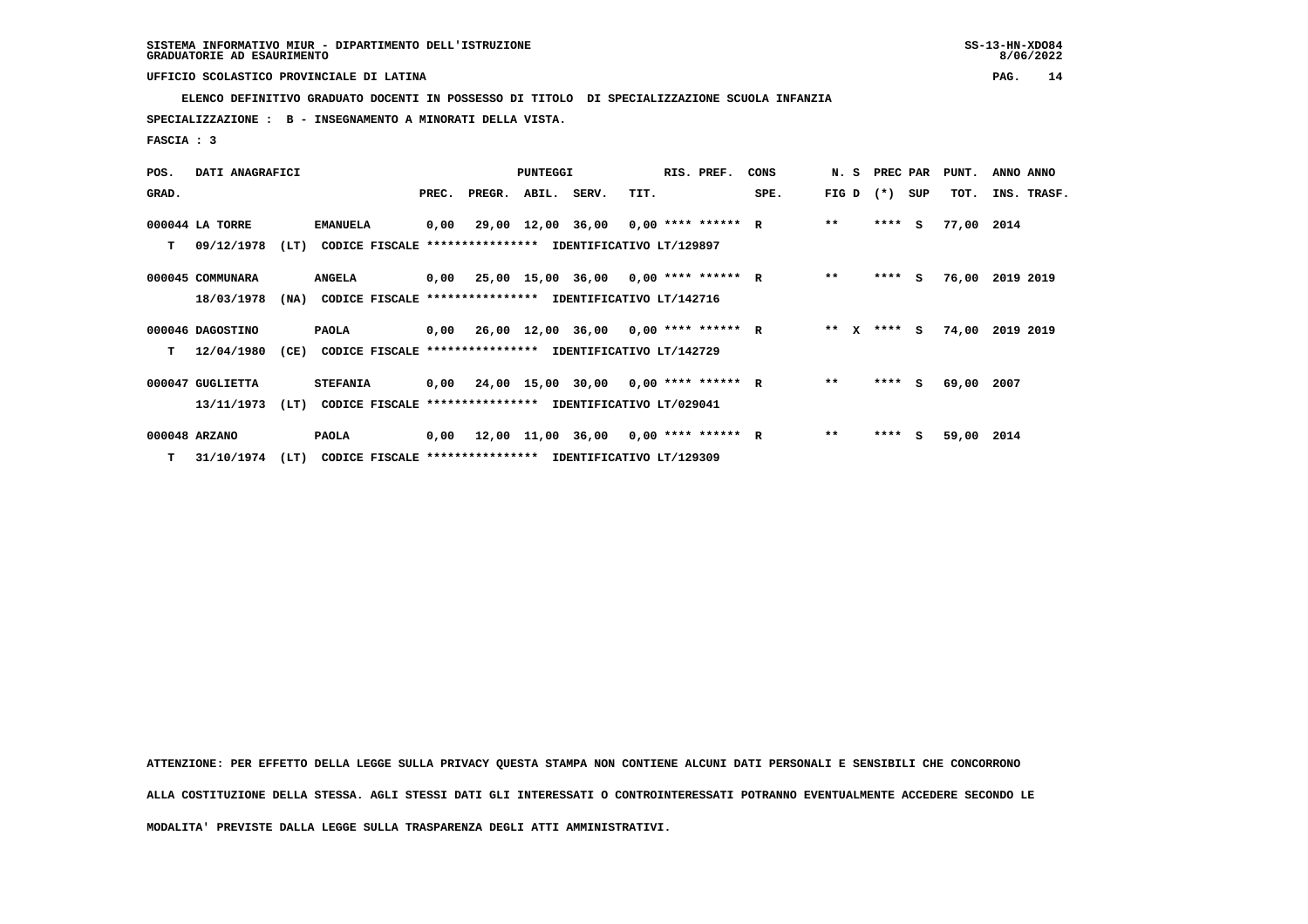**ELENCO DEFINITIVO GRADUATO DOCENTI IN POSSESSO DI TITOLO DI SPECIALIZZAZIONE SCUOLA INFANZIA**

 **SPECIALIZZAZIONE : C - INSEGNAMENTO A MINORATI DELL'UDITO.**

 **FASCIA : 3**

| POS.  | DATI ANAGRAFICI      |                                                                                                                               |       |                         | <b>PUNTEGGI</b> |                                              |      | RIS. PREF.           | CONS | N. S  | PREC PAR          | PUNT.                   | ANNO ANNO |             |
|-------|----------------------|-------------------------------------------------------------------------------------------------------------------------------|-------|-------------------------|-----------------|----------------------------------------------|------|----------------------|------|-------|-------------------|-------------------------|-----------|-------------|
| GRAD. |                      |                                                                                                                               | PREC. | PREGR. ABIL. SERV.      |                 |                                              | TIT. |                      | SPE. |       | FIG $D$ $(*)$ SUP | TOT.                    |           | INS. TRASF. |
|       | 000001 CAPASSO       | <b>ANTONELLA</b>                                                                                                              |       | 0,00 177,00 15,00 36,00 |                 |                                              |      | $0.00$ **** ****** A |      | $***$ | **** S            | 228,00 2022 2022        |           |             |
|       | 16/11/1963           | (NA) CODICE FISCALE **************** IDENTIFICATIVO LT/326459                                                                 |       |                         |                 |                                              |      |                      |      |       |                   |                         |           |             |
|       | 000002 MARINI        | <b>CLAUDIA</b>                                                                                                                |       |                         |                 | $0,00$ 140,00 15,00 36,00 0,00 **** ****** A |      |                      |      | $* *$ |                   | **** S 191,00 2014      |           |             |
|       | $T = 14/07/1969$     | (LT) CODICE FISCALE **************** IDENTIFICATIVO LT/129665                                                                 |       |                         |                 |                                              |      |                      |      |       |                   |                         |           |             |
|       | 000003 ZAMPETTA      | <b>ELISA</b>                                                                                                                  |       |                         |                 | 0,00 134,00 14,00 36,00 0,00 **** ****** A   |      |                      |      | $***$ |                   | **** S 184,00 2019 2019 |           |             |
|       | 19/06/1980           | (LT) CODICE FISCALE **************** IDENTIFICATIVO LT/142744                                                                 |       |                         |                 |                                              |      |                      |      |       |                   |                         |           |             |
|       | 000004 VALENTE       | <b>ANNA</b>                                                                                                                   |       |                         |                 | $0,00$ 136,00 11,00 36,00 0,00 **** ****** A |      |                      |      | $***$ |                   | **** S 183.00 2014      |           |             |
| т     | 05/07/1982           | (LT) CODICE FISCALE **************** IDENTIFICATIVO LT/130201                                                                 |       |                         |                 |                                              |      |                      |      |       |                   |                         |           |             |
|       | 000005 IACOVACCI     | <b>ROSSANA</b>                                                                                                                |       |                         |                 | $0,00$ 114,00 14,00 36,00 0,00 **** ****** A |      |                      |      | **    |                   | **** S 164,00 2000      |           |             |
|       | 17/07/1968           | (LT) CODICE FISCALE **************** IDENTIFICATIVO LT/020148                                                                 |       |                         |                 |                                              |      |                      |      |       |                   |                         |           |             |
|       | 000006 MINUTILLO     | LETIZIA                                                                                                                       | 0,00  |                         |                 | 99,00 15,00 36,00 3,00 **** ****** A         |      |                      |      |       |                   | ** X **** S 153,00 2014 |           |             |
| т     | 21/09/1983           | (LT) CODICE FISCALE **************** IDENTIFICATIVO LT/135611                                                                 |       |                         |                 |                                              |      |                      |      |       |                   |                         |           |             |
|       | 000007 CIARLO        | <b>ELISA</b>                                                                                                                  | 0,00  |                         |                 | 99,00 16,00 36,00 0,00 **** ****** A         |      |                      |      | $* *$ |                   | **** S 151,00 2002      |           |             |
|       |                      | 06/02/1976 (LT) CODICE FISCALE *************** IDENTIFICATIVO LT/028697                                                       |       |                         |                 |                                              |      |                      |      |       |                   |                         |           |             |
|       | 000008 MALANDRUCCOLO | <b>ANTONELLA</b>                                                                                                              | 0,00  |                         |                 | 98,00 14,00 36,00 0,00 **** ****** A         |      |                      |      | $***$ |                   | **** S 148,00           | 2000      |             |
|       |                      | 13/06/1968 (LT) CODICE FISCALE *************** IDENTIFICATIVO LT/022096                                                       |       |                         |                 |                                              |      |                      |      |       |                   |                         |           |             |
|       |                      | ATTENZIONE: PER EFFETTO DELLA LEGGE SULLA PRIVACY QUESTA STAMPA NON CONTIENE ALCUNI DATI PERSONALI E SENSIBILI CHE CONCORRONO |       |                         |                 |                                              |      |                      |      |       |                   |                         |           |             |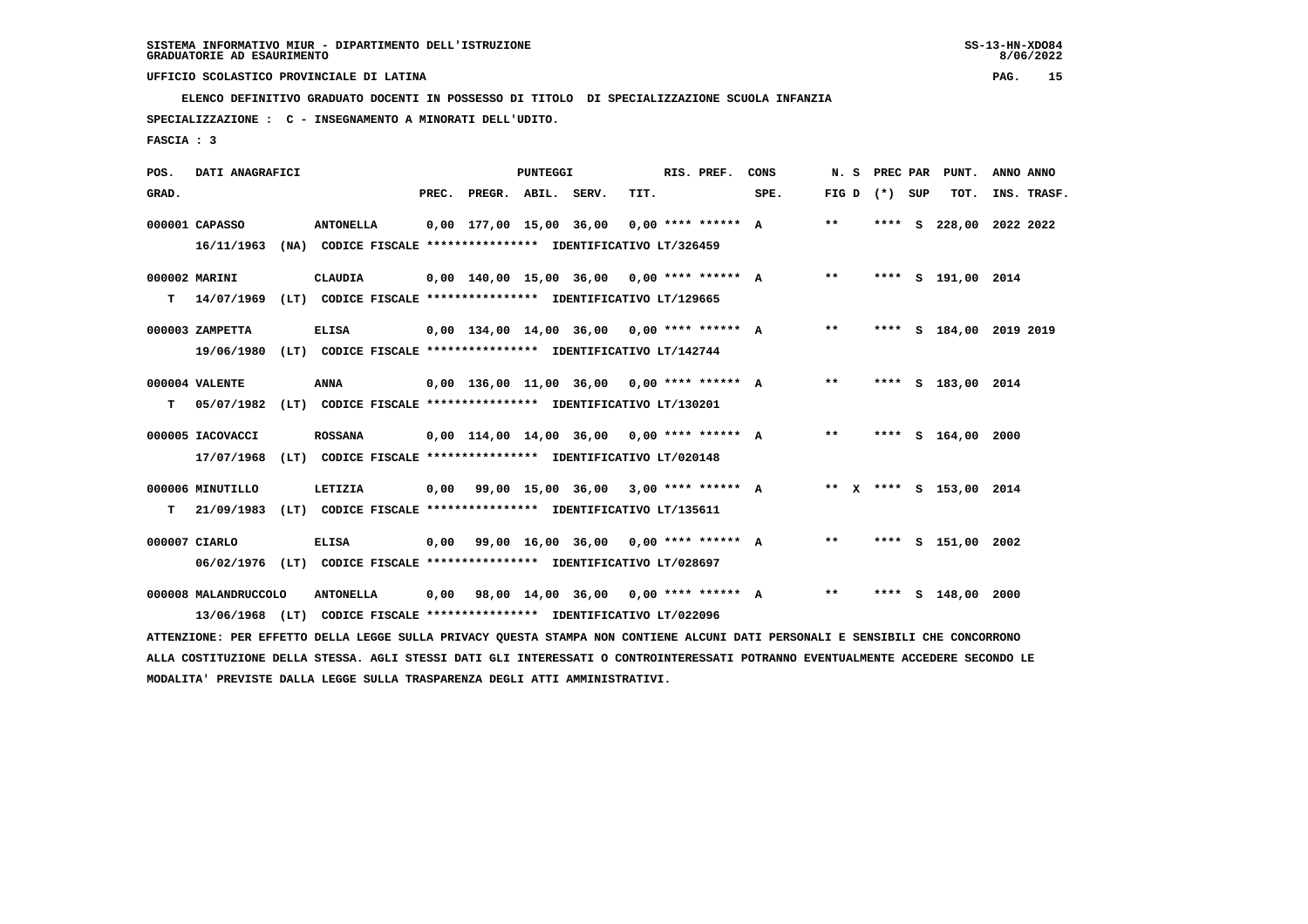**ELENCO DEFINITIVO GRADUATO DOCENTI IN POSSESSO DI TITOLO DI SPECIALIZZAZIONE SCUOLA INFANZIA**

 **SPECIALIZZAZIONE : C - INSEGNAMENTO A MINORATI DELL'UDITO.**

 **FASCIA : 3**

| POS.         | DATI ANAGRAFICI      |      |                                                                                                                               |       |                    | PUNTEGGI |                                             |      | RIS. PREF.           | CONS                                      | N. S  | PREC PAR | PUNT.                        | ANNO ANNO |             |
|--------------|----------------------|------|-------------------------------------------------------------------------------------------------------------------------------|-------|--------------------|----------|---------------------------------------------|------|----------------------|-------------------------------------------|-------|----------|------------------------------|-----------|-------------|
| GRAD.        |                      |      |                                                                                                                               | PREC. | PREGR. ABIL. SERV. |          |                                             | TIT. |                      | SPE.                                      | FIG D | (*) SUP  | TOT.                         |           | INS. TRASF. |
| 000009 CHELO |                      |      | LUCIA                                                                                                                         | 0,00  |                    |          | 97,00 14,00 36,00                           |      | $0.00$ **** ****** A |                                           | $* *$ |          | **** S 147,00                | 2005 2005 |             |
|              | 17/11/1976           |      | (LT) CODICE FISCALE **************** IDENTIFICATIVO LT/034880                                                                 |       |                    |          |                                             |      |                      |                                           |       |          |                              |           |             |
|              | 000010 LUCIGNANO     |      | CLELIA                                                                                                                        |       |                    |          | $0.00$ 81.00 16.00 36.00 0.00 **** ****** A |      |                      |                                           | $***$ |          | **** S 133,00 2014 2014      |           |             |
|              | 03/05/1973           |      | (NA) CODICE FISCALE **************** IDENTIFICATIVO LT/128699                                                                 |       |                    |          |                                             |      |                      |                                           |       |          |                              |           |             |
|              | 000011 CAPPADOCIO    |      | <b>ANGELA</b>                                                                                                                 |       |                    |          | $0,00$ 82,00 14,00 36,00 0,00 **** ****** A |      |                      |                                           | $***$ |          | **** S 132,00 2002           |           |             |
|              |                      |      | 25/11/1974 (LT) CODICE FISCALE *************** IDENTIFICATIVO LT/028645                                                       |       |                    |          |                                             |      |                      |                                           |       |          |                              |           |             |
|              |                      |      |                                                                                                                               |       |                    |          |                                             |      |                      |                                           |       |          |                              |           |             |
|              | 000012 CIAMPINI      |      | FABIOLA                                                                                                                       |       |                    |          |                                             |      |                      | 0,00 81,00 14,00 36,00 0,00 **** ****** A | $***$ |          | **** S 131,00 2007           |           |             |
|              | 10/08/1979           |      | (LT) CODICE FISCALE **************** IDENTIFICATIVO LT/028695                                                                 |       |                    |          |                                             |      |                      |                                           |       |          |                              |           |             |
|              | 000013 CASALE        |      | <b>MARIA PIA</b>                                                                                                              |       |                    |          | $0,00$ 76,00 14,00 36,00 0,00 **** ****** A |      |                      |                                           | $***$ |          | **** S 126,00 2002           |           |             |
|              |                      |      | 29/03/1970 (LT) CODICE FISCALE *************** IDENTIFICATIVO LT/028682                                                       |       |                    |          |                                             |      |                      |                                           |       |          |                              |           |             |
|              | 000014 DELL'AVERSANA |      | MARIADOMENICA                                                                                                                 |       |                    |          | $0,00$ 75,00 15,00 36,00 0,00 **** ****** A |      |                      |                                           | $***$ |          | **** S 126,00 2014           |           |             |
| т            |                      |      | 12/06/1978 (CE) CODICE FISCALE **************** IDENTIFICATIVO LT/135593                                                      |       |                    |          |                                             |      |                      |                                           |       |          |                              |           |             |
|              |                      |      |                                                                                                                               |       |                    |          |                                             |      |                      |                                           |       |          |                              |           |             |
|              | 000015 DELLI PAOLI   |      | <b>FRANCESCA</b>                                                                                                              | 0,00  |                    |          | 73,00 13,00 36,00 3,00 **** ****** A        |      |                      |                                           | $***$ |          | **** S 125,00 2019 2019      |           |             |
| т            |                      |      | 16/10/1971 (CE) CODICE FISCALE *************** IDENTIFICATIVO LT/142740                                                       |       |                    |          |                                             |      |                      |                                           |       |          |                              |           |             |
|              | 000016 DE LUCA       |      | <b>SILVANA</b>                                                                                                                | 0,00  |                    |          | 72,00 12,00 36,00 0,00 **** ****** A        |      |                      |                                           |       |          | ** X **** S 120,00 2019 2019 |           |             |
|              | 23/12/1972           | (LT) | CODICE FISCALE **************** IDENTIFICATIVO LT/142732                                                                      |       |                    |          |                                             |      |                      |                                           |       |          |                              |           |             |
|              |                      |      | ATTENZIONE: PER EFFETTO DELLA LEGGE SULLA PRIVACY QUESTA STAMPA NON CONTIENE ALCUNI DATI PERSONALI E SENSIBILI CHE CONCORRONO |       |                    |          |                                             |      |                      |                                           |       |          |                              |           |             |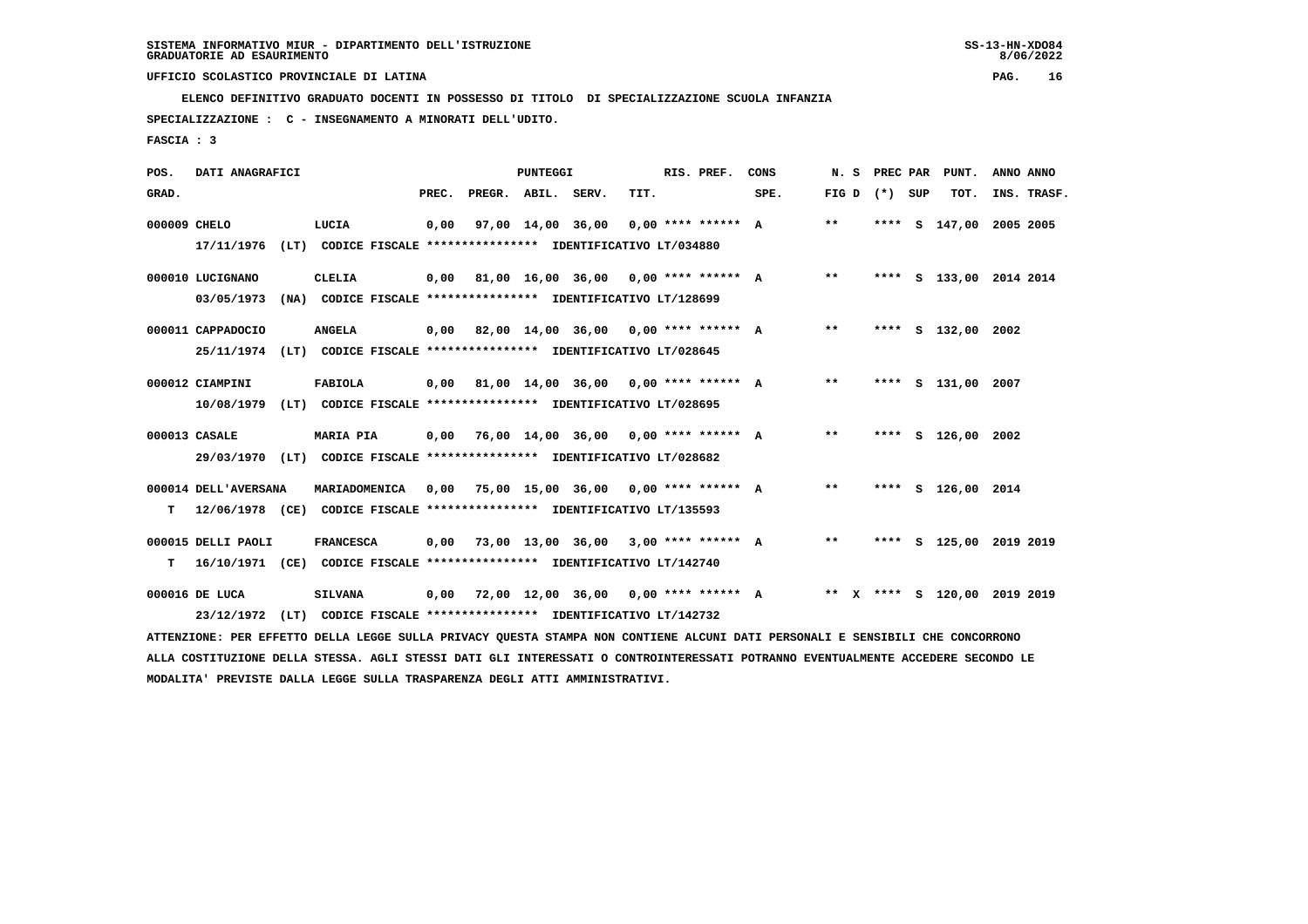**ELENCO DEFINITIVO GRADUATO DOCENTI IN POSSESSO DI TITOLO DI SPECIALIZZAZIONE SCUOLA INFANZIA**

 **SPECIALIZZAZIONE : C - INSEGNAMENTO A MINORATI DELL'UDITO.**

 **FASCIA : 3**

| POS.  | DATI ANAGRAFICI    |                                                                                                                               |       |                    | <b>PUNTEGGI</b> |                                             |      | RIS. PREF.           | CONS | N. S  | PREC PAR        | PUNT.                        | ANNO ANNO |             |
|-------|--------------------|-------------------------------------------------------------------------------------------------------------------------------|-------|--------------------|-----------------|---------------------------------------------|------|----------------------|------|-------|-----------------|------------------------------|-----------|-------------|
| GRAD. |                    |                                                                                                                               | PREC. | PREGR. ABIL. SERV. |                 |                                             | TIT. |                      | SPE. |       | FIG D $(*)$ SUP | TOT.                         |           | INS. TRASF. |
|       | 000017 CASCONI     | <b>MICHELA</b>                                                                                                                | 0,00  | 75,00              |                 | $0,00$ 36,00                                |      | $0,00$ **** ****** A |      | $***$ |                 | **** S 111,00 2019 2019      |           |             |
| т     | 15/01/1975         | (LT) CODICE FISCALE *************** IDENTIFICATIVO LT/142705                                                                  |       |                    |                 |                                             |      |                      |      |       |                 |                              |           |             |
|       | 000018 SCARDELLATO | <b>SIMONA</b>                                                                                                                 | 0,00  |                    |                 | 56,00 16,00 36,00 0,00 **** ****** A        |      |                      |      |       |                 | ** X **** S 108,00 2007 2007 |           |             |
|       |                    | 16/10/1975 (LT) CODICE FISCALE *************** IDENTIFICATIVO LT/037184                                                       |       |                    |                 |                                             |      |                      |      |       |                 |                              |           |             |
|       | 000019 FADIONE     | <b>SARA</b>                                                                                                                   | 0,00  |                    |                 | 53,00 13,00 36,00 0,00 **** ****** A        |      |                      |      | $***$ |                 | **** S 102,00 2014           |           |             |
| T.    | 29/12/1979         | (LT) CODICE FISCALE **************** IDENTIFICATIVO LT/131039                                                                 |       |                    |                 |                                             |      |                      |      |       |                 |                              |           |             |
|       | 000020 SABATINO    | <b>CONCETTA</b>                                                                                                               | 0,00  |                    |                 | 82,00 15,00 0,00 0,00 **** ****** A         |      |                      |      | $***$ | **** S          | 97,00 2019 2019              |           |             |
| т     | 12/07/1979         | (NA) CODICE FISCALE **************** IDENTIFICATIVO LT/142832                                                                 |       |                    |                 |                                             |      |                      |      |       |                 |                              |           |             |
|       | 000021 SOMELLINI   | <b>GIOVANNA</b>                                                                                                               | 0,00  |                    |                 | 36,00 14,00 36,00 3,00 **** ****** A        |      |                      |      | $***$ | $***$ S         | 89,00 2019                   |           |             |
|       | 24/05/1979         | (TO) CODICE FISCALE **************** IDENTIFICATIVO LT/029436                                                                 |       |                    |                 |                                             |      |                      |      |       |                 |                              |           |             |
|       | 000022 BLANDINO    | ANNA MARIA                                                                                                                    |       |                    |                 | $0,00$ 36,00 15,00 36,00 0,00 **** ****** A |      |                      |      | $* *$ | **** S          | 87,00 2019 2019              |           |             |
|       | 16/10/1965         | (LT) CODICE FISCALE **************** IDENTIFICATIVO LT/142696                                                                 |       |                    |                 |                                             |      |                      |      |       |                 |                              |           |             |
|       | 000023 DE GREGORIS | <b>ERMENIA</b>                                                                                                                |       |                    |                 | $0,00$ 35,00 11,00 36,00 0,00 **** ****** A |      |                      |      | $* *$ | **** S          | 82,00 2014                   |           |             |
| т     |                    | 01/01/1983 (LT) CODICE FISCALE **************** IDENTIFICATIVO LT/130767                                                      |       |                    |                 |                                             |      |                      |      |       |                 |                              |           |             |
|       | 000024 PAGANO      | MARIAGIOVANNA                                                                                                                 | 0,00  |                    |                 | 28,00 13,00 36,00 0,00 **** ****** A        |      |                      |      | $***$ | **** S          | 77,00 2014                   |           |             |
| т     | 01/08/1965         | (VV) CODICE FISCALE **************** IDENTIFICATIVO LT/135223                                                                 |       |                    |                 |                                             |      |                      |      |       |                 |                              |           |             |
|       |                    | ATTENZIONE: PER EFFETTO DELLA LEGGE SULLA PRIVACY QUESTA STAMPA NON CONTIENE ALCUNI DATI PERSONALI E SENSIBILI CHE CONCORRONO |       |                    |                 |                                             |      |                      |      |       |                 |                              |           |             |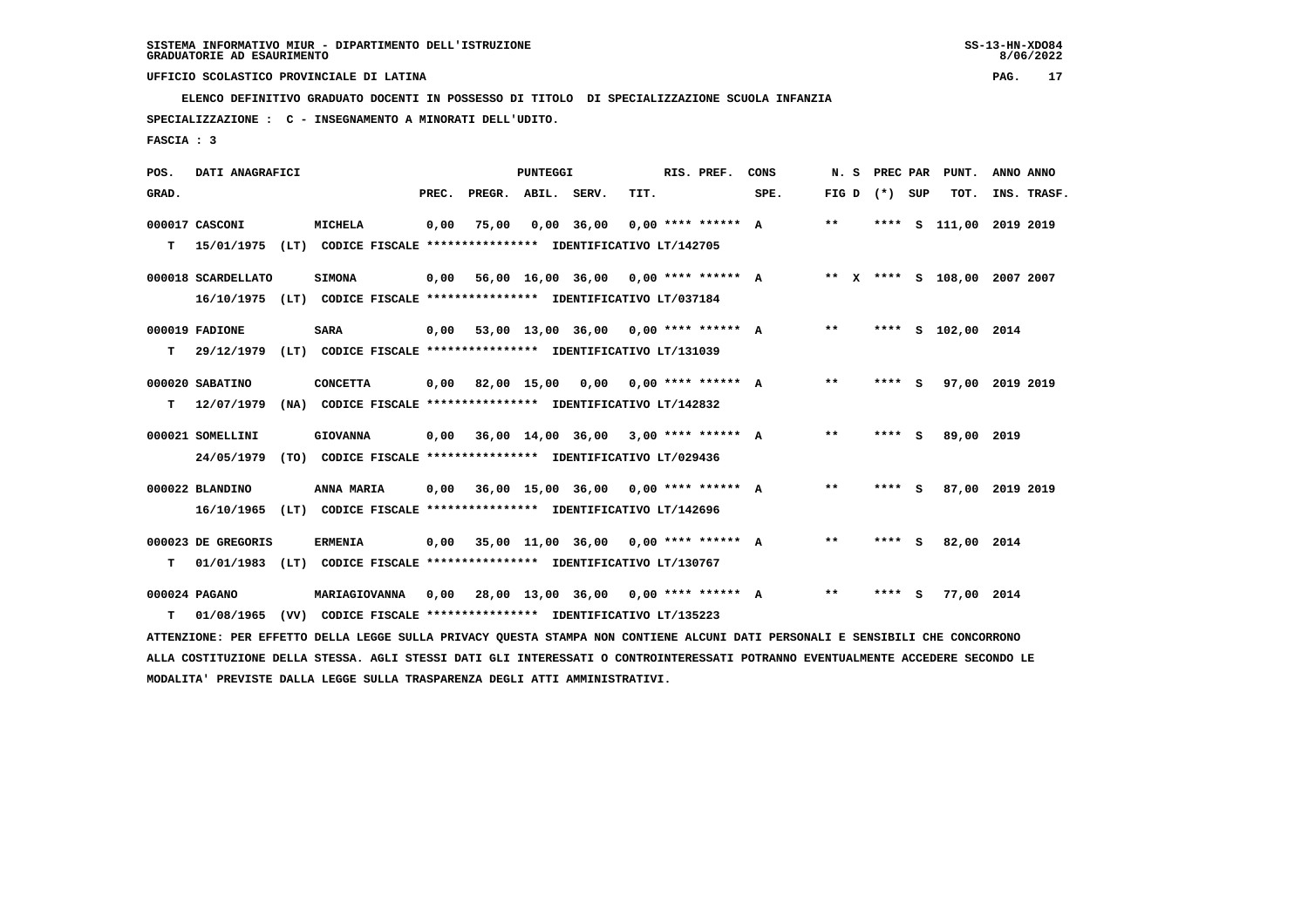**ELENCO DEFINITIVO GRADUATO DOCENTI IN POSSESSO DI TITOLO DI SPECIALIZZAZIONE SCUOLA INFANZIA**

 **SPECIALIZZAZIONE : C - INSEGNAMENTO A MINORATI DELL'UDITO.**

 **FASCIA : 3**

| POS.         | DATI ANAGRAFICI  |                                                                                                                               |      |                          | <b>PUNTEGGI</b>  |                                             |      | RIS. PREF.           | CONS |       | N. S PREC PAR | PUNT.           | ANNO ANNO |             |
|--------------|------------------|-------------------------------------------------------------------------------------------------------------------------------|------|--------------------------|------------------|---------------------------------------------|------|----------------------|------|-------|---------------|-----------------|-----------|-------------|
| GRAD.        |                  |                                                                                                                               |      | PREC. PREGR. ABIL. SERV. |                  |                                             | TIT. |                      | SPE. | FIG D | (*) SUP       | TOT.            |           | INS. TRASF. |
|              | 000025 TOFFANIN  | <b>PAOLA</b>                                                                                                                  | 0,00 |                          | 60,00 13,00 0,00 |                                             |      | $0.00$ **** ****** A |      | $***$ | **** S        | 73,00 2014      |           |             |
| т            | 22/09/1973       | (TO) CODICE FISCALE **************** IDENTIFICATIVO LT/130180                                                                 |      |                          |                  |                                             |      |                      |      |       |               |                 |           |             |
|              | 000026 CARELLA   | <b>STEFANIA</b>                                                                                                               |      |                          |                  | $0,00$ 22,00 12,00 36,00 0,00 **** ****** A |      |                      |      | $* *$ | $***$ S       | 70,00           | 2019      |             |
|              | 09/01/1975       | (LT) CODICE FISCALE *************** IDENTIFICATIVO LT/028660                                                                  |      |                          |                  |                                             |      |                      |      |       |               |                 |           |             |
| 000027 PACE  |                  | MONICA                                                                                                                        |      |                          |                  | $0,00$ 15,00 15,00 36,00 0,00 **** ****** A |      |                      |      | $* *$ | $***$ S       | 66,00 2007 2007 |           |             |
|              |                  | 25/08/1974 (LT) CODICE FISCALE *************** IDENTIFICATIVO LT/037500                                                       |      |                          |                  |                                             |      |                      |      |       |               |                 |           |             |
|              | 000028 FANTOZZI  | <b>RENATA</b>                                                                                                                 |      |                          |                  | $0,00$ 12,00 16,00 36,00 0,00 **** ****** A |      |                      |      | $* *$ | **** S        | 64,00           | 2002      |             |
|              | 26/06/1969       | (LT) CODICE FISCALE **************** IDENTIFICATIVO LT/029223                                                                 |      |                          |                  |                                             |      |                      |      |       |               |                 |           |             |
| 000029 CONTE |                  | <b>CATERINA</b>                                                                                                               | 0,00 |                          |                  | $0,00$ 14,00 36,00 0,00 **** ****** A       |      |                      |      | **    | **** S        | 50,00           | 2022 2022 |             |
|              | 25/11/1979       | (LT) CODICE FISCALE *************** IDENTIFICATIVO LT/326467                                                                  |      |                          |                  |                                             |      |                      |      |       |               |                 |           |             |
|              | 000030 SPELDA    | <b>MARZIA</b>                                                                                                                 | 0,00 |                          |                  | $0,00$ 11,00 36,00 1,00 **** ****** A       |      |                      |      | $***$ | **** S        | 48,00 2019      |           |             |
|              | 17/05/1970       | (LT) CODICE FISCALE **************** IDENTIFICATIVO LT/036981                                                                 |      |                          |                  |                                             |      |                      |      |       |               |                 |           |             |
| 000031 CONTI |                  | <b>FRANCA</b>                                                                                                                 | 0,00 |                          |                  | $0,00$ 12,00 25,00 0,00 **** ****** A       |      |                      |      | $***$ | $***$ S       | 37,00 2014      |           |             |
| т            | 08/09/1976       | (FR) CODICE FISCALE **************** IDENTIFICATIVO LT/130153                                                                 |      |                          |                  |                                             |      |                      |      |       |               |                 |           |             |
|              | 000032 BATTAGLIA | <b>PAOLA</b>                                                                                                                  | 0,00 |                          |                  | $6.00$ 13.00 12.00 0.00 **** ****** A       |      |                      |      | $* *$ | **** S        | 31,00           | 2002      |             |
|              | 12/09/1972       | (CA) CODICE FISCALE **************** IDENTIFICATIVO LT/028563                                                                 |      |                          |                  |                                             |      |                      |      |       |               |                 |           |             |
|              |                  | ATTENZIONE: PER EFFETTO DELLA LEGGE SULLA PRIVACY QUESTA STAMPA NON CONTIENE ALCUNI DATI PERSONALI E SENSIBILI CHE CONCORRONO |      |                          |                  |                                             |      |                      |      |       |               |                 |           |             |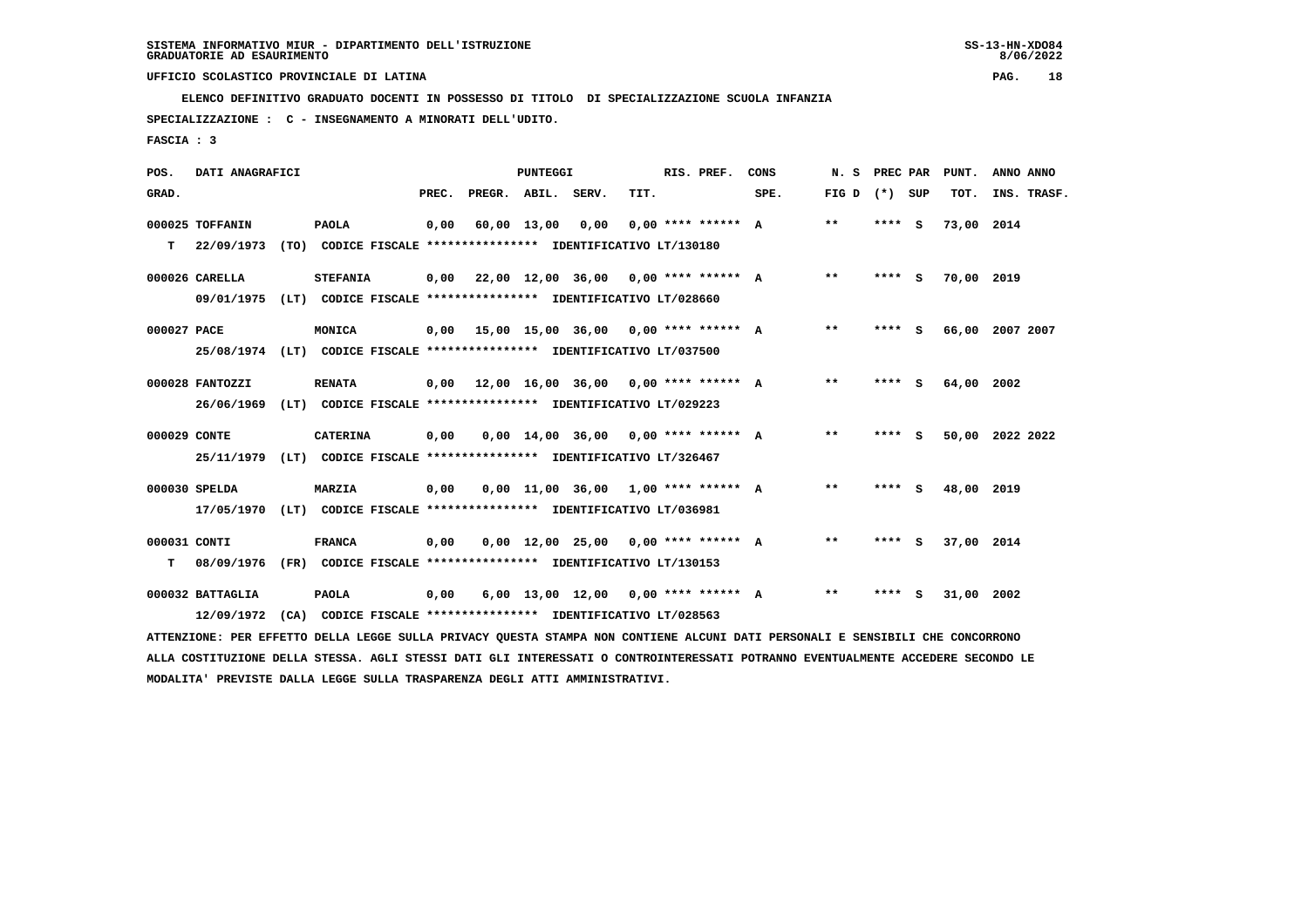**SISTEMA INFORMATIVO MIUR - DIPARTIMENTO DELL'ISTRUZIONE SS-13-HN-XDO84 GRADUATORIE AD ESAURIMENTO 8/06/2022**

# **UFFICIO SCOLASTICO PROVINCIALE DI LATINA PAG. 19**

 **ELENCO DEFINITIVO GRADUATO DOCENTI IN POSSESSO DI TITOLO DI SPECIALIZZAZIONE SCUOLA INFANZIA**

 **SPECIALIZZAZIONE : C - INSEGNAMENTO A MINORATI DELL'UDITO.**

 **FASCIA : 3**

| POS.        | DATI ANAGRAFICI  |      |                                  |       |        | <b>PUNTEGGI</b> |                          |      | RIS. PREF.           | CONS | N. S PREC PAR |        |     | PUNT. | ANNO ANNO |             |
|-------------|------------------|------|----------------------------------|-------|--------|-----------------|--------------------------|------|----------------------|------|---------------|--------|-----|-------|-----------|-------------|
| GRAD.       |                  |      |                                  | PREC. | PREGR. | ABIL.           | SERV.                    | TIT. |                      | SPE. | FIG D         | $(* )$ | SUP | TOT.  |           | INS. TRASF. |
|             | 000033 ALBANO    |      | RITA                             | 0.00  | 18,00  | 0,00            | 0,00                     |      | $0,00$ **** ****** A |      | $* *$         | ****   | s   | 18,00 | 2019 2019 |             |
| т           | 18/08/1982       | (LT) | CODICE FISCALE ****************  |       |        |                 | IDENTIFICATIVO LT/142681 |      |                      |      |               |        |     |       |           |             |
| 000034 CASO |                  |      | <b>ROSANNA</b>                   | 0.00  |        | $0,00$ 11,00    | 0,00                     |      | $6,00$ **** ****** A |      | $* *$         | ****   | s   | 17,00 | 2014      |             |
| т           | 31/07/1976       | (SA) | CODICE FISCALE ****************  |       |        |                 | IDENTIFICATIVO LT/130215 |      |                      |      |               |        |     |       |           |             |
|             | 000035 MAGLIOZZI |      | <b>ANNUNZIATA</b>                | 0,00  |        | 0,00 15,00      | 0,00                     |      | $0.00$ **** ****** A |      | $***$ X       | ****   | s   | 15,00 | 2019 2019 |             |
|             | 04/10/1971       | (LT) | CODICE FISCALE ***************** |       |        |                 | IDENTIFICATIVO LT/142695 |      |                      |      |               |        |     |       |           |             |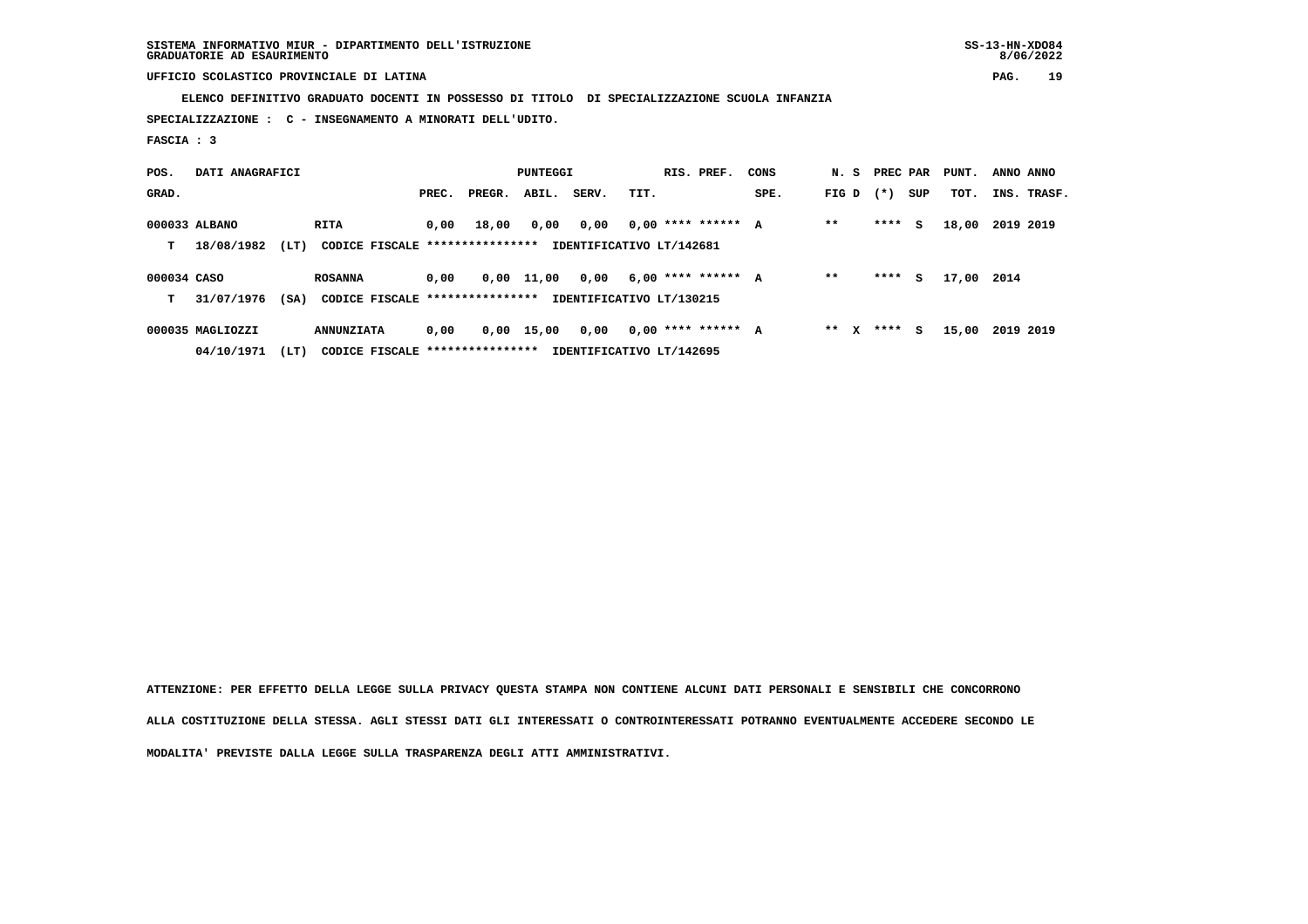**ELENCO DEFINITIVO GRADUATO DOCENTI IN POSSESSO DI TITOLO DI SPECIALIZZAZIONE SCUOLA INFANZIA**

 **SPECIALIZZAZIONE : C - INSEGNAMENTO A MINORATI DELL'UDITO.**

 **FASCIA : 3**

| POS.         | DATI ANAGRAFICI   |                                                                                                                                 |      |                                              | <b>PUNTEGGI</b> |                                      |      | RIS. PREF. | CONS |       |                   | N. S PREC PAR PUNT.          | ANNO ANNO |             |
|--------------|-------------------|---------------------------------------------------------------------------------------------------------------------------------|------|----------------------------------------------|-----------------|--------------------------------------|------|------------|------|-------|-------------------|------------------------------|-----------|-------------|
| GRAD.        |                   |                                                                                                                                 |      | PREC. PREGR. ABIL. SERV.                     |                 |                                      | TIT. |            | SPE. |       | FIG $D$ $(*)$ SUP | TOT.                         |           | INS. TRASF. |
|              | 000036 DE GENNARO | IOLANDA                                                                                                                         |      | $0,00$ 120,00 11,00 36,00 0,00 **** ****** R |                 |                                      |      |            |      | $* *$ |                   | **** S 167,00 2014           |           |             |
| т            | 28/12/1969        | (NA) CODICE FISCALE **************** IDENTIFICATIVO LT/136185                                                                   |      |                                              |                 |                                      |      |            |      |       |                   |                              |           |             |
|              | 000037 CARDARELLI | <b>ROBERTA</b>                                                                                                                  | 0,00 |                                              |                 | 78,00 14,00 36,00 3,00 **** ****** R |      |            |      | $* *$ |                   | **** S 131,00 2014           |           |             |
| т            | 19/05/1974        | (LT) CODICE FISCALE **************** IDENTIFICATIVO LT/129209                                                                   |      |                                              |                 |                                      |      |            |      |       |                   |                              |           |             |
|              | 000038 TRABUCCO   | <b>ELENA</b>                                                                                                                    | 0,00 |                                              |                 | 73,00 15,00 36,00 0,00 **** ****** R |      |            |      |       |                   | ** X **** S 124,00 2019 2004 |           |             |
|              | 19/08/1977        | (CE) CODICE FISCALE **************** IDENTIFICATIVO LT/032355                                                                   |      |                                              |                 |                                      |      |            |      |       |                   |                              |           |             |
|              | 000039 ZANGRILLO  | <b>NICOLETTA</b>                                                                                                                | 0,00 | 67,00 13,00 38,00 3,00 **** ****** R         |                 |                                      |      |            |      | $***$ |                   | **** S 121,00 2003           |           |             |
|              | 19/10/1974        | (LT) CODICE FISCALE **************** IDENTIFICATIVO LT/030722                                                                   |      |                                              |                 |                                      |      |            |      |       |                   |                              |           |             |
| 000040 CORVO |                   | LORIS                                                                                                                           | 0,00 | 72,00 11,00 36,00 0,00 **** ****** R         |                 |                                      |      |            |      | $* *$ |                   | **** S 119,00 2007           |           |             |
|              | 01/06/1970        | (LT) CODICE FISCALE **************** IDENTIFICATIVO LT/036687                                                                   |      |                                              |                 |                                      |      |            |      |       |                   |                              |           |             |
|              | 000041 MARINO     | <b>EUGENIA</b>                                                                                                                  | 0,00 | 62,00 14,00 36,00 0,00 **** ****** R         |                 |                                      |      |            |      | $***$ |                   | **** S 112,00 2022 2022      |           |             |
|              | 16/02/1968        | (NA) CODICE FISCALE **************** IDENTIFICATIVO LT/326482                                                                   |      |                                              |                 |                                      |      |            |      |       |                   |                              |           |             |
|              | 000042 SIERVO     | <b>CHIARA</b>                                                                                                                   |      | $0,00$ 10,00 40,00 36,00 0,00 **** ****** R  |                 |                                      |      |            |      |       | ** x **** S       | 86,00 2019 2019              |           |             |
|              |                   | 28/12/1984 (CE) CODICE FISCALE **************** IDENTIFICATIVO LT/142809                                                        |      |                                              |                 |                                      |      |            |      |       |                   |                              |           |             |
|              | 000043 ISABELLA   | <b>MARIATERESA</b>                                                                                                              | 0,00 | 34,00 12,00 36,00 0,00 **** ****** R         |                 |                                      |      |            |      | $* *$ | **** S            | 82,00 2022                   |           |             |
| т            | 23/11/1968        | (RM) CODICE FISCALE **************** IDENTIFICATIVO LT/128905                                                                   |      |                                              |                 |                                      |      |            |      |       |                   |                              |           |             |
|              |                   | ATTENZIONE: PER EFFETTO DELLA LEGGE SULLA PRIVACY QUESTA STAMPA NON CONTIENE ALCUNI DATI PERSONALI E SENSIBILI CHE CONCORRONO   |      |                                              |                 |                                      |      |            |      |       |                   |                              |           |             |
|              |                   | ALLA COSTITUZIONE DELLA STESSA. AGLI STESSI DATI GLI INTERESSATI O CONTROINTERESSATI POTRANNO EVENTUALMENTE ACCEDERE SECONDO LE |      |                                              |                 |                                      |      |            |      |       |                   |                              |           |             |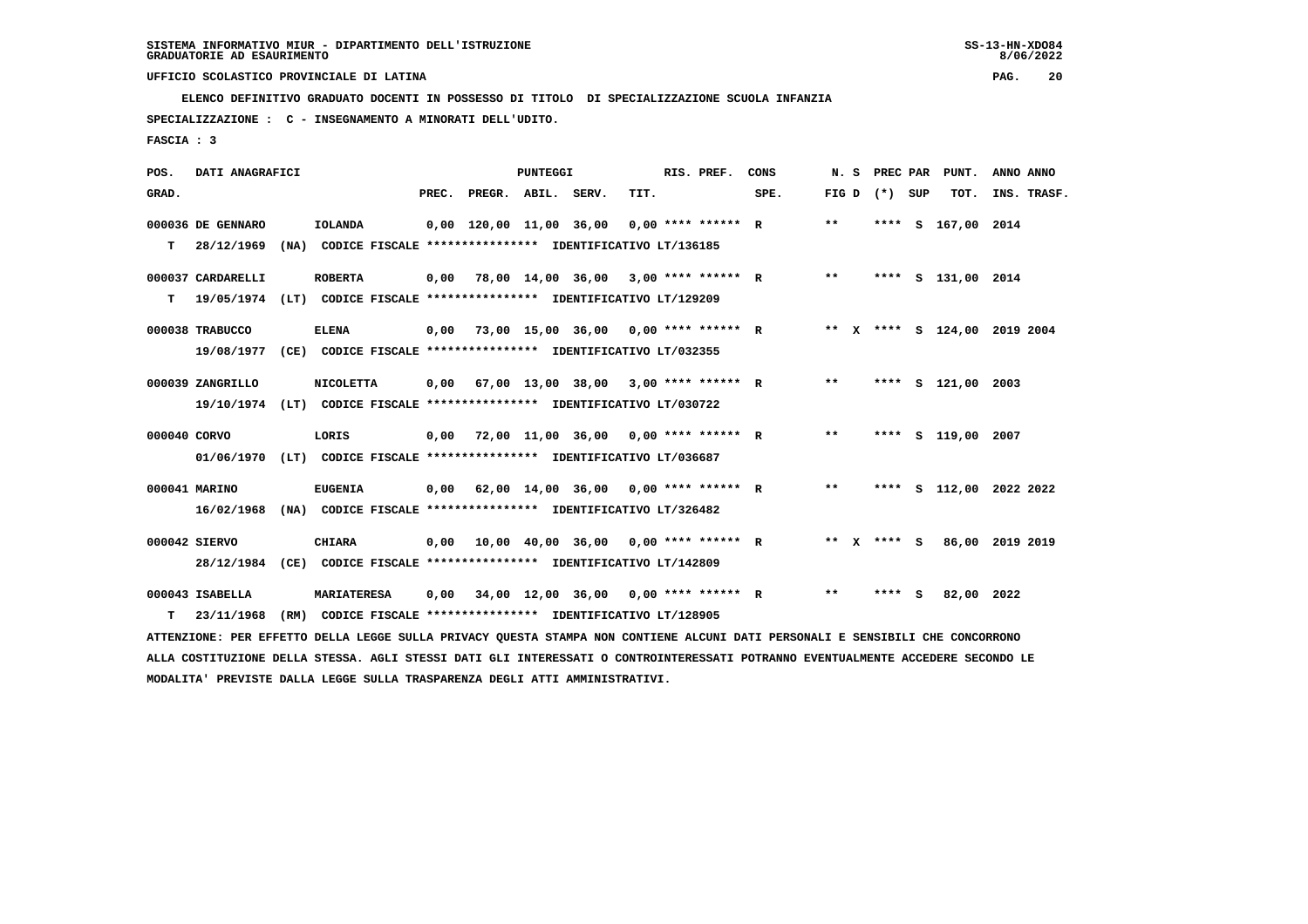**ELENCO DEFINITIVO GRADUATO DOCENTI IN POSSESSO DI TITOLO DI SPECIALIZZAZIONE SCUOLA INFANZIA**

 **SPECIALIZZAZIONE : C - INSEGNAMENTO A MINORATI DELL'UDITO.**

 **FASCIA : 3**

| POS.  | DATI ANAGRAFICI  |      |                                                          |       |        | <b>PUNTEGGI</b> |                                             |      | RIS. PREF. | CONS |                 | N. S PREC PAR |     | PUNT.      | ANNO ANNO       |
|-------|------------------|------|----------------------------------------------------------|-------|--------|-----------------|---------------------------------------------|------|------------|------|-----------------|---------------|-----|------------|-----------------|
| GRAD. |                  |      |                                                          | PREC. | PREGR. | ABIL.           | SERV.                                       | TIT. |            | SPE. | FIG D           | $(*)$         | SUP | TOT.       | INS. TRASF.     |
|       | 000044 LA TORRE  |      | <b>EMANUELA</b>                                          | 0,00  |        |                 | 29,00 12,00 36,00 0,00 **** ****** R        |      |            |      | $* *$           | $***$ S       |     | 77,00 2014 |                 |
| т     | 09/12/1978       | (LT) | CODICE FISCALE **************** IDENTIFICATIVO LT/129897 |       |        |                 |                                             |      |            |      |                 |               |     |            |                 |
|       | 000045 COMMUNARA |      | <b>ANGELA</b>                                            |       |        |                 | $0.00$ 25.00 15.00 36.00 0.00 **** ****** R |      |            |      | $* *$           | $***$ S       |     |            | 76,00 2019 2019 |
|       | 18/03/1978       | (NA) | CODICE FISCALE **************** IDENTIFICATIVO LT/142716 |       |        |                 |                                             |      |            |      |                 |               |     |            |                 |
|       | 000046 DAGOSTINO |      | <b>PAOLA</b>                                             |       |        |                 | $0,00$ 26,00 12,00 36,00 0,00 **** ****** R |      |            |      | ** $\mathbf{x}$ | **** S        |     | 74,00      | 2019 2019       |
| т     | 12/04/1980       | (CE) | CODICE FISCALE **************** IDENTIFICATIVO LT/142729 |       |        |                 |                                             |      |            |      |                 |               |     |            |                 |
|       | 000047 GUGLIETTA |      | <b>STEFANIA</b>                                          |       |        |                 | $0,00$ 24,00 15,00 30,00 0,00 **** ****** R |      |            |      | $**$            | $***5$        |     | 69,00      | 2007            |
|       | 13/11/1973       | (LT) | CODICE FISCALE **************** IDENTIFICATIVO LT/029041 |       |        |                 |                                             |      |            |      |                 |               |     |            |                 |
|       | 000048 ARZANO    |      | <b>PAOLA</b>                                             |       |        |                 | $0,00$ 12,00 11,00 36,00 0,00 **** ****** R |      |            |      | $* *$           | ****          | S.  | 59,00 2014 |                 |
| т     | 31/10/1974       | (LT) | CODICE FISCALE **************** IDENTIFICATIVO LT/129309 |       |        |                 |                                             |      |            |      |                 |               |     |            |                 |

 **ATTENZIONE: PER EFFETTO DELLA LEGGE SULLA PRIVACY QUESTA STAMPA NON CONTIENE ALCUNI DATI PERSONALI E SENSIBILI CHE CONCORRONO ALLA COSTITUZIONE DELLA STESSA. AGLI STESSI DATI GLI INTERESSATI O CONTROINTERESSATI POTRANNO EVENTUALMENTE ACCEDERE SECONDO LE**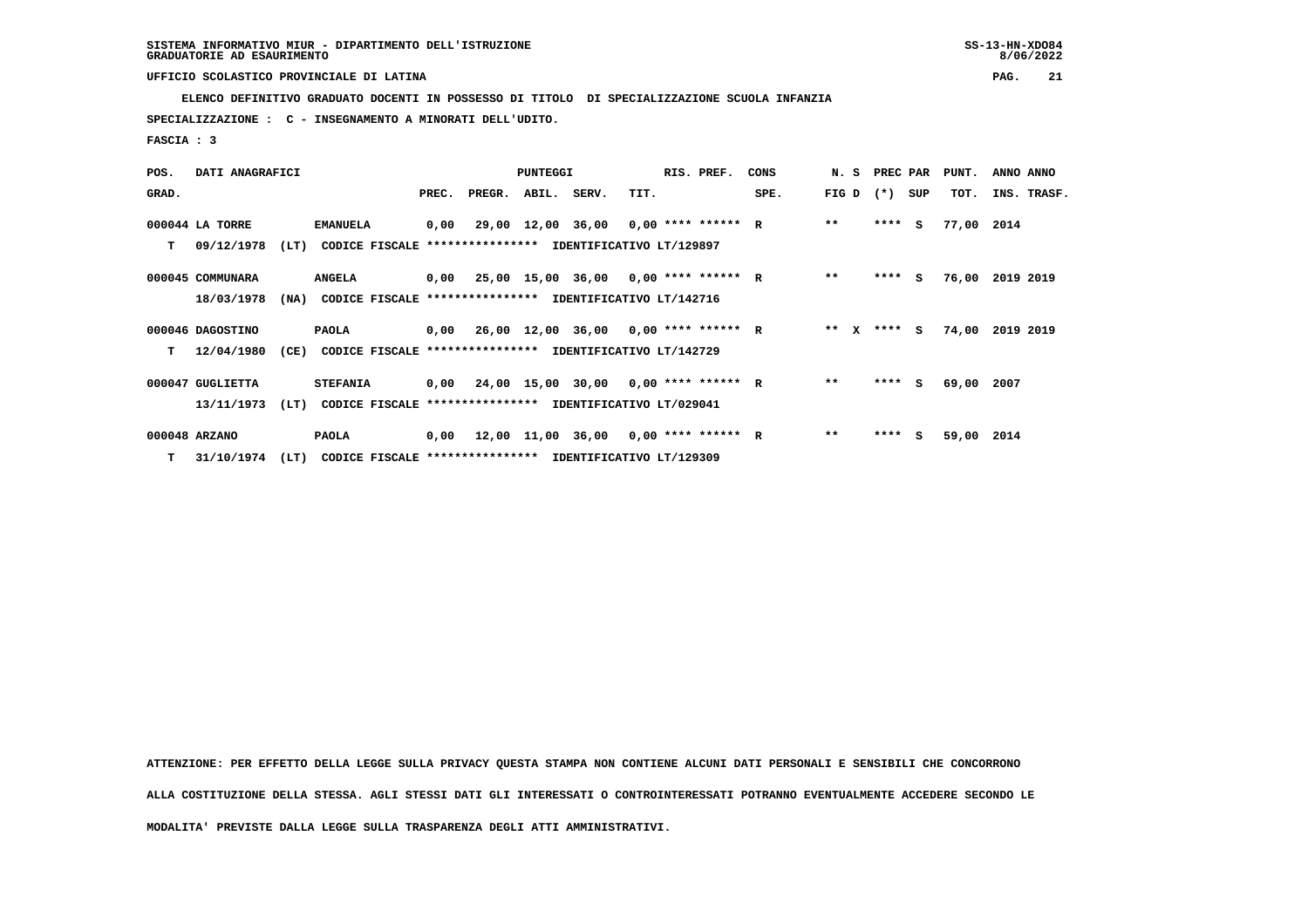**SPECIALIZZAZIONE : E - INSEGNAMENTO A INDIRIZZO DIFFERENZIATO MONTESSORI.**

 **FASCIA : 3**

| POS.  | DATI ANAGRAFICI |      |                                                                                                                               |       |                    | <b>PUNTEGGI</b> |                                             |      | RIS. PREF.         | CONS                                      | N.S   |                   | PREC PAR PUNT.          | ANNO ANNO                    |
|-------|-----------------|------|-------------------------------------------------------------------------------------------------------------------------------|-------|--------------------|-----------------|---------------------------------------------|------|--------------------|-------------------------------------------|-------|-------------------|-------------------------|------------------------------|
| GRAD. |                 |      |                                                                                                                               | PREC. | PREGR. ABIL. SERV. |                 |                                             | TIT. |                    | SPE.                                      |       | FIG $D$ $(*)$ SUP | тот.                    | INS. TRASF.                  |
|       | 000001 MARINO   |      | ANNAMARIA                                                                                                                     | 0,00  |                    |                 | 91,00 13,00 36,00                           |      | 3,00 **** ****** A |                                           | $* *$ |                   | **** S 143,00 2002      |                              |
|       | 10/04/1971      |      | (NA) CODICE FISCALE **************** IDENTIFICATIVO LT/029288                                                                 |       |                    |                 |                                             |      |                    |                                           |       |                   |                         |                              |
|       | 000002 PETRILLO |      | <b>AMELIA</b>                                                                                                                 |       |                    |                 | $0,00$ 86,00 13,00 36,00 0,00 **** ****** A |      |                    |                                           |       |                   | ** X **** S 135,00 2000 |                              |
|       | 20/08/1964      |      | (NA) CODICE FISCALE **************** IDENTIFICATIVO LT/020470                                                                 |       |                    |                 |                                             |      |                    |                                           |       |                   |                         |                              |
|       | 000003 BONITO   |      | <b>ASSUNTA</b>                                                                                                                |       |                    |                 | $0,00$ 82,00 16,00 36,00 0,00 **** ****** A |      |                    |                                           | $***$ |                   |                         | **** S 134,00 2011 2011      |
|       | 05/09/1963      |      | (NA) CODICE FISCALE **************** IDENTIFICATIVO LT/124226                                                                 |       |                    |                 |                                             |      |                    |                                           |       |                   |                         |                              |
|       | 000004 OLIVIERO |      | <b>PREZIOSA</b>                                                                                                               |       |                    |                 |                                             |      |                    | 0,00 97,00 15,00 19,00 0,00 **** ****** A |       |                   |                         | ** X **** S 131,00 2022 2022 |
|       | 03/02/1978      |      | (CE) CODICE FISCALE **************** IDENTIFICATIVO LT/326496                                                                 |       |                    |                 |                                             |      |                    |                                           |       |                   |                         |                              |
|       | 000005 CILENTA  |      | <b>ROSANNA</b>                                                                                                                |       |                    |                 | $0,00$ 76,00 14,00 36,00 0,00 **** ****** A |      |                    |                                           | $***$ |                   |                         | **** S 126,00 2014 2014      |
|       |                 |      | 13/11/1964 (SA) CODICE FISCALE **************** IDENTIFICATIVO LT/128637                                                      |       |                    |                 |                                             |      |                    |                                           |       |                   |                         |                              |
|       | 000006 DI NARDO |      | <b>MARIA ROSARIA</b>                                                                                                          |       |                    |                 | $0,00$ 72,00 15,00 36,00 0,00 **** ****** A |      |                    |                                           | $***$ |                   |                         | **** S 123,00 2004 2004      |
|       | 29/08/1966      |      | (FI) CODICE FISCALE **************** IDENTIFICATIVO LT/032459                                                                 |       |                    |                 |                                             |      |                    |                                           |       |                   |                         |                              |
|       | 000007 CIERVO   |      | <b>SILVANA</b>                                                                                                                | 0,00  | 76,00              |                 | $0,00$ 36,00 0,00 **** ****** A             |      |                    |                                           | $***$ |                   |                         | **** S 112,00 2019 2019      |
|       | 03/11/1956      |      | (CE) CODICE FISCALE **************** IDENTIFICATIVO LT/142714                                                                 |       |                    |                 |                                             |      |                    |                                           |       |                   |                         |                              |
|       | 000008 GRIMALDI |      | <b>CRISTINA</b>                                                                                                               | 0,00  |                    |                 | 40,00 16,00 38,00 6,00 **** ****** A        |      |                    |                                           |       |                   | ** X **** S 100,00 2014 |                              |
| т     | 19/02/1976      | (CE) | CODICE FISCALE **************** IDENTIFICATIVO LT/142522                                                                      |       |                    |                 |                                             |      |                    |                                           |       |                   |                         |                              |
|       |                 |      | ATTENZIONE: PER EFFETTO DELLA LEGGE SULLA PRIVACY QUESTA STAMPA NON CONTIENE ALCUNI DATI PERSONALI E SENSIBILI CHE CONCORRONO |       |                    |                 |                                             |      |                    |                                           |       |                   |                         |                              |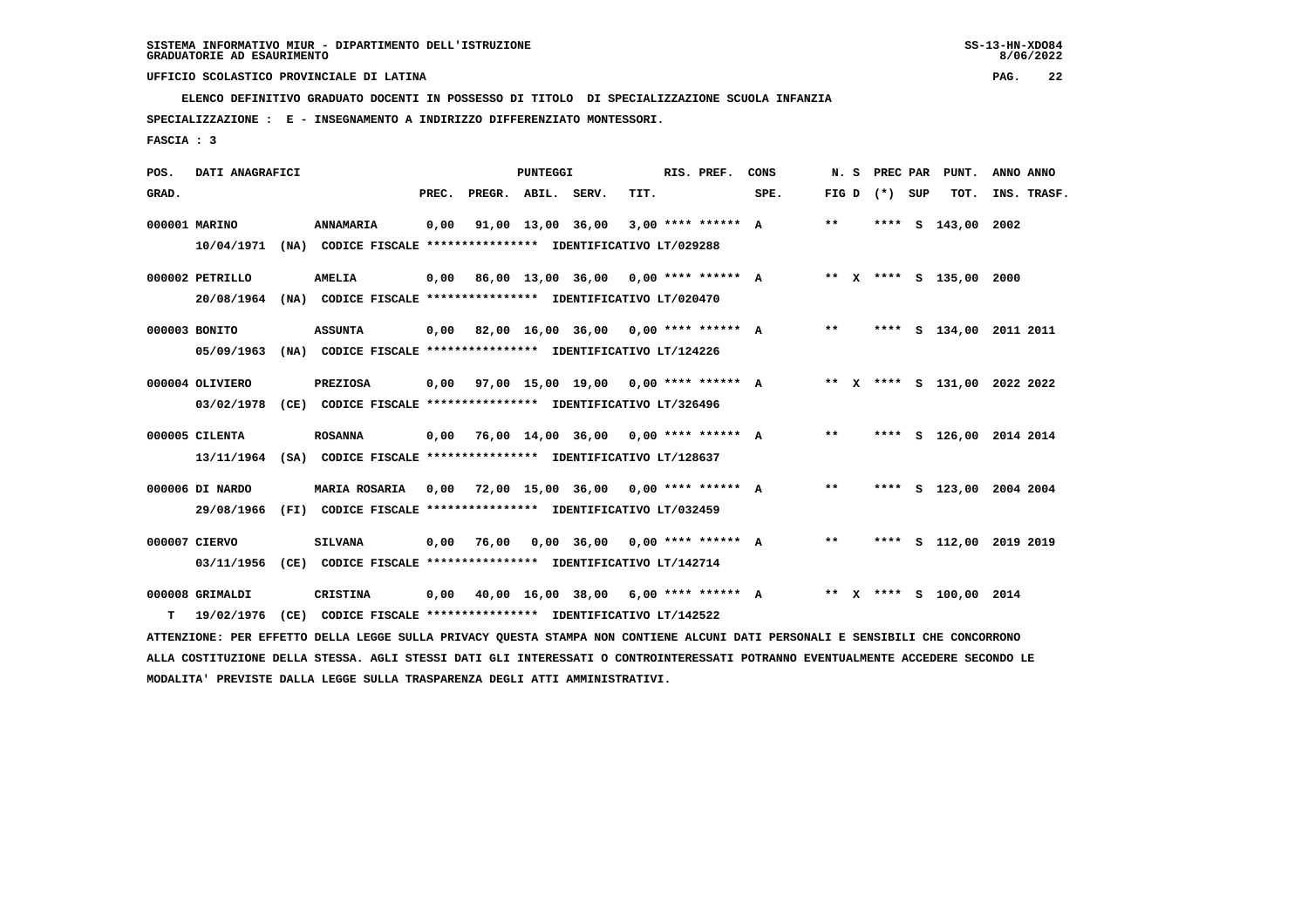**SPECIALIZZAZIONE : E - INSEGNAMENTO A INDIRIZZO DIFFERENZIATO MONTESSORI.**

 **FASCIA : 3**

| POS.         | DATI ANAGRAFICI                |      |                                                                             |       |                    | <b>PUNTEGGI</b>   |                                                    |      | RIS. PREF.           | CONS | N. S          |      | PREC PAR | PUNT.      | ANNO ANNO       |
|--------------|--------------------------------|------|-----------------------------------------------------------------------------|-------|--------------------|-------------------|----------------------------------------------------|------|----------------------|------|---------------|------|----------|------------|-----------------|
| GRAD.        |                                |      |                                                                             | PREC. | PREGR. ABIL. SERV. |                   |                                                    | TIT. |                      | SPE. | FIG D         |      | (*) SUP  | TOT.       | INS. TRASF.     |
| 000009 FORTE | 22/12/1967                     | (LT) | <b>BARBARA</b><br>CODICE FISCALE **************** IDENTIFICATIVO LT/030701  | 0,00  |                    | 69,00 15,00       | 0,00                                               |      | $0.00$ **** ****** A |      | ** $X$ **** S |      |          | 84,00      | 2003            |
|              | 000010 CAPALDO                 |      | <b>ANNA</b>                                                                 | 0,00  |                    |                   | $0.00$ 15.00 61.00 0.00 **** ****** A              |      |                      |      | $***$         |      | **** S   | 76,00      | 2022 2007       |
|              | 10/02/1965                     | (NA) | CODICE FISCALE **************** IDENTIFICATIVO LT/037577                    |       |                    |                   |                                                    |      |                      |      |               |      |          |            |                 |
|              | 000011 DI BENEDETTI            |      | <b>ROBERTA</b>                                                              | 0,00  |                    |                   | 18,00 15,00 36,00 0,00 **** ****** A               |      |                      |      | $* *$         | **** | - S      | 69,00 2019 |                 |
|              | 26/05/1964                     | (LT) | CODICE FISCALE **************** IDENTIFICATIVO LT/021005                    |       |                    |                   |                                                    |      |                      |      |               |      |          |            |                 |
|              | 000012 ILLIANO                 |      | <b>ANNUNZIATA</b>                                                           | 0,00  |                    | 26,00 15,00 22,00 |                                                    |      | $3.00$ **** ****** A |      | $***$         | **** | - 5      |            | 66,00 2019 2019 |
|              | 21/10/1971                     | (NA) | CODICE FISCALE **************** IDENTIFICATIVO LT/142780                    |       |                    |                   |                                                    |      |                      |      |               |      |          |            |                 |
|              | 000013 FANTOZZI                |      | <b>RENATA</b>                                                               | 0.00  |                    |                   | $12.00$ $16.00$ $36.00$ $0.00$ $***$ **** ****** A |      |                      |      | $* *$         |      | **** S   | 64,00      | 2002            |
|              | 26/06/1969                     | (LT) | CODICE FISCALE **************** IDENTIFICATIVO LT/029223                    |       |                    |                   |                                                    |      |                      |      |               |      |          |            |                 |
|              | 000014 MAROTTA                 |      | <b>ANNALISA</b>                                                             | 0,00  |                    |                   | $33,00$ 15,00 12,00 0,00 **** ****** A             |      |                      |      | $* *$         | **** | - 5      | 60,00      | 2022 2022       |
|              | 22/11/1977                     |      | (CE) CODICE FISCALE **************** IDENTIFICATIVO LT/326504               |       |                    |                   |                                                    |      |                      |      |               |      |          |            |                 |
| 000015 DENTE |                                |      | LUCIANA                                                                     | 0,00  |                    |                   | $15,00$ $15,00$ $24,00$ $0,00$ $***$ **** ****** A |      |                      |      | $* *$         |      | **** S   | 54,00      | 2019 2007       |
|              | 07/01/1973                     | (NA) | CODICE FISCALE **************** IDENTIFICATIVO LT/037466                    |       |                    |                   |                                                    |      |                      |      |               |      |          |            |                 |
|              | 000016 CANNAVALE<br>25/12/1968 | (RM) | <b>STEFANIA</b><br>CODICE FISCALE **************** IDENTIFICATIVO LT/020831 | 0,00  |                    | 5,00 15,00 34,00  |                                                    |      | $0.00$ **** ****** A |      | $* *$         | **** | s        | 54,00      | 2019            |
|              |                                |      |                                                                             |       |                    |                   |                                                    |      |                      |      |               |      |          |            |                 |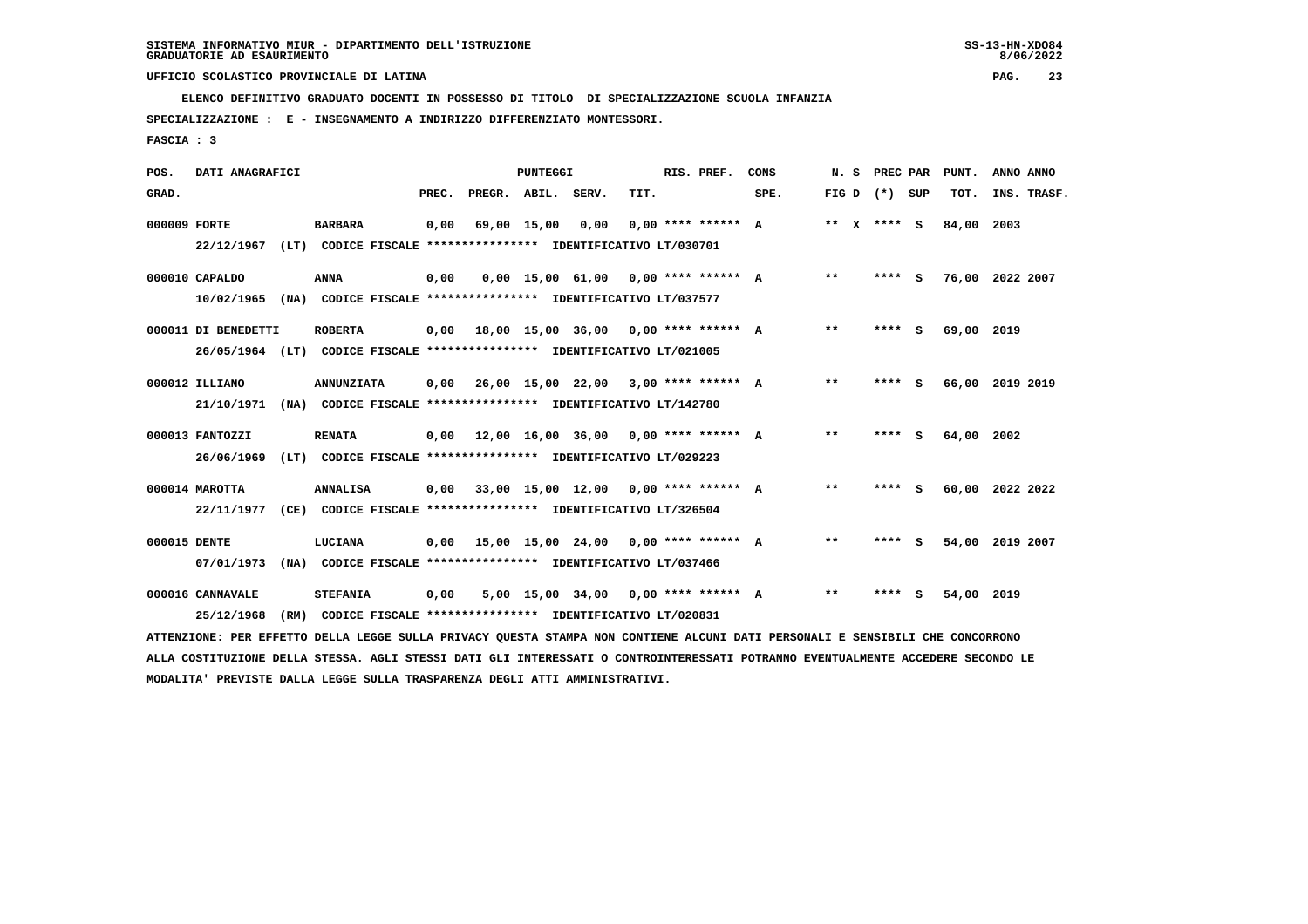**SPECIALIZZAZIONE : E - INSEGNAMENTO A INDIRIZZO DIFFERENZIATO MONTESSORI.**

 **FASCIA : 3**

| POS.         | DATI ANAGRAFICI                   |      |                                                                                  |       |        | PUNTEGGI           |       |                      | RIS. PREF. | CONS | N.S    |              | PREC PAR  |     | PUNT.      | ANNO ANNO       |
|--------------|-----------------------------------|------|----------------------------------------------------------------------------------|-------|--------|--------------------|-------|----------------------|------------|------|--------|--------------|-----------|-----|------------|-----------------|
| GRAD.        |                                   |      |                                                                                  | PREC. | PREGR. | ABIL.              | SERV. | TIT.                 |            | SPE. | FIG D  |              | $(*)$ SUP |     | TOT.       | INS. TRASF.     |
|              | 000017 SULPIZI<br>29/08/1960      | (EE) | <b>ELISA</b><br>CODICE FISCALE **************** IDENTIFICATIVO LT/020635         | 0,00  |        | 7,00 15,00         | 0,00  | $0.00$ **** ****** A |            |      | $***$  |              | ****      | - S | 22,00      | 2000            |
| 000018 NASSA | 26/12/1966                        | (CE) | ANNA MARIA<br>CODICE FISCALE **************** IDENTIFICATIVO LT/326502           | 0,00  |        | $6,00$ 16,00       | 0.00  | $0.00$ **** ****** A |            |      | ** X   |              | **** S    |     |            | 22,00 2022 2022 |
|              | 000019 AGOSTINELLI<br>31/01/1966  | (LT) | <b>TERESA</b><br>CODICE FISCALE **************** IDENTIFICATIVO LT/030857        | 0,00  |        | $6,00 \quad 14,00$ | 0.00  | $0.00$ **** ****** A |            |      | $**$   |              | **** S    |     | 20,00      | 2003 2003       |
|              | 000020 DI LELLO<br>13/11/1961     |      | LOREDANA<br>(LT) CODICE FISCALE **************** IDENTIFICATIVO LT/035180        | 0,00  |        | $3,00$ 15,00       | 0,00  | $0.00$ **** ****** A |            |      | $* *$  |              | **** S    |     |            | 18,00 2022 2005 |
| т            | 000021 TAGLIALATELA<br>10/01/1969 | (CE) | <b>MARISA</b><br>CODICE FISCALE **************** IDENTIFICATIVO LT/135506        | 0,00  | 12,00  | 0,00               | 0.00  | $3.00$ **** ****** A |            |      | **     |              | ****      | - S | 15,00      | 2022            |
| т            | 000022 MANNUCCI<br>22/04/1979     | (RM) | <b>FLAVIA</b><br>CODICE FISCALE **************** IDENTIFICATIVO LT/326508        | 0,00  | 13,00  | 0,00               | 0,00  | $0.00$ **** ****** A |            |      | ** $X$ |              | **** S    |     |            | 13,00 2022 2022 |
| т            | 000023 NAPOLITANO<br>27/03/1970   |      | <b>ANGELINA</b><br>(NA) CODICE FISCALE **************** IDENTIFICATIVO LT/129757 | 0,00  |        | $0.00$ 11.00       | 0.00  | $0.00$ **** ****** A |            |      | **     |              | ****      | - 5 | 11,00 2014 |                 |
| т            | 000024 CANZONIERI<br>14/06/1967   | (SA) | PATRIZIA<br>CODICE FISCALE **************** IDENTIFICATIVO LT/130524             | 0,00  |        | $0.00$ 11.00       | 0.00  | $0.00$ **** ****** A |            |      | $***$  | $\mathbf{x}$ | **** S    |     | 11,00 2022 |                 |

 **ATTENZIONE: PER EFFETTO DELLA LEGGE SULLA PRIVACY QUESTA STAMPA NON CONTIENE ALCUNI DATI PERSONALI E SENSIBILI CHE CONCORRONO**

 **ALLA COSTITUZIONE DELLA STESSA. AGLI STESSI DATI GLI INTERESSATI O CONTROINTERESSATI POTRANNO EVENTUALMENTE ACCEDERE SECONDO LE**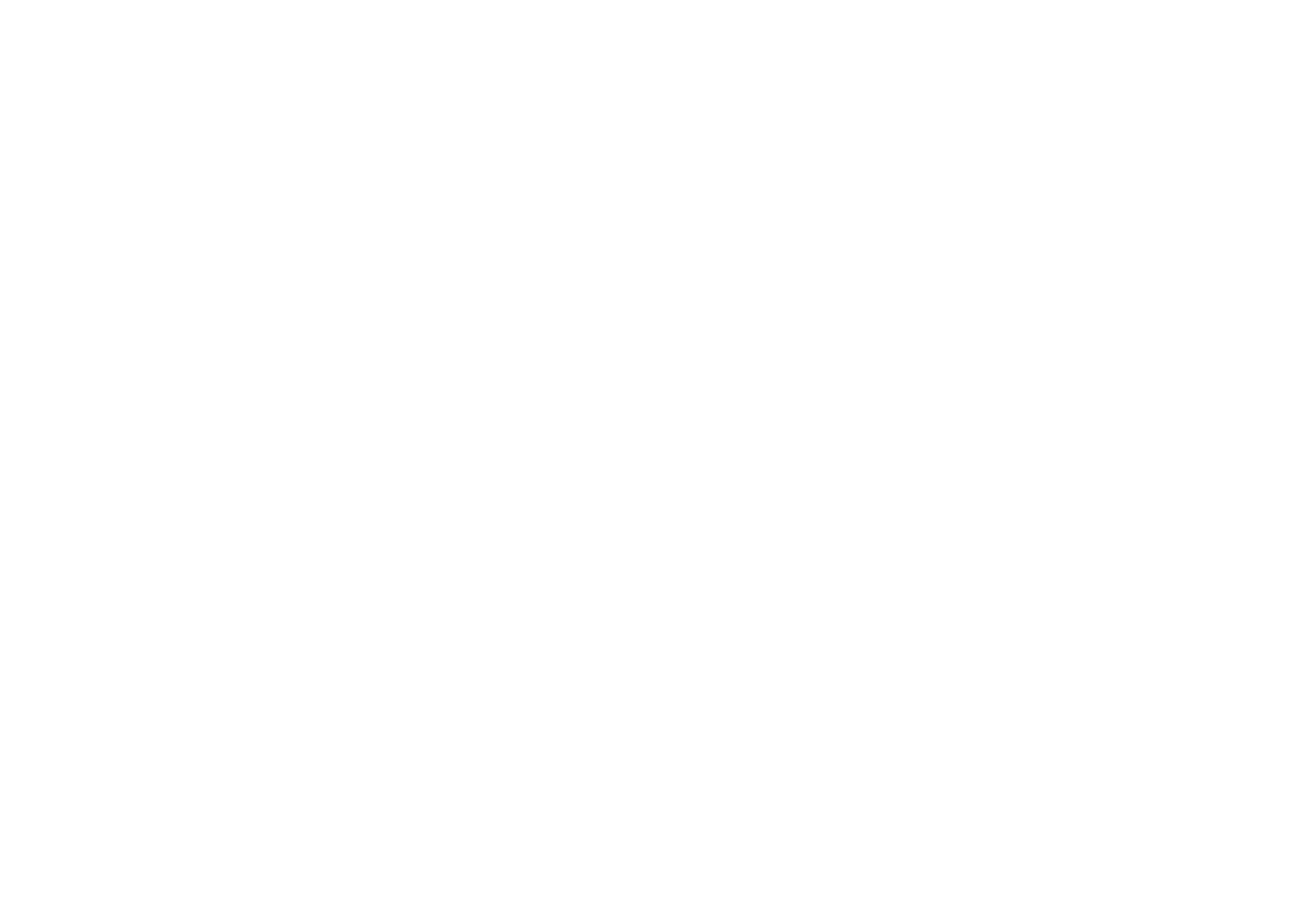**ELENCO DEFINITIVO GRADUATO DOCENTI IN POSSESSO DI TITOLO DI SPECIALIZZAZIONE SCUOLA INFANZIA**

 **SPECIALIZZAZIONE : F - INSEGNAMENTO AD ALTRO INDIRIZZO DIFFERENZIATO.**

 **FASCIA : 3**

| POS.  | DATI ANAGRAFICI   |                                                                                                                               |       |                    | <b>PUNTEGGI</b> |                                              |      | RIS. PREF. | CONS                                         |       |                   | N. S PREC PAR PUNT.          | ANNO ANNO |             |
|-------|-------------------|-------------------------------------------------------------------------------------------------------------------------------|-------|--------------------|-----------------|----------------------------------------------|------|------------|----------------------------------------------|-------|-------------------|------------------------------|-----------|-------------|
| GRAD. |                   |                                                                                                                               | PREC. | PREGR. ABIL. SERV. |                 |                                              | TIT. |            | SPE.                                         |       | FIG $D$ $(*)$ SUP | TOT.                         |           | INS. TRASF. |
|       | 000001 NASTA      | <b>GIUSEPPA</b>                                                                                                               | 0,00  |                    |                 | 6,00 16,00 204,00 0,00 **** ****** A         |      |            |                                              | $***$ | ****              | 226,00 2022                  |           |             |
|       |                   | 23/05/1965 (LT) CODICE FISCALE *************** IDENTIFICATIVO LT/021571                                                       |       |                    |                 |                                              |      |            |                                              |       |                   |                              |           |             |
|       | 000002 DI NORA    | LUCIA                                                                                                                         |       |                    |                 | $0,00$ 150,00 11,00 36,00 0,00 **** ****** A |      |            |                                              |       |                   | ** X **** S 197,00 2014      |           |             |
| T.    |                   | 01/05/1972 (LT) CODICE FISCALE **************** IDENTIFICATIVO LT/133684                                                      |       |                    |                 |                                              |      |            |                                              |       |                   |                              |           |             |
|       | 000003 MARINI     | CLAUDIA                                                                                                                       |       |                    |                 | 0,00 140,00 15,00 36,00 0,00 **** ****** A   |      |            |                                              | $***$ |                   | **** S 191,00 2014           |           |             |
| T.    |                   | 14/07/1969 (LT) CODICE FISCALE **************** IDENTIFICATIVO LT/129665                                                      |       |                    |                 |                                              |      |            |                                              |       |                   |                              |           |             |
|       | 000004 COSTANZO   | <b>MARGHERITA</b>                                                                                                             |       |                    |                 |                                              |      |            | $0,00$ 123,00 15,00 36,00 0,00 **** ****** A |       |                   | ** X **** S 174,00 2003 2003 |           |             |
|       | 04/07/1965        | (EE) CODICE FISCALE **************** IDENTIFICATIVO LT/030626                                                                 |       |                    |                 |                                              |      |            |                                              |       |                   |                              |           |             |
|       | 000005 DE GENNARO | <b>IOLANDA</b>                                                                                                                |       |                    |                 |                                              |      |            | 0,00 120,00 11,00 36,00 0,00 **** ****** A   | $***$ |                   | **** S 167,00 2014           |           |             |
| T.    | 28/12/1969        | (NA) CODICE FISCALE **************** IDENTIFICATIVO LT/136185                                                                 |       |                    |                 |                                              |      |            |                                              |       |                   |                              |           |             |
|       | 000006 CICCONE    | <b>ELENA</b>                                                                                                                  |       |                    |                 | $0,00$ 110,00 13,00 36,00 0,00 **** ****** A |      |            |                                              | $**$  |                   | **** S 159,00 2005 2005      |           |             |
|       |                   | 16/06/1961 (LT) CODICE FISCALE *************** IDENTIFICATIVO LT/034889                                                       |       |                    |                 |                                              |      |            |                                              |       |                   |                              |           |             |
|       | 000007 FEULA      | <b>DANILA</b>                                                                                                                 |       |                    |                 | $0.00$ 103.00 13.00 36.00 0.00 **** ****** A |      |            |                                              | $* *$ |                   | **** S 152,00 2002           |           |             |
|       |                   | 25/09/1971 (LT) CODICE FISCALE *************** IDENTIFICATIVO LT/029231                                                       |       |                    |                 |                                              |      |            |                                              |       |                   |                              |           |             |
|       | 000008 TACCARI    | <b>SERENELLA</b>                                                                                                              | 0,00  |                    |                 | 96,00 15,00 36,00 0,00 **** ****** A         |      |            |                                              | $***$ |                   | **** S 147,00 2004           |           |             |
|       | 30/01/1968        | (RM) CODICE FISCALE **************** IDENTIFICATIVO LT/032237                                                                 |       |                    |                 |                                              |      |            |                                              |       |                   |                              |           |             |
|       |                   | ATTENZIONE: PER EFFETTO DELLA LEGGE SULLA PRIVACY QUESTA STAMPA NON CONTIENE ALCUNI DATI PERSONALI E SENSIBILI CHE CONCORRONO |       |                    |                 |                                              |      |            |                                              |       |                   |                              |           |             |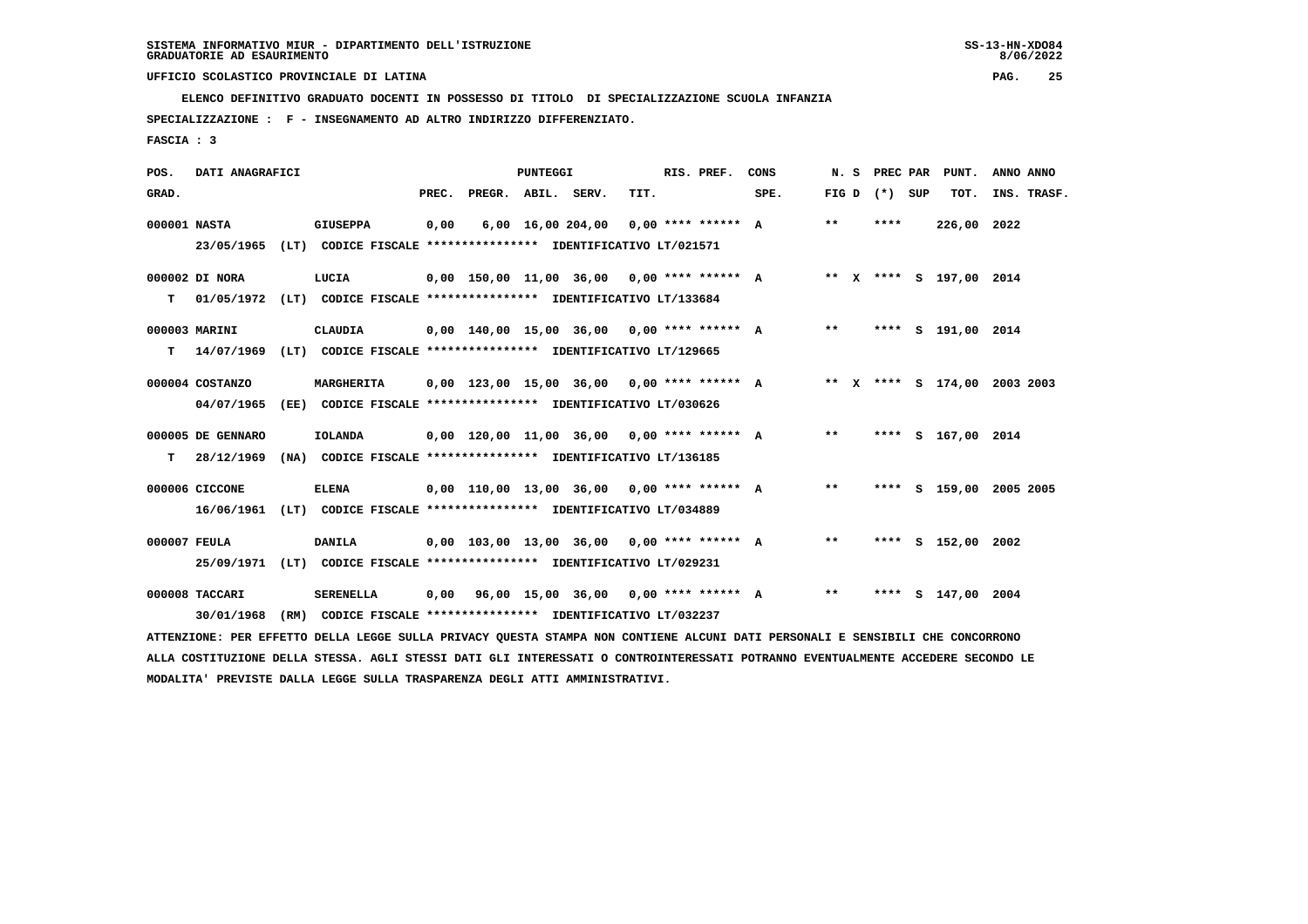**SPECIALIZZAZIONE : F - INSEGNAMENTO AD ALTRO INDIRIZZO DIFFERENZIATO.**

 **FASCIA : 3**

| POS.  | DATI ANAGRAFICI                                                                                  |                                                                                 |       |                    | <b>PUNTEGGI</b> |                                                     |      | RIS. PREF. | CONS                                 | N. S  | PREC PAR | PUNT.                   | ANNO ANNO               |
|-------|--------------------------------------------------------------------------------------------------|---------------------------------------------------------------------------------|-------|--------------------|-----------------|-----------------------------------------------------|------|------------|--------------------------------------|-------|----------|-------------------------|-------------------------|
| GRAD. |                                                                                                  |                                                                                 | PREC. | PREGR. ABIL. SERV. |                 |                                                     | TIT. |            | SPE.                                 | FIG D | (*) SUP  | TOT.                    | INS. TRASF.             |
|       | 000009 MARINO<br>10/04/1971                                                                      | ANNAMARIA<br>(NA) CODICE FISCALE **************** IDENTIFICATIVO LT/029288      | 0,00  |                    |                 | $91,00$ $13,00$ $36,00$ $3,00$ **** ****** A        |      |            |                                      | **    |          | **** $S$ 143,00         | 2002                    |
|       | 000010 SORRENTINO<br>03/07/1960                                                                  | <b>CARMELA</b><br>(NA) CODICE FISCALE **************** IDENTIFICATIVO LT/129026 |       |                    |                 | $0,00$ $92,00$ $12,00$ $36,00$ $0,00$ **** ****** A |      |            |                                      |       |          | ** X **** S 140,00 2014 |                         |
|       | 000011 CELOTTO<br>18/08/1969<br>(NA)                                                             | <b>LOREDANA</b><br>CODICE FISCALE **************** IDENTIFICATIVO LT/142706     | 0,00  |                    |                 |                                                     |      |            | 88,00 13,00 36,00 0,00 **** ****** A | $***$ |          |                         | **** S 137,00 2019 2019 |
|       | 000012 PETRILLO<br>20/08/1964                                                                    | <b>AMELIA</b><br>(NA) CODICE FISCALE **************** IDENTIFICATIVO LT/020470  | 0,00  |                    |                 | 86,00 13,00 36,00 0,00 **** ****** A                |      |            |                                      |       |          | ** X **** S 135,00 2000 |                         |
|       | 000013 BONITO<br>05/09/1963                                                                      | <b>ASSUNTA</b><br>(NA) CODICE FISCALE **************** IDENTIFICATIVO LT/124226 |       |                    |                 | $0,00$ 82,00 16,00 36,00 0,00 **** ****** A         |      |            |                                      | **    |          |                         | **** S 134,00 2011 2011 |
|       | 000014 LUCIGNANO<br>03/05/1973                                                                   | CLELIA<br>(NA) CODICE FISCALE **************** IDENTIFICATIVO LT/128699         |       |                    |                 | $0,00$ 81,00 16,00 36,00 0,00 **** ****** A         |      |            |                                      | $***$ |          |                         | **** S 133,00 2014 2014 |
| т     | 000015 CARDARELLI<br>19/05/1974 (LT) CODICE FISCALE **************** IDENTIFICATIVO LT/129209    | <b>ROBERTA</b>                                                                  | 0,00  |                    |                 | 78,00 14,00 36,00 3,00 **** ****** A                |      |            |                                      | $* *$ |          | **** S 131,00 2014      |                         |
| т     | 000016 DELL'AVERSANA<br>12/06/1978 (CE) CODICE FISCALE **************** IDENTIFICATIVO LT/135593 | MARIADOMENICA                                                                   | 0,00  |                    |                 | 75,00 15,00 36,00 0,00 **** ****** A                |      |            |                                      | $**$  |          | **** S 126,00 2014      |                         |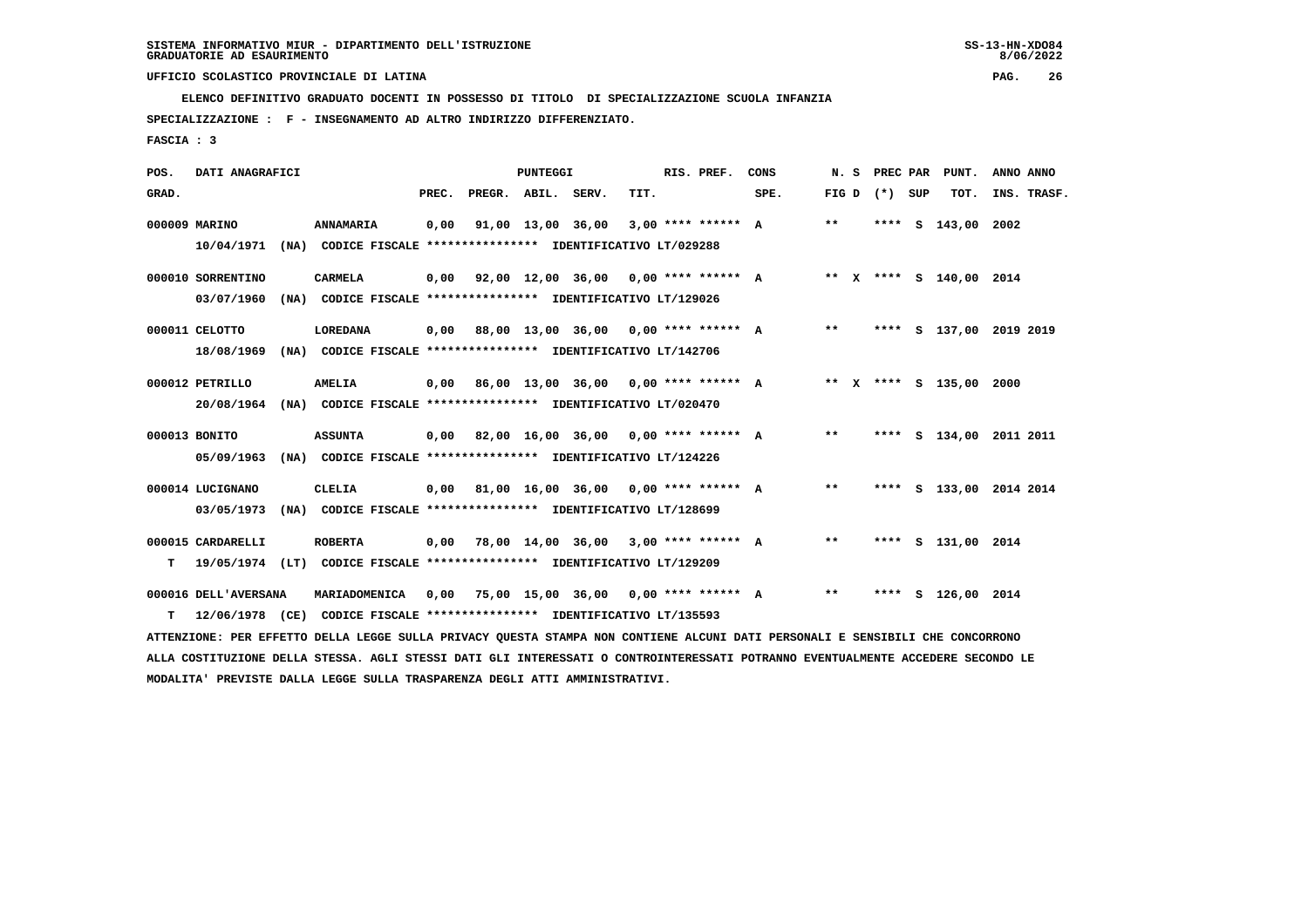**SPECIALIZZAZIONE : F - INSEGNAMENTO AD ALTRO INDIRIZZO DIFFERENZIATO.**

 **FASCIA : 3**

| POS.         | DATI ANAGRAFICI               |                                                                                                                               |       |                    | <b>PUNTEGGI</b> |                                             |      | RIS. PREF. | CONS                                        | N.S   |                   | PREC PAR PUNT.               | ANNO ANNO |             |
|--------------|-------------------------------|-------------------------------------------------------------------------------------------------------------------------------|-------|--------------------|-----------------|---------------------------------------------|------|------------|---------------------------------------------|-------|-------------------|------------------------------|-----------|-------------|
| GRAD.        |                               |                                                                                                                               | PREC. | PREGR. ABIL. SERV. |                 |                                             | TIT. |            | SPE.                                        |       | FIG $D$ $(*)$ SUP | тот.                         |           | INS. TRASF. |
|              | 000017 DI NARDO<br>29/08/1966 | <b>MARIA ROSARIA</b><br>(FI) CODICE FISCALE **************** IDENTIFICATIVO LT/032459                                         | 0.00  |                    |                 | 72,00 15,00 36,00 0,00 **** ****** A        |      |            |                                             | $***$ |                   | **** S 123,00 2004 2004      |           |             |
|              | 000018 DE LUCA                | <b>SILVANA</b><br>23/12/1972 (LT) CODICE FISCALE **************** IDENTIFICATIVO LT/142732                                    |       |                    |                 | $0,00$ 72,00 12,00 36,00 0,00 **** ****** A |      |            |                                             |       |                   | ** X **** S 120,00 2019 2019 |           |             |
|              | 000019 CIERVO                 | <b>SILVANA</b>                                                                                                                |       | 0,00 76,00         |                 | $0.00$ 36.00 0.00 **** ****** A             |      |            |                                             | $***$ |                   | **** S 112,00 2019 2019      |           |             |
|              |                               | 03/11/1956 (CE) CODICE FISCALE *************** IDENTIFICATIVO LT/142714                                                       |       |                    |                 |                                             |      |            |                                             |       |                   |                              |           |             |
|              | 000020 CAVONE                 | <b>LORETA</b>                                                                                                                 |       |                    |                 |                                             |      |            | $0,00$ 61,00 14,00 36,00 0,00 **** ****** A | $***$ |                   | **** S 111,00 2019           |           |             |
|              |                               | 22/08/1965 (LT) CODICE FISCALE **************** IDENTIFICATIVO LT/028691                                                      |       |                    |                 |                                             |      |            |                                             |       |                   |                              |           |             |
|              | 000021 SCARDELLATO            | <b>SIMONA</b>                                                                                                                 |       |                    |                 | $0,00$ 56,00 16,00 36,00 0,00 **** ****** A |      |            |                                             |       |                   | ** X **** S 108,00 2007 2007 |           |             |
|              |                               | 16/10/1975 (LT) CODICE FISCALE *************** IDENTIFICATIVO LT/037184                                                       |       |                    |                 |                                             |      |            |                                             |       |                   |                              |           |             |
|              | 000022 FADIONE                | <b>SARA</b>                                                                                                                   |       |                    |                 | $0,00$ 53,00 13,00 36,00 0,00 **** ****** A |      |            |                                             | $**$  |                   | **** S 102,00 2014           |           |             |
| т            |                               | 29/12/1979 (LT) CODICE FISCALE **************** IDENTIFICATIVO LT/131039                                                      |       |                    |                 |                                             |      |            |                                             |       |                   |                              |           |             |
| 000023 VAUDO |                               | MARIA                                                                                                                         | 0,00  |                    |                 | 44,00 17,00 36,00 3,00 **** ****** A        |      |            |                                             | $***$ |                   | **** S 100,00 2000           |           |             |
|              | 11/11/1965                    | (LT) CODICE FISCALE **************** IDENTIFICATIVO LT/021729                                                                 |       |                    |                 |                                             |      |            |                                             |       |                   |                              |           |             |
|              | 000024 BIANCO                 | LUIGI                                                                                                                         |       |                    |                 | $0,00$ 51,00 11,00 36,00 0,00 **** ****** A |      |            |                                             | $***$ | **** S            | 98,00 2014                   |           |             |
| т            | 26/04/1974                    | (EE) CODICE FISCALE **************** IDENTIFICATIVO LT/130359                                                                 |       |                    |                 |                                             |      |            |                                             |       |                   |                              |           |             |
|              |                               | ATTENZIONE: PER EFFETTO DELLA LEGGE SULLA PRIVACY QUESTA STAMPA NON CONTIENE ALCUNI DATI PERSONALI E SENSIBILI CHE CONCORRONO |       |                    |                 |                                             |      |            |                                             |       |                   |                              |           |             |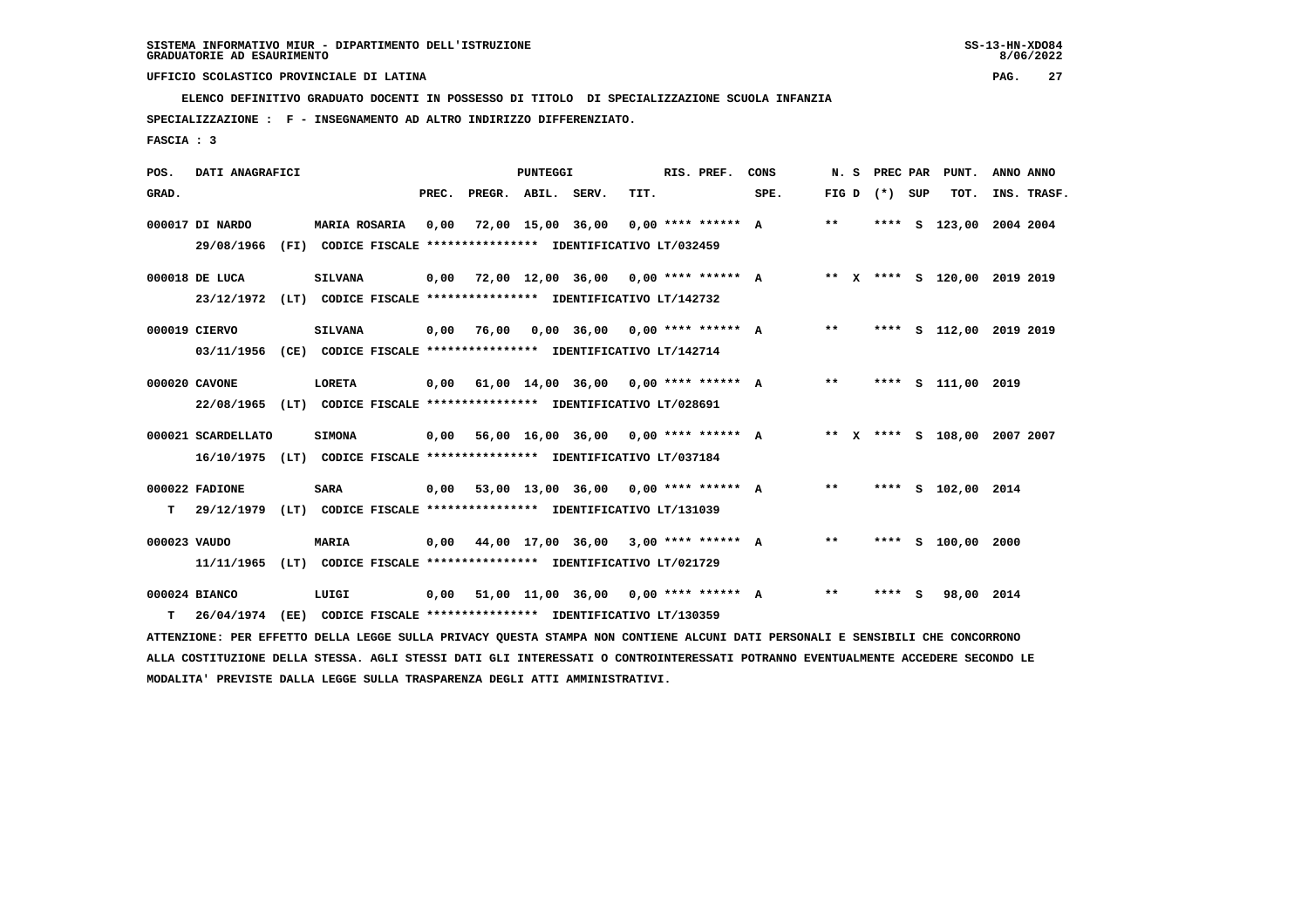**SPECIALIZZAZIONE : F - INSEGNAMENTO AD ALTRO INDIRIZZO DIFFERENZIATO.**

 **FASCIA : 3**

| POS.         | DATI ANAGRAFICI                |                                                                                                                               |       |                    | <b>PUNTEGGI</b> |                                             |      | RIS. PREF.           | CONS | N. S        |                 | PREC PAR | PUNT.      | ANNO ANNO       |
|--------------|--------------------------------|-------------------------------------------------------------------------------------------------------------------------------|-------|--------------------|-----------------|---------------------------------------------|------|----------------------|------|-------------|-----------------|----------|------------|-----------------|
| GRAD.        |                                |                                                                                                                               | PREC. | PREGR. ABIL. SERV. |                 |                                             | TIT. |                      | SPE. |             | FIG D $(*)$ SUP |          | тот.       | INS. TRASF.     |
|              | 000025 SQUILLACE<br>22/07/1964 | <b>ANNUNZIATA</b><br>(NA) CODICE FISCALE **************** IDENTIFICATIVO LT/142805                                            | 0,00  |                    |                 | 28,00 16,00 48,00 0,00 **** ****** A        |      |                      |      | $* *$       |                 | $***$ S  |            | 92,00 2019 2019 |
|              | 000026 SOMELLINI<br>24/05/1979 | <b>GIOVANNA</b><br>(TO) CODICE FISCALE **************** IDENTIFICATIVO LT/029436                                              | 0,00  |                    |                 | 36,00 14,00 36,00 3,00 **** ****** A        |      |                      |      | $***$       |                 | $***$ S  | 89,00 2019 |                 |
|              | 000027 MONFORTE<br>29/10/1973  | <b>PAOLA</b><br>(LT) CODICE FISCALE **************** IDENTIFICATIVO LT/129403                                                 |       |                    |                 | $0,00$ 36,00 16,00 30,00 3,00 **** ****** A |      |                      |      | $***$       |                 | **** S   | 85,00 2014 |                 |
| 000028 FORTE |                                | <b>BARBARA</b><br>22/12/1967 (LT) CODICE FISCALE *************** IDENTIFICATIVO LT/030701                                     |       |                    |                 | $0,00$ 69,00 15,00 0,00 0,00 **** ****** A  |      |                      |      | $***$ X     |                 | **** $S$ | 84,00 2003 |                 |
| т            | 000029 DE GREGORIS             | <b>ERMENIA</b><br>01/01/1983 (LT) CODICE FISCALE *************** IDENTIFICATIVO LT/130767                                     |       |                    |                 | $0,00$ 35,00 11,00 36,00 0,00 **** ****** A |      |                      |      | $* *$       |                 | **** S   | 82,00 2014 |                 |
|              | 000030 GAETANI<br>05/09/1963   | <b>RITA MARIA AS</b><br>(LT) CODICE FISCALE **************** IDENTIFICATIVO LT/119534                                         | 0,00  |                    |                 | 31,00 13,00 36,00 0,00 **** ****** A        |      |                      |      | $***$       |                 | **** S   | 80,00 2007 |                 |
| 000031 LAURI | 23/07/1960                     | <b>CARMELA</b><br>(NA) CODICE FISCALE **************** IDENTIFICATIVO LT/130717                                               | 0.00  |                    |                 | 43,00 16,00 20,00 0,00 **** ****** A        |      |                      |      | $* *$       |                 | $***$ S  | 79,00 2014 |                 |
| т            | 000032 FRANCO<br>01/01/1958    | <b>ANNA</b><br>(RM) CODICE FISCALE **************** IDENTIFICATIVO LT/131988                                                  | 0,00  |                    |                 | 26,00 12,00 36,00                           |      | $3,00$ **** ****** A |      | ** x **** S |                 |          | 77,00 2014 |                 |
|              |                                | ATTENZIONE: PER EFFETTO DELLA LEGGE SULLA PRIVACY QUESTA STAMPA NON CONTIENE ALCUNI DATI PERSONALI E SENSIBILI CHE CONCORRONO |       |                    |                 |                                             |      |                      |      |             |                 |          |            |                 |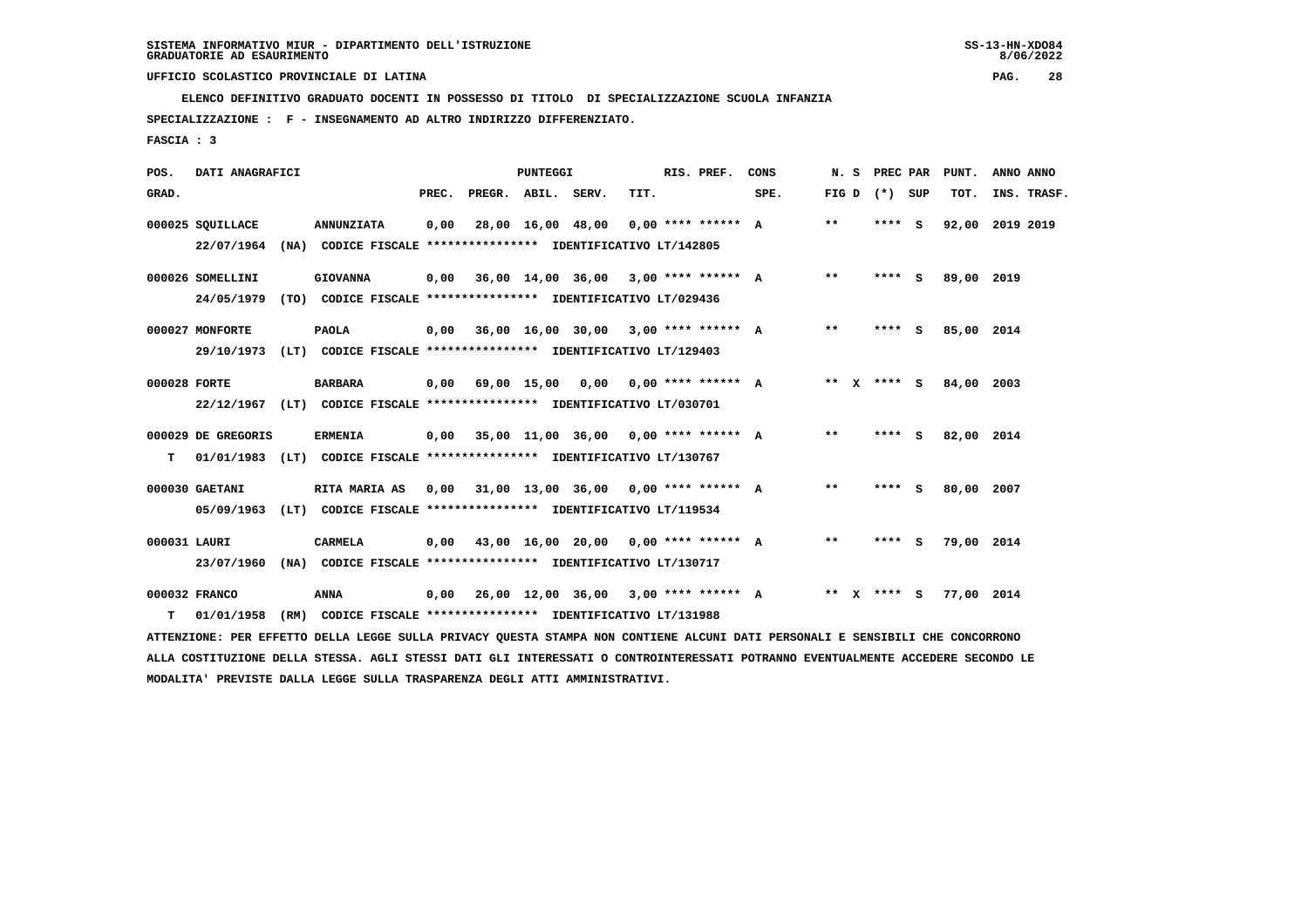$8/06/2022$ 

 **ELENCO DEFINITIVO GRADUATO DOCENTI IN POSSESSO DI TITOLO DI SPECIALIZZAZIONE SCUOLA INFANZIA**

 **SPECIALIZZAZIONE : F - INSEGNAMENTO AD ALTRO INDIRIZZO DIFFERENZIATO.**

 **FASCIA : 3**

| POS.  | DATI ANAGRAFICI     |                                                                                                                               |       |                                             | PUNTEGGI |                                       |      | RIS. PREF.         | CONS |       |                   | N. S PREC PAR PUNT. | ANNO ANNO        |
|-------|---------------------|-------------------------------------------------------------------------------------------------------------------------------|-------|---------------------------------------------|----------|---------------------------------------|------|--------------------|------|-------|-------------------|---------------------|------------------|
| GRAD. |                     |                                                                                                                               | PREC. | PREGR. ABIL. SERV.                          |          |                                       | TIT. |                    | SPE. |       | FIG $D$ $(*)$ SUP |                     | TOT. INS. TRASF. |
|       | 000033 DI FIORE     | <b>STEFANIA</b>                                                                                                               |       | 0,00 17,00 12,00 36,00                      |          |                                       |      | 9,00 **** ****** A |      | $* *$ | $***$ S           | 74,00 2014          |                  |
| T.    |                     | 29/03/1973 (NA) CODICE FISCALE *************** IDENTIFICATIVO LT/138225                                                       |       |                                             |          |                                       |      |                    |      |       |                   |                     |                  |
|       | 000034 DI BENEDETTI | <b>ROBERTA</b>                                                                                                                |       | $0,00$ 18,00 15,00 36,00 0,00 **** ****** A |          |                                       |      |                    |      | $***$ | **** S            | 69,00 2019          |                  |
|       |                     | 26/05/1964 (LT) CODICE FISCALE *************** IDENTIFICATIVO LT/021005                                                       |       |                                             |          |                                       |      |                    |      |       |                   |                     |                  |
|       | 000035 SICILIANO    | ANNA                                                                                                                          |       | $0.00$ 18.00 13.00 36.00 0.00 **** ****** A |          |                                       |      |                    |      |       | ** x **** s       | 67,00 2014          |                  |
|       |                     | T 26/09/1964 (CE) CODICE FISCALE **************** IDENTIFICATIVO LT/130990                                                    |       |                                             |          |                                       |      |                    |      |       |                   |                     |                  |
|       | 000036 OLIVIERO     | <b>MARIA GRAZIA</b>                                                                                                           |       | $0,00$ 54,00 13,00 0,00 0,00 **** ****** A  |          |                                       |      |                    |      |       | ** x **** S       |                     | 67,00 2022 2022  |
|       |                     | T 06/10/1958 (NA) CODICE FISCALE **************** IDENTIFICATIVO LT/326500                                                    |       |                                             |          |                                       |      |                    |      |       |                   |                     |                  |
|       | 000037 ARZANO       | <b>PAOLA</b>                                                                                                                  |       | $0,00$ 12,00 11,00 36,00 0,00 **** ****** A |          |                                       |      |                    |      | $***$ | **** $S$          | 59,00 2014          |                  |
| T.    |                     | 31/10/1974 (LT) CODICE FISCALE **************** IDENTIFICATIVO LT/129309                                                      |       |                                             |          |                                       |      |                    |      |       |                   |                     |                  |
|       | 000038 IACOACCI     | <b>ADELE</b>                                                                                                                  | 0,00  |                                             |          | $6.00$ 14.00 36.00 0.00 **** ****** A |      |                    |      | $***$ | $***$ S           | 56,00 2019          |                  |
|       |                     | 27/06/1964 (LT) CODICE FISCALE *************** IDENTIFICATIVO LT/037423                                                       |       |                                             |          |                                       |      |                    |      |       |                   |                     |                  |
|       | 000039 PAPASERGIO   | <b>JOANA ISABEL</b>                                                                                                           |       | $0.00$ 40.00 15.00 0.00 0.00 **** ****** A  |          |                                       |      |                    |      | $***$ | **** S            | 55,00 2019          |                  |
|       | 05/11/1969          | (EE) CODICE FISCALE **************** IDENTIFICATIVO LT/032193                                                                 |       |                                             |          |                                       |      |                    |      |       |                   |                     |                  |
|       | 000040 CHIARO       | <b>AGNESE</b>                                                                                                                 | 0,00  |                                             |          | $3.00$ 15.00 36.00 0.00 **** ****** A |      |                    |      |       | ** x **** S       | 54,00 2000          |                  |
|       |                     | 18/07/1966 (LT) CODICE FISCALE *************** IDENTIFICATIVO LT/021325                                                       |       |                                             |          |                                       |      |                    |      |       |                   |                     |                  |
|       |                     | ATTENZIONE: PER EFFETTO DELLA LEGGE SULLA PRIVACY QUESTA STAMPA NON CONTIENE ALCUNI DATI PERSONALI E SENSIBILI CHE CONCORRONO |       |                                             |          |                                       |      |                    |      |       |                   |                     |                  |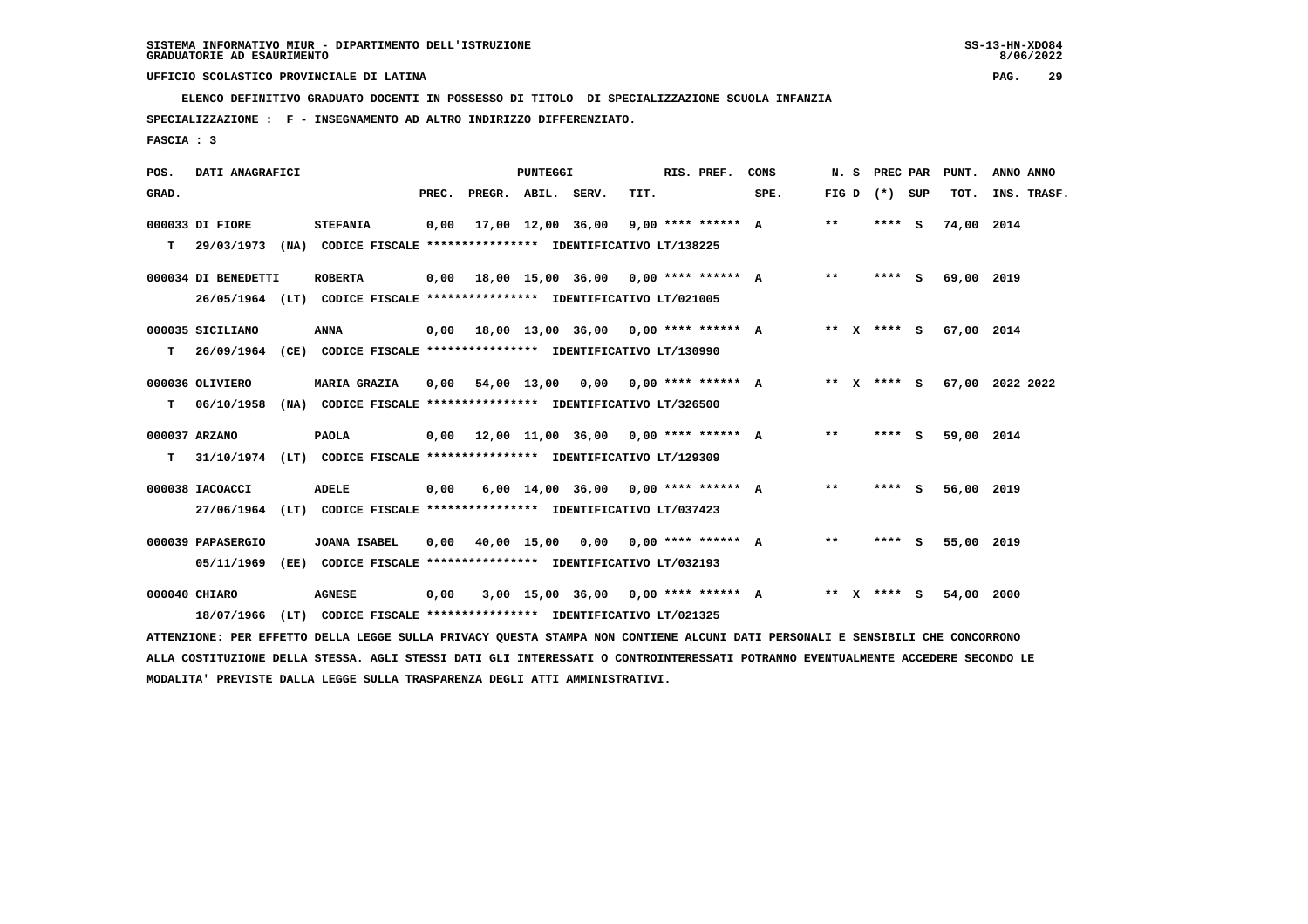**SPECIALIZZAZIONE : F - INSEGNAMENTO AD ALTRO INDIRIZZO DIFFERENZIATO.**

 **FASCIA : 3**

| POS.         | DATI ANAGRAFICI    |      |                                                                                                                               |       |                    | PUNTEGGI   |                                       |      | RIS. PREF.           | CONS | N.S             | PREC PAR | PUNT.      | ANNO ANNO       |
|--------------|--------------------|------|-------------------------------------------------------------------------------------------------------------------------------|-------|--------------------|------------|---------------------------------------|------|----------------------|------|-----------------|----------|------------|-----------------|
| GRAD.        |                    |      |                                                                                                                               | PREC. | PREGR. ABIL. SERV. |            |                                       | TIT. |                      | SPE. | FIG D $(*)$ SUP |          | TOT.       | INS. TRASF.     |
|              | 000041 CANNAVALE   |      | <b>STEFANIA</b>                                                                                                               | 0,00  |                    |            | 5,00 15,00 34,00                      |      | $0,00$ **** ****** A |      | $***$           | **** S   | 54,00      | 2019            |
|              | 25/12/1968         |      | (RM) CODICE FISCALE **************** IDENTIFICATIVO LT/020831                                                                 |       |                    |            |                                       |      |                      |      |                 |          |            |                 |
|              | 000042 SPELDA      |      | MARZIA                                                                                                                        | 0.00  |                    |            | $0.00$ 11.00 36.00 1.00 **** ****** A |      |                      |      | $***$           | **** S   | 48,00 2019 |                 |
|              | 17/05/1970         |      | (LT) CODICE FISCALE **************** IDENTIFICATIVO LT/036981                                                                 |       |                    |            |                                       |      |                      |      |                 |          |            |                 |
| 000043 NUZZI |                    |      | MARGHERITA                                                                                                                    | 0,00  |                    |            | $6,00$ 11,00 24,00 3,00 **** ****** A |      |                      |      | **              | **** S   |            | 44,00 2022 2007 |
|              | 15/08/1967         |      | (CE) CODICE FISCALE **************** IDENTIFICATIVO LT/037189                                                                 |       |                    |            |                                       |      |                      |      |                 |          |            |                 |
|              | 000044 MALAGISI    |      | <b>MARIA GRAZIA</b>                                                                                                           | 0.00  | 28,00              |            | $0.00$ 14.00 0.00 **** ****** A       |      |                      |      | $***$           | **** S   | 42,00 2014 |                 |
| т            | 15/02/1960         |      | (EE) CODICE FISCALE **************** IDENTIFICATIVO LT/129835                                                                 |       |                    |            |                                       |      |                      |      |                 |          |            |                 |
|              | 000045 DELLA VOLPE |      | <b>CARMELA</b>                                                                                                                | 0,00  |                    |            | 18,00 15,00 0,00 0,00 **** ****** A   |      |                      |      | $**$            | **** S   |            | 33,00 2019 2019 |
|              | 27/11/1968         |      | (CE) CODICE FISCALE **************** IDENTIFICATIVO LT/142738                                                                 |       |                    |            |                                       |      |                      |      |                 |          |            |                 |
|              | 000046 MIRABELLO   |      | MONICA                                                                                                                        | 0.00  |                    |            | $0.00$ 15.00 18.00 0.00 **** ****** A |      |                      |      | $* *$           | **** S   |            | 33,00 2022 2007 |
|              | 11/07/1971         |      | (LT) CODICE FISCALE **************** IDENTIFICATIVO LT/037633                                                                 |       |                    |            |                                       |      |                      |      |                 |          |            |                 |
|              | 000047 PACINI      |      | <b>GIOVANNA</b>                                                                                                               | 0,00  |                    |            | $20,00$ 11,00 0,00 0,00 **** ****** A |      |                      |      | $**$            | **** S   | 31,00 2022 |                 |
| т            | 04/02/1967         | (LT) | CODICE FISCALE **************** IDENTIFICATIVO LT/130699                                                                      |       |                    |            |                                       |      |                      |      |                 |          |            |                 |
|              | 000048 SULPIZI     |      | <b>ELISA</b>                                                                                                                  | 0,00  |                    | 7,00 15,00 | 0,00                                  |      | $0.00$ **** ****** A |      | $***$           | **** S   | 22,00      | 2000            |
|              | 29/08/1960         | (EE) | CODICE FISCALE **************** IDENTIFICATIVO LT/020635                                                                      |       |                    |            |                                       |      |                      |      |                 |          |            |                 |
|              |                    |      | ATTENZIONE: PER EFFETTO DELLA LEGGE SULLA PRIVACY QUESTA STAMPA NON CONTIENE ALCUNI DATI PERSONALI E SENSIBILI CHE CONCORRONO |       |                    |            |                                       |      |                      |      |                 |          |            |                 |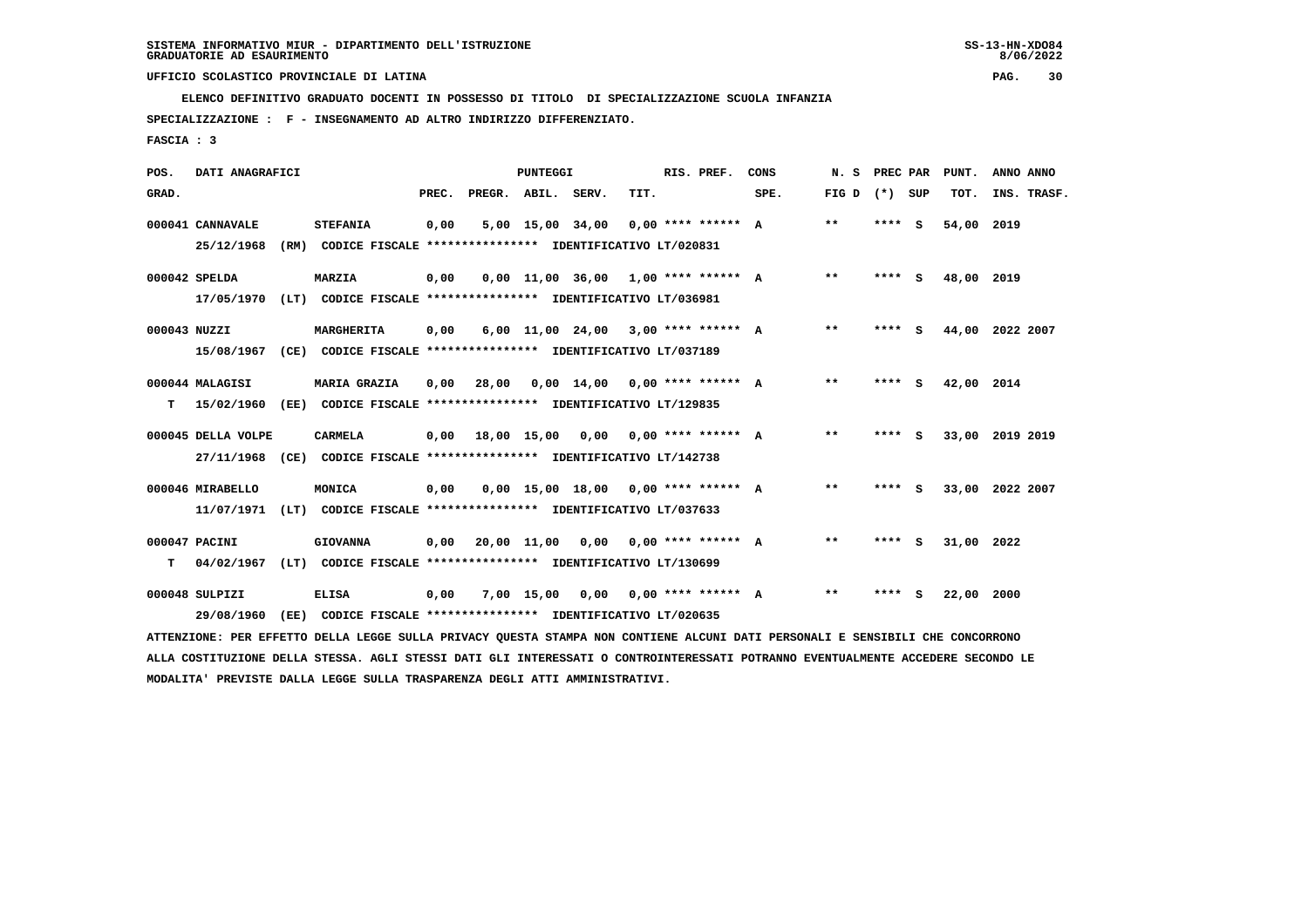$8/06/2022$ 

 **ELENCO DEFINITIVO GRADUATO DOCENTI IN POSSESSO DI TITOLO DI SPECIALIZZAZIONE SCUOLA INFANZIA**

 **SPECIALIZZAZIONE : F - INSEGNAMENTO AD ALTRO INDIRIZZO DIFFERENZIATO.**

 **FASCIA : 3**

| POS.         | DATI ANAGRAFICI                                                                                                                 |      |                                                               |       |                    | PUNTEGGI           |                                                          |      | RIS. PREF.                  | CONS |       | N.S | PREC PAR        | PUNT.           | ANNO ANNO |             |
|--------------|---------------------------------------------------------------------------------------------------------------------------------|------|---------------------------------------------------------------|-------|--------------------|--------------------|----------------------------------------------------------|------|-----------------------------|------|-------|-----|-----------------|-----------------|-----------|-------------|
| GRAD.        |                                                                                                                                 |      |                                                               | PREC. | PREGR. ABIL. SERV. |                    |                                                          | TIT. |                             | SPE. |       |     | FIG D $(*)$ SUP | TOT.            |           | INS. TRASF. |
| 000049 NASSA |                                                                                                                                 |      | ANNA MARIA                                                    | 0,00  |                    | $6,00 \quad 16,00$ | 0,00                                                     |      | $0.00$ **** ****** A        |      |       |     | ** X **** S     | 22,00           | 2022 2022 |             |
|              | 26/12/1966 (CE) CODICE FISCALE *************** IDENTIFICATIVO LT/326502                                                         |      |                                                               |       |                    |                    |                                                          |      |                             |      |       |     |                 |                 |           |             |
|              | 000050 AGOSTINELLI                                                                                                              |      | <b>TERESA</b>                                                 | 0,00  |                    | $6,00 \quad 14,00$ | 0,00                                                     |      | $0,00$ **** ****** A        |      | $***$ |     | **** S          | 20,00 2003 2003 |           |             |
|              | 31/01/1966                                                                                                                      |      | (LT) CODICE FISCALE **************** IDENTIFICATIVO LT/030857 |       |                    |                    |                                                          |      |                             |      |       |     |                 |                 |           |             |
|              | 000051 D'ARIENZO                                                                                                                |      | <b>LORETANA</b>                                               | 0,00  |                    | 7,00 12,00         | 0,00                                                     |      | $0.00$ **** ****** A        |      | $* *$ |     | **** S          | 19,00 2019      |           |             |
|              | 23/01/1965                                                                                                                      | (EE) |                                                               |       |                    |                    | CODICE FISCALE **************** IDENTIFICATIVO LT/020951 |      |                             |      |       |     |                 |                 |           |             |
|              | 000052 CORRENTE                                                                                                                 |      | PASQUALINA                                                    | 0,00  |                    | $3,00$ 14,00       | 0.00                                                     |      | $0.00$ **** ****** A        |      | ** X  |     | **** S          | 17,00 2007 2007 |           |             |
|              | 27/03/1962                                                                                                                      |      | (LT) CODICE FISCALE **************** IDENTIFICATIVO LT/037342 |       |                    |                    |                                                          |      |                             |      |       |     |                 |                 |           |             |
|              | 000053 GUZZON                                                                                                                   |      | LORETA                                                        | 0,00  |                    | $3,00$ 13,00       |                                                          |      | $0.00$ $0.00$ **** ****** A |      | $* *$ |     | **** S          | 16,00 2014      |           |             |
| т            | 06/01/1971                                                                                                                      |      | (LT) CODICE FISCALE **************** IDENTIFICATIVO LT/133655 |       |                    |                    |                                                          |      |                             |      |       |     |                 |                 |           |             |
|              | 000054 FIORANI                                                                                                                  |      | <b>ANTONELLA</b>                                              | 0,00  | 16,00              | 0,00               | 0,00                                                     |      | 0,00 **** ****** A          |      | $* *$ |     | **** S          | 16,00 2022 2022 |           |             |
| т            | 06/06/1967                                                                                                                      |      | (LT) CODICE FISCALE **************** IDENTIFICATIVO LT/326486 |       |                    |                    |                                                          |      |                             |      |       |     |                 |                 |           |             |
|              | 000055 CANNELLA                                                                                                                 |      | <b>MARISA</b>                                                 | 0,00  |                    | 3,00 11,00         | 0,00 0,00 **** ****** A                                  |      |                             |      | $* *$ |     | **** S          | 14,00 2014      |           |             |
| т            | 12/01/1967                                                                                                                      |      | (LT) CODICE FISCALE **************** IDENTIFICATIVO LT/135846 |       |                    |                    |                                                          |      |                             |      |       |     |                 |                 |           |             |
|              | 000056 GUZZON                                                                                                                   |      | ALBA                                                          | 0,00  |                    | $0,00 \quad 14,00$ | 0,00                                                     |      | $0.00$ **** ****** A        |      | $* *$ |     | **** S          | 14,00 2014      |           |             |
| т            | 23/03/1969                                                                                                                      |      | (LT) CODICE FISCALE **************** IDENTIFICATIVO LT/131792 |       |                    |                    |                                                          |      |                             |      |       |     |                 |                 |           |             |
|              | ATTENZIONE: PER EFFETTO DELLA LEGGE SULLA PRIVACY QUESTA STAMPA NON CONTIENE ALCUNI DATI PERSONALI E SENSIBILI CHE CONCORRONO   |      |                                                               |       |                    |                    |                                                          |      |                             |      |       |     |                 |                 |           |             |
|              | ALLA COSTITUZIONE DELLA STESSA. AGLI STESSI DATI GLI INTERESSATI O CONTROINTERESSATI POTRANNO EVENTUALMENTE ACCEDERE SECONDO LE |      |                                                               |       |                    |                    |                                                          |      |                             |      |       |     |                 |                 |           |             |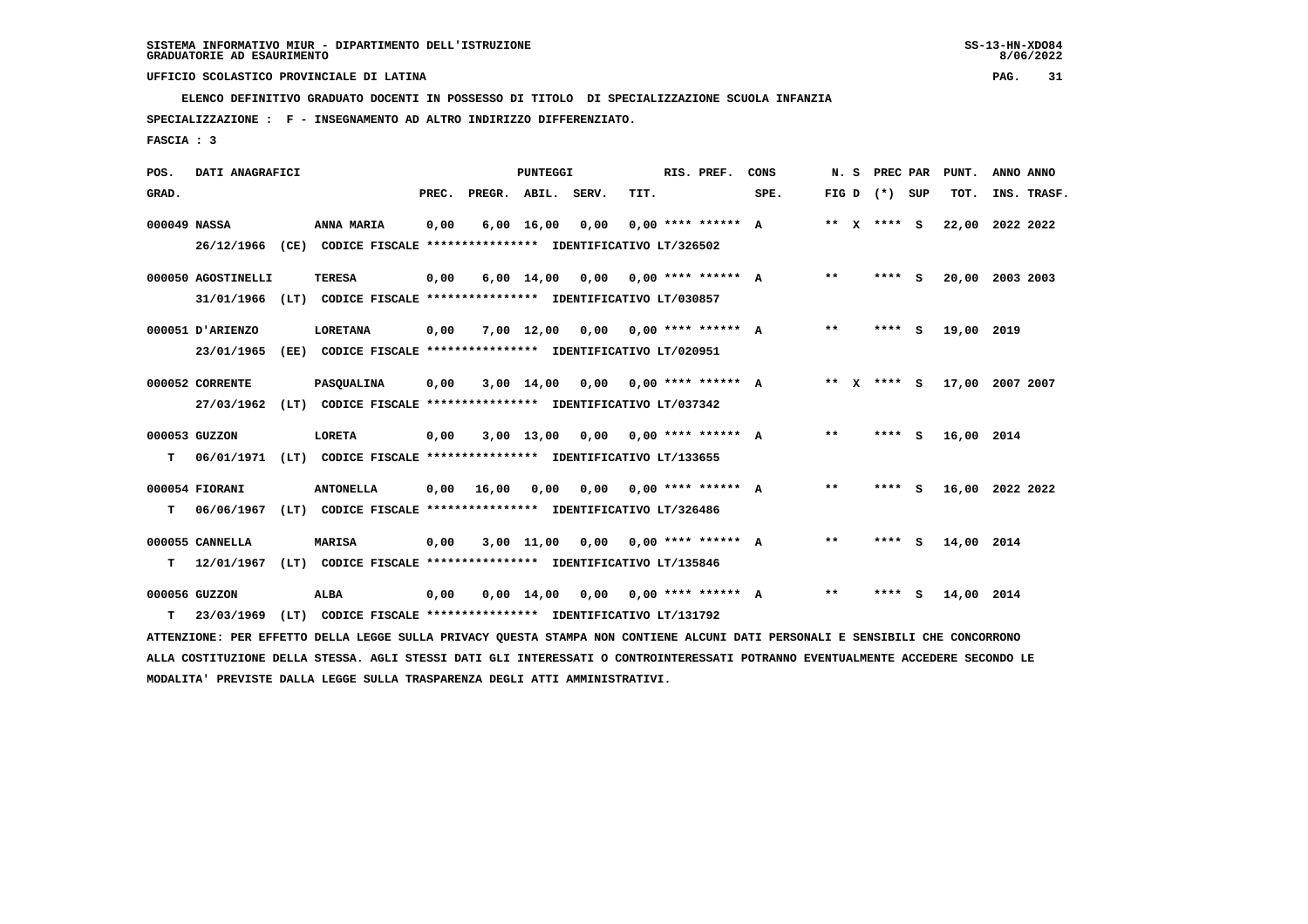**ELENCO DEFINITIVO GRADUATO DOCENTI IN POSSESSO DI TITOLO DI SPECIALIZZAZIONE SCUOLA INFANZIA**

 **SPECIALIZZAZIONE : F - INSEGNAMENTO AD ALTRO INDIRIZZO DIFFERENZIATO.**

 **FASCIA : 3**

| POS.  | DATI ANAGRAFICI   |      |                                  |       |        | PUNTEGGI     |       |                          | RIS. PREF.           | CONS | N. S        | PREC PAR | PUNT.      | ANNO ANNO   |
|-------|-------------------|------|----------------------------------|-------|--------|--------------|-------|--------------------------|----------------------|------|-------------|----------|------------|-------------|
| GRAD. |                   |      |                                  | PREC. | PREGR. | ABIL.        | SERV. | TIT.                     |                      | SPE. | FIG D $(*)$ | SUP      | TOT.       | INS. TRASF. |
|       | 000057 MANNUCCI   |      | <b>FLAVIA</b>                    | 0,00  | 13,00  | 0,00         | 0,00  |                          | $0.00$ **** ****** A |      | $***$ X     | $***$ S  | 13,00      | 2022 2022   |
| т     | 22/04/1979        | (RM) | CODICE FISCALE ***************** |       |        |              |       | IDENTIFICATIVO LT/326508 |                      |      |             |          |            |             |
|       | 000058 VELLUCCI   |      | <b>GASPARE</b>                   | 0,00  |        | $0,00$ 11,00 | 0,00  |                          | $1,00$ **** ****** A |      | $* *$       | ****     | 12,00 2014 |             |
| т     | 12/02/1971        | (LT) | CODICE FISCALE ****************  |       |        |              |       | IDENTIFICATIVO LT/142661 |                      |      |             |          |            |             |
|       | 000059 NAPOLITANO |      | <b>ANGELINA</b>                  | 0,00  |        | $0,00$ 11,00 | 0,00  |                          | $0,00$ **** ****** A |      | $* *$       | $***$ S  | 11,00 2014 |             |
| т     | 27/03/1970        | (MA) | CODICE FISCALE ***************** |       |        |              |       | IDENTIFICATIVO LT/129757 |                      |      |             |          |            |             |
|       | 000060 CANZONIERI |      | PATRIZIA                         | 0,00  |        | $0,00$ 11,00 | 0.00  |                          | $0.00$ **** ****** A |      | ** X        | **** S   | 11,00      | 2022        |
| т     | 14/06/1967        | (SA) | CODICE FISCALE ****************  |       |        |              |       | IDENTIFICATIVO LT/130524 |                      |      |             |          |            |             |